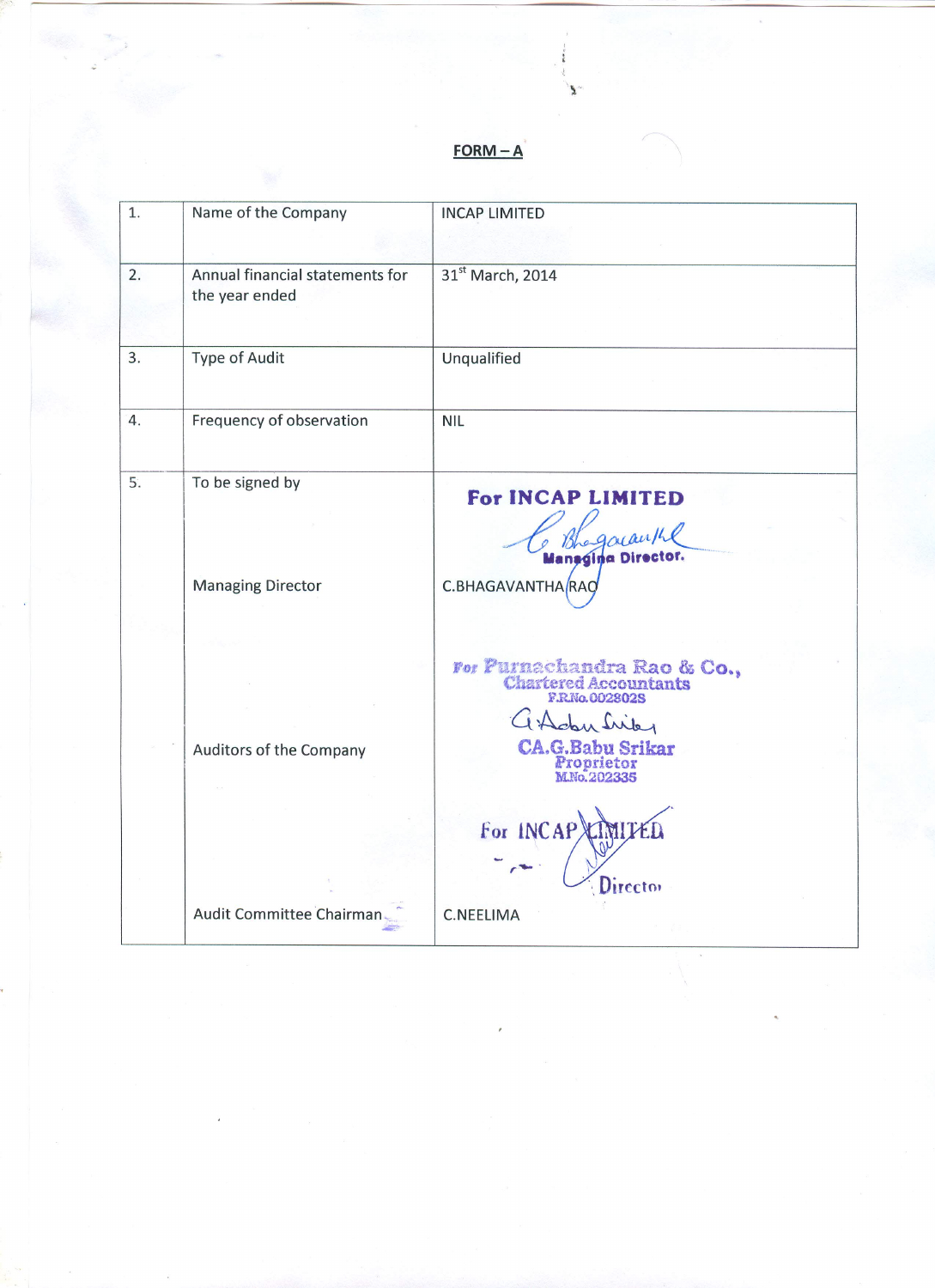### **BOARD OF DIRECTORS**

Sri. C.Bhagavantha Rao **Managing Director Smt. C.Neelima** Whole-time Director Sri. P.Ram Rao **Director** Smt.P.Himabindu Director

### **AUDITORS BANKERS**

M/s.Purnachandra Rao & Co., State Bank of India, Chartered Accountants, extending the Patamata Branch, Sivalayam Street, VIJAYAWADA – 520007, Gowrisankarapuram, and the control of the Andhra Pradesh. GUDIWADA– 521301, Andhra Pradesh.

**COST AUDITORS** State Bank of Hyderabad, M/s. K.S.V.Subba Rao & Associates Governorpet, Cost Accountants, VIJAYAWADA– 520002, 411, Raghava Ratna Towers, Abids, Andhra Pradesh. HYDERABAD - 500001. Telangana

Andhra Pradesh. Telangana.

Tel : 91-866-2842479, 2842571, 2841147 Fax : 91-866-2842572  $Email : vjwincap@bsnl.in$  $Email : vjwincap@bsnl.in$ URL : [www.incaplimited.com](http://www.incaplimited.com)

**REGISTERED OFFICE &FACTORY REGISTRARS & SHARETRANSFER AGENTS** (PHYSICAL& DEMAT):

**INCAP LIMITED M/s. VENTURE CAPITAL & CORPORATE** 1-58, Nidamanuru **INVESTMENTS PRIVATE LIMITED** VIJAYAWADA– 521104. 12-10-167, Bharat Nagar, Krishna District, **HYDERABAD** – 500 018,

 $\overline{1}$ 

| Tel   | $\blacksquare$ | 91-040-23818475.476 |
|-------|----------------|---------------------|
| Fax   |                | 91-040-23868024     |
| Email |                | info@vccilindia.com |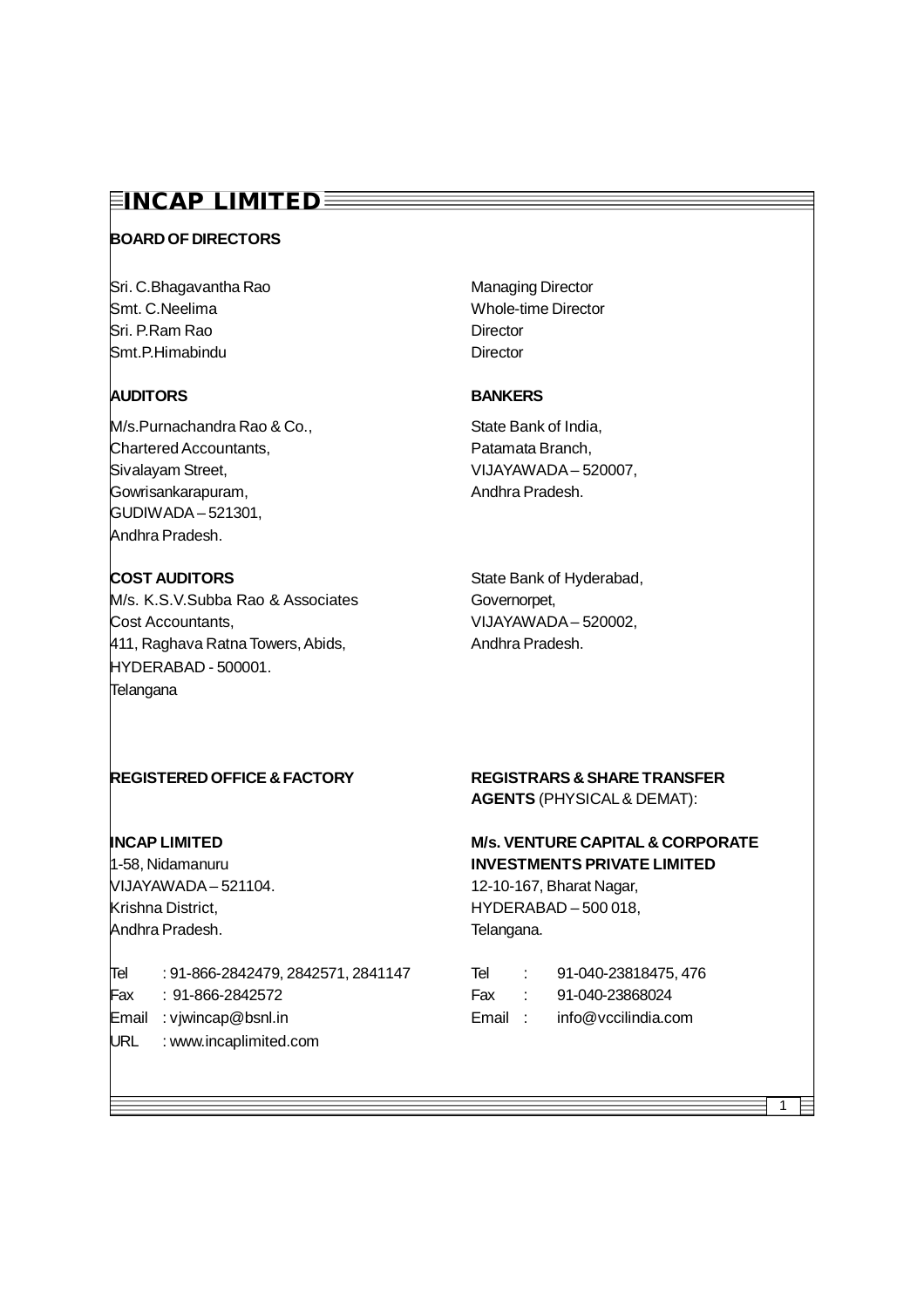# **NOTICE**

Notice is hereby given that the **TWENTY FOURTH ANNUAL GENERAL MEETING** of **INCAP LIMITED** will be held on Saturday, the 27th September, 2014 at 12.00 Noon at the Registered Office of the Company at 1- 58, Nidamanuru, Vijayawada – 521104, Andhra Pradesh to transact the following business:

### **ORDINARY BUSINESS :**

- 1. To receive, consider and adopt the Audited Accounts for the year ended 31<sup>st</sup> March, 2014 and the Reports of the Directors and Auditors thereon.
- 2. To appoint a Director in place of Sri. P.Ram Rao (DIN : 00137511) who retires at this meeting and being eligible offers himself for re-appointment.
- 3. To declare dividend for the year 2013- 2014.
- 4. To Consider, and if thought fit, to pass with or without modification(s), the following resolution as an **Ordinary Resolution :**

**"RESOLVED THAT** subject to provisions of Section 139 and 140 of the Companies Act, 2013 and pursuant to Companies (Audit & Auditors) Rules, 2014 and other applicable provisons, if any, M/s. Purnachandra Rao & Co., Chartered Accountants (Firm Registration Number with ICAI - 002802S) be and are hereby re-appointed as StatutoryAuditors of the Company for their first terms of 5 years to hold the office from the conclusion of this Twenty Fourth Annual General Meeting".

**"RESOLVED FURTHER THAT** Board of Directors of the company be and are hereby authorized to fix the remuneration including out of pocket expenses of the Statutory Auditors."

### **SPECIAL BUSINESS :**

5. To consider and if thought fit, to pass, with or without modification(s), the following Resolution as an **Ordinary Resolution :**

**"RESOLVED THAT** pursuant to the provisions of sections 269, 198, 311 and other applicable provisions, if any, of the Companies Act, 1956, consent of the Members be and are hereby accorded for the re-appointment of Sri.C.Bhagavantha Rao as a "Managing Director" of the company for a period of three years with effect from 01st February, 2014 on terms and conditions including remuneration set out in the explanatory statement annexed to the notice, agreed by the company with him, submitted to the meeting and the same is hereby approved by the Board of Directors in their meeting held on 23rd January, 2014".

6. To consider and if thought fit, to pass, with or without modification(s), the following Resolution as an **Ordinary Resolution :**

**"RESOLVED THAT** pursuant to the provisions of sections 269, 198, 311 and other applicable provisions, if any, of the Companies Act, 1956, consent of the Members be and are hereby accorded for the re-appointment of Smt.C.Neelima as a "Whole-time-Director" of the company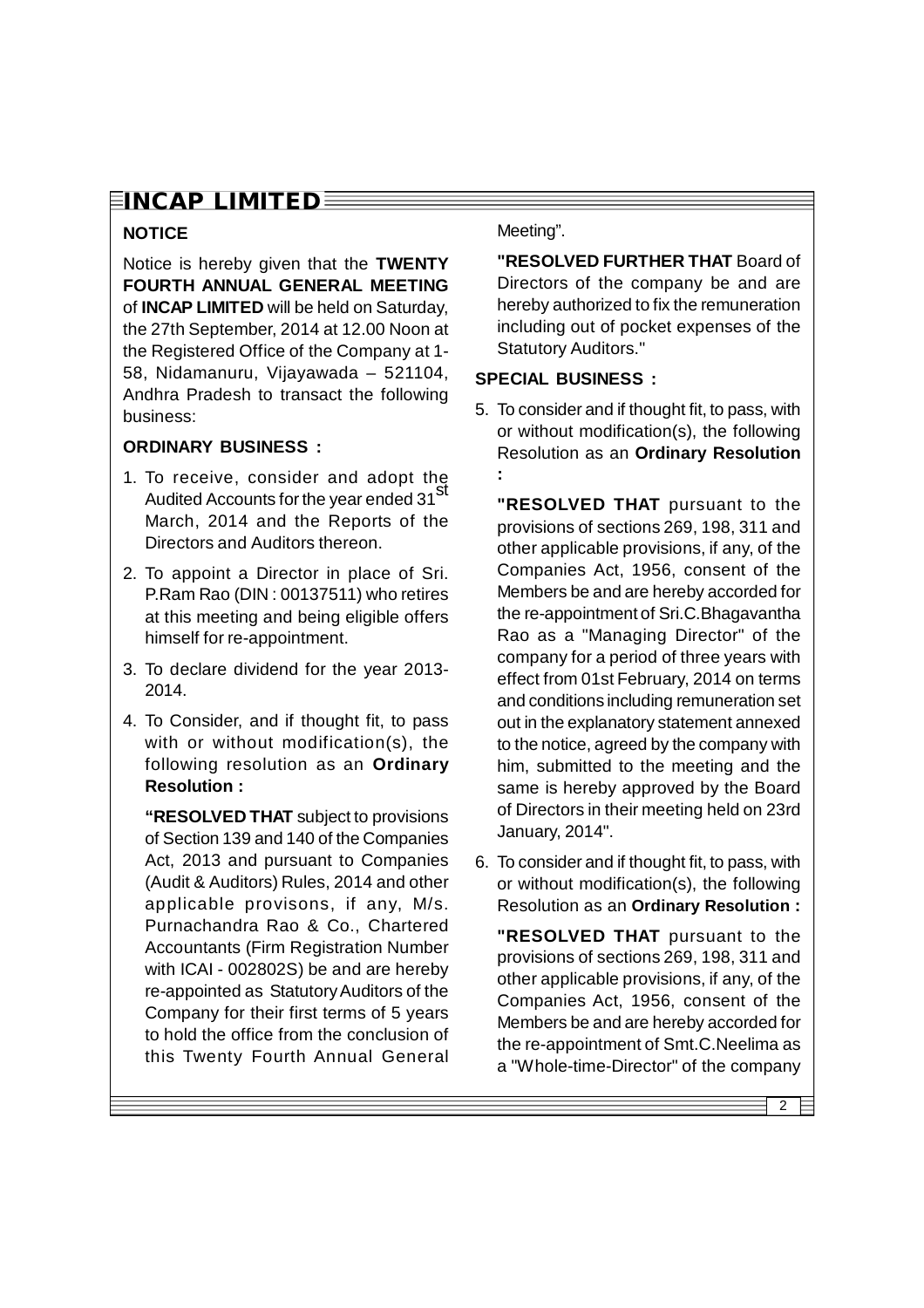for a period of three years with effect from 30th May, 2014 on terms and conditions including remuneration set out in the explanatory statement annexed to the notice, agreed by the company with her, submitted to the meeting and the same is hereby approved by the Board of Directors in their meeting held on 23rd January, 2014.

# **NOTES:**

- 1. A MEMBER ENTITLED TO ATTEND AND VOTE IS ENTITLED TO APPOINT A PROXY TO ATTEND AND VOTE INSTEAD OF HIMSELF/HERSELF AND PROXY NEED NOT BE A MEMBER. PROXIES IN ORDER TO BE EFFECTIVE MUST REACH THE REGISTERED OFFICE OF THE COMPANY NOT LESS THAN 48 HOURS BEFORE THE TIME FIXED FOR THE MEETING.
- 2. The Register of Members and Share Transfer Books of the Company will remain closed from 23rd September, 2014 to 26th September, 2014 (Both days inclusive) for the purpose of Annual General Body meeting for the year ended 31st March, 2014.
- 3. The Dividend if any declared at this meeting will be paid to those members, whose names appear in the Register of Members of the Company as on 22nd September, 2014.
- 4. Members, who hold share in dematerialized form, are requested to bring their client – ID and DPID Nos. for easier identification of attendance at the

meeting.

- 5. A member desirous of getting any information on the accounts or operations of the company is requested to forward his/her queries to the company at least seven working days prior to meeting, so that the required information can be made available at the meeting.
- 6. Members holding shares in physical form are requested to notify immediately any change in their address and Bank Particulars to the company or its Share TransferAgents and in case their shares are held in dematerialized form, the information should be passed on directly to their respective Depository participants and not to the Company / Share Transfer Agents, without any delay.
- 7. Any request by Demat holders for change of bank particulars, after despatch of dividend warrants should be accompanied by a copy of Client Master List showing the changed bank details.
- 8. In all correspondence with the Company, members are requested to quote their account / folio numbers and in case their shares are held the dematerialized form, they must quote their DP ID and Client ID Number.
- 9. Investors/Shareholders are requested to kindly note that if physical documents viz. Demat Request Forms (DRF) and share certificates etc., are not received from their DPs by the Registrar within a period of 15 days from the date of generation of the DRN for dematerialization, the DRN will be treated as rejected / cancelled.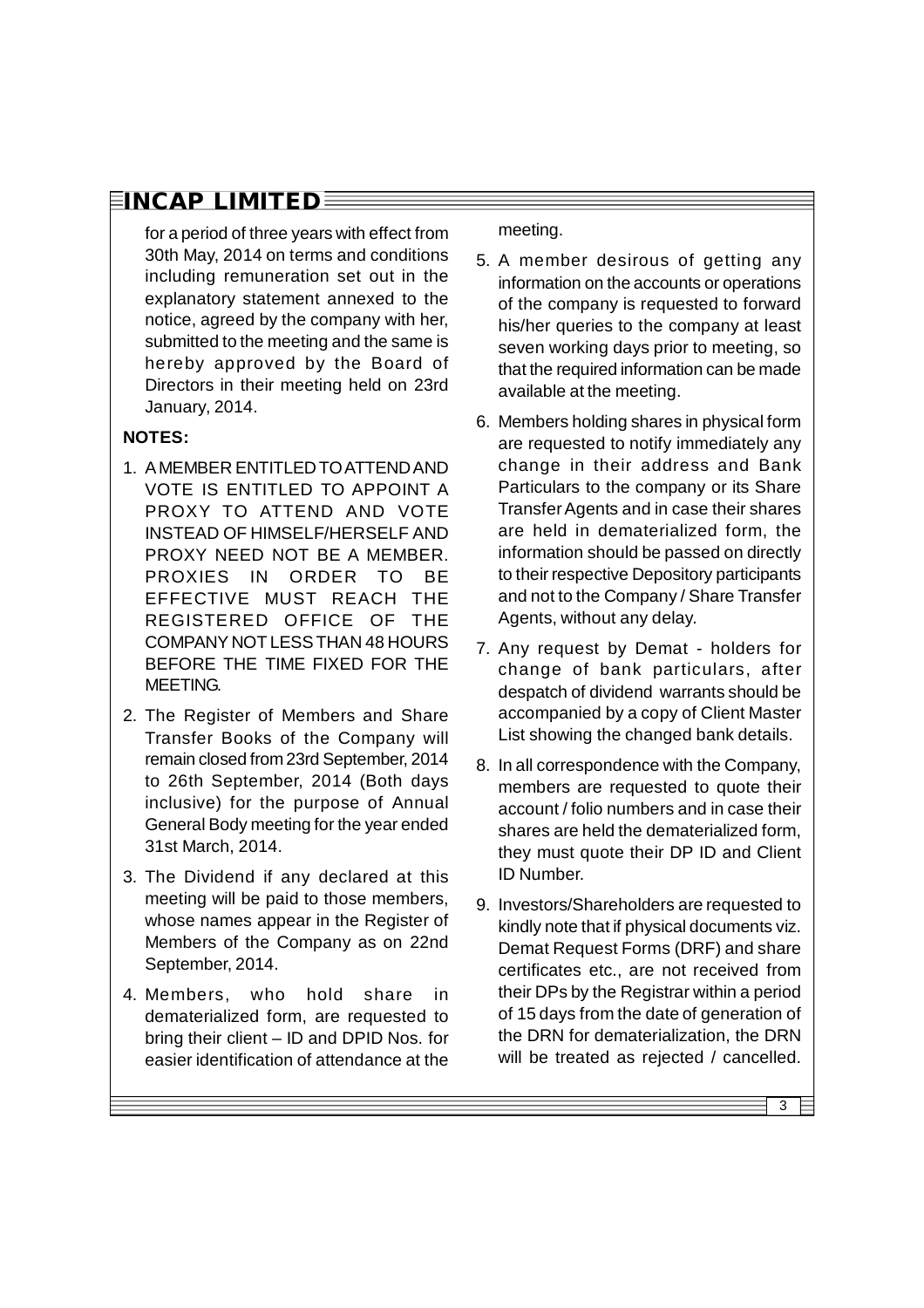This step is being taken on the advise of National Securities Depository Limited (NSDL) so that no demat request remains pending beyond a period of 30 days. Upon rejection / cancellation of the DRN, a fresh DRF has to be forwarded along with the share certificates by the DPs to the Registrar. This note is only caution to investors/shareholders they should ensure that their DPs do not delay in sending the DRF and Share Certificates to the registrar after getting the DRN.

- 10.Members holding share in physical form are requested to inform their Bank Account Number and Bank branch details to the Company to enable it to include these details in the dividend warrants and thus minimize the chances of loss of dividend warrants falling in wrong hands.
- 11.All documents referred to the accompanying notice are open for inspection at the Registered Office of the Company on all working days, except Saturdays, between 11-00 A.M. and 01-00 P.M. up to the date of Annual General Meeting.
- 12.Members are requested to send all communications relating to Shares to the Company's transfer at the following address :

M/s. Venture Capital and Corporate Investments Private Limited,

12-10-167, Bharat Nagar, Hyderabad – 500018.

Phone : 040-23818475, 476 Fax : 040- 23868024

13.Members/proxies are requested to

deposit the enclosed attendance slip at the meeting.

The Explanatory statement pursuant to Section 102(1) of the Companies Act, 2013 in respect of business at item No.2, 3,4,5 and 6 is enclosed.

#### **VOTING THROUGH ELECTRONIC MEANS :-**

- a. In compliance with provisions of Section 108 of the Companies Act, 2013 and Rule 20 of the Companies (Management and Administration) Rules, 2014, the Company is pleased to provide to members the facility to exercise their right to vote at the Annual General Meeting (AGM) by electronic means and the business may be transacted through e-Voting Services provided by Central Securities Depository Limited (CSDL).
- b. The instructions for e-voting are as under:

The instructions for members for voting electronically are as under:-

- In case of members receiving e-mail:
- (i) Log on to the e-voting website [www.evotingindia.com](http://www.evotingindia.com) during the voting period.
- (ii) Click on "Shareholders" tab.
- (iii) Now, select the "INCAP LIMITED" from the drop down menu and click on "SUBMIT"
- (iv) Now enter your User ID (For CDSL: 16 digits beneficiary ID, For NSDL: 8 Character DP ID followed by 8 Digits Client ID, Members holding shares in Physical Form should enter Folio Number registered with the Company and then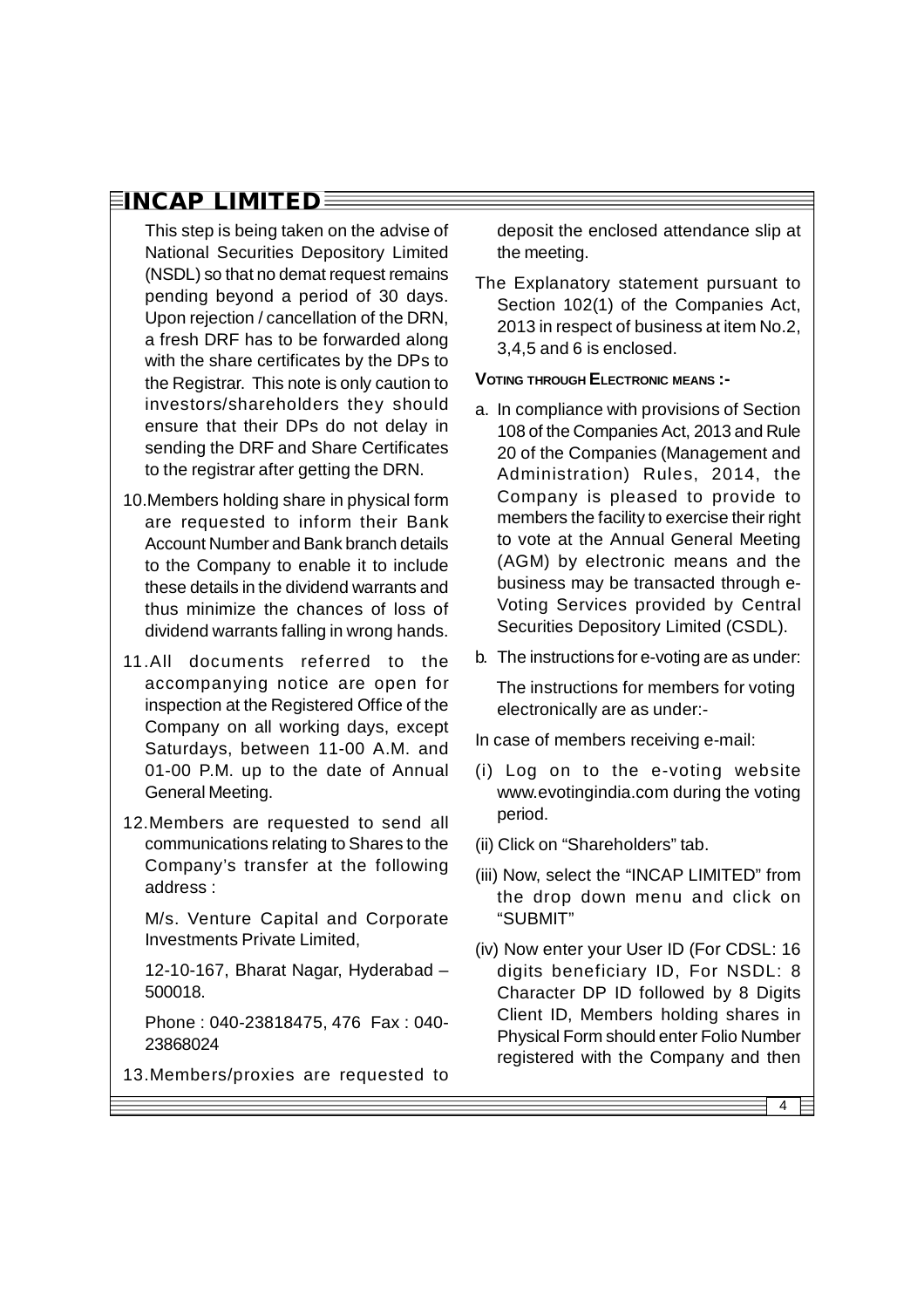enter the Captcha Code as displayed and Click on Login.

(v) If you are holding shares in Demat form and had logged on to [www.evotingindia.com](http://www.evotingindia.com) and voted on an earlier voting of any company, then your

existing password is to be used. If you are a first time user follow the steps given below.

(vi) Now, fill up the following details in the appropriate boxes:

|                                      | For Members holding shares in<br><b>Physical Form</b>                                                                                               | For Members holding shares in<br>Demat Form |  |  |  |
|--------------------------------------|-----------------------------------------------------------------------------------------------------------------------------------------------------|---------------------------------------------|--|--|--|
| PAN <sup>*</sup>                     | Enter your 10 digit alpha-numeric *PAN issued by Income Tax Department<br>(Applicable for both demat shareholders as well as physical shareholders) |                                             |  |  |  |
| DOB#                                 | Enter the Date of Birth as recorded in your demat account or in the company<br>records for the said demat account or folio in dd/mm/yyyy format.    |                                             |  |  |  |
| <b>Dividend</b><br>Bank<br>Details # | Enter the Dividend Bank Details as recorded in your demat account Bank or in<br>the company records for the said demat account or folio.            |                                             |  |  |  |

\* Members who have not updated their PAN with the Company/Depository Participant are requested to use the first two letters of your name and the Folio Number in the PAN field. Eg. If your name is Ramesh Kumar with Foilo Number 1 then enter RA00000001 in the PAN field.

# Please enter any one of the details in order to login. In case both the details are not recorded with the depository or company please enter the member id / folio number in the Dividend Bank details field.

(vii)After entering these details appropriately, click on "SUBMIT" tab.

(viii) Members holding shares in physical form will then reach directly the Company selection screen. However, members holding shares in demat form will now reach

'Password Creation' menu wherein they are required to mandatorily enter their login password in the new password field. Kindly note that this password is to be also used by the demat holders for voting for resolutions of any other company on which they are eligible to vote, provided that company opts for e-voting through CDSL platform. It is strongly recommended not to share your password with any other person and take utmost care to keep your password confidential.

(ix) For Members holding shares in physical form, the details can be used only for e-voting on the resolutions contained in this Notice.

(x) Click on <INCAP LIMITED> on which you choose to vote.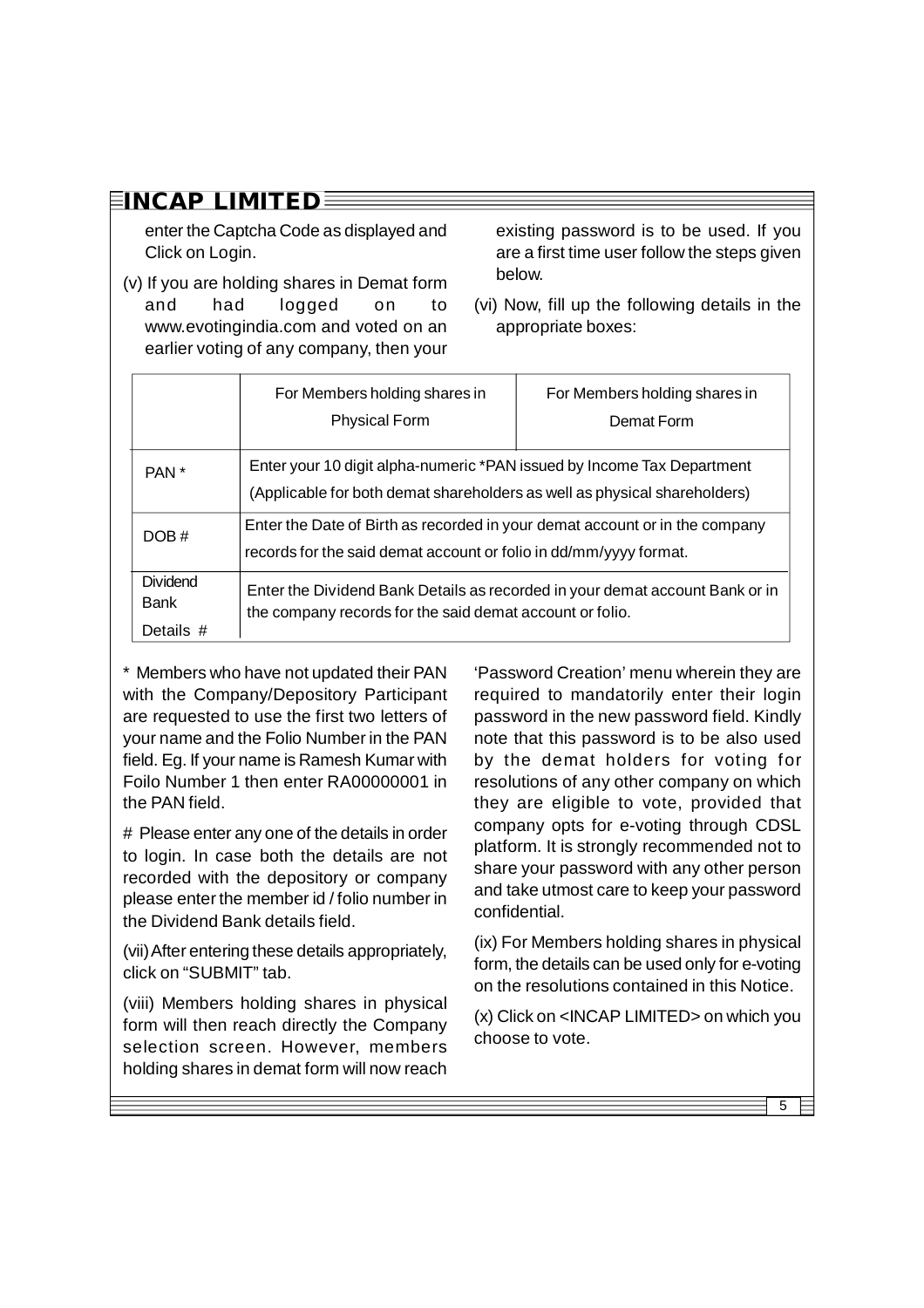(xi) On the voting page, you will see Resolution Description and against the same the option "YES/NO" for voting. Select the option YES or NO as desired. The option YES implies that you assent to the Resolution and option NO implies that you dissent to the Resolution.

(xii) Click on the "Resolutions File Link" if you wish to view the entire Resolutions.

(xiii) After selecting the resolution you have decided to vote on, click on "SUBMIT". A confirmation box will be displayed. If you wish to confirm your vote, click on "OK", else to change your vote, click on "CANCEL" and accordingly modify your vote.

(xiv) Once you "CONFIRM" your vote on the resolution, you will not be allowed to modify your vote.

(xv) You can also take out print of the voting done by you by clicking on "Click here to print" option on the Voting page.

(xvi) If Demat account holder has forgotten the changed password then Enter the User ID and Captcha Code click on Forgot Password & enter the details as prompted by the system.

(xvii) Institutional shareholders (i.e. other than Individuals, HUF, NRI etc.) are required to log on to <https://www.evotingindia.co.in> and register themselves as Corporates. After receiving the login details they have to link the account(s) which they wish to vote on and then cast their vote. They should upload a scanned copy of the Board Resolution and Power of Attorney (POA) which they have issued in favour of the Custodian, if any, in

PDF format in the system for the scrutinizer to verify the same.

In case of members receiving the physical copy:

(A) Please follow all steps from sl. no. (i) to sl. no. (xvii) above to cast vote.

(B) The voting period begins on 22-09-2014 9.00 AM and ends on 24-09-2014 5.00 PM. During this period shareholders' of the Company, holding shares either in physical form or in dematerialized form, as on the cutoff date 30-08-2014, may cast their vote electronically. The e-voting module shall be disabled by CDSL for voting thereafter.

(C) In case you have any queries or issues regarding e-voting, you may refer the Frequently Asked Questions ("FAQs") and e-voting manual available at [www.evotingindia.co.in](http://www.evotingindia.co.in) under help section or write an email to [helpdesk.evoting@cdslindia.com.](mailto:helpdesk.evoting@cdslindia.com.)

The e-voting period commences on 22-09- 2014 9.00 AM and ends on 24-09-2014 5.00 PM. During this period shareholders' of the Company, holding shares either in physical form or in dematerialized form, as on the cutoff date of 30-08-2014, may cast their vote electronically. The e-voting module shall be disabled by CDSLfor voting thereafter. Once the vote on a resolution is cast by the shareholder, the shareholder shall not be allowed to change it subsequently.

The voting rights of shareholders shall be in proportion to their shares of the paid up equity share capital of the Company as on the cutoff date of 30-08-2014.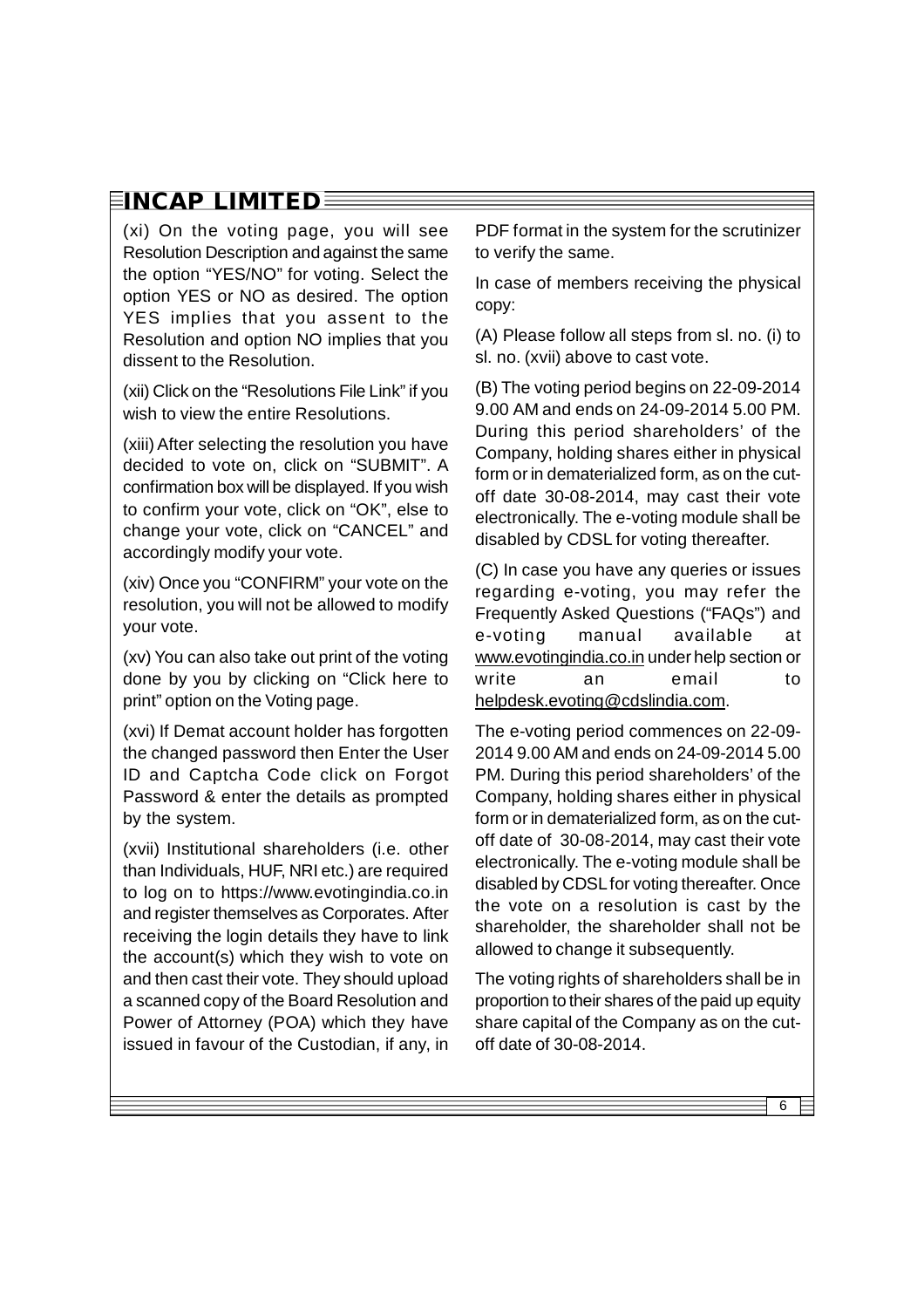Mr. B.L. Chandrasekhara Sarma, Practicing Company Secretary (Membership No. 8199) and has been appointed as the Scrutinizer to scrutinize the e-voting process in a fair and transparent manner.

The Scrutinizer shall within a period not exceeding three(3) working days from the conclusion of the e-voting period unblock the votes in the presence of at least two(2) witnesses not in the employment of the Company and make a Scrutinizer's Report of the votes cast in favour or against, if any, forthwith to the Chairman of the Company.

The Results shall be declared in the AGM of the Company. The Results declared along with the Scrutinizer's Report shall be placed on the Company's website [www.incaplimited.com](http://www.incaplimited.com) in and on the website of CDSL within two(2) days of passing of the resolutions at the AGM of the Company and communicated to the BSE Limited.

12. Annual Listing fee has been paid to the where company's Securities are listed.

Bombay Stock Exchange Limited, Floor 25, P.J. Tower, Dalal Street, Mumbai – 400001.

Explanatory Statement under Section 173(2) of the Companies Act

Item No.5 :

The Board of Directors of the Company in their meeting held on 23rd January, 2014 re-appointed Sri C.Bhagavantha Rao as Managing Director of the Company, subject to approval of the share holder of the General Meeting. The terms and conditions on which Sri

C.Bhagavantha Rao has been reappointed as a Manaing Director of the Company shall contain the following remuneration which shall be within overall ceiling as specified in Schedule XIII of the Companies Act, 1956.

- 1. The Managing Director shall, subject to the supervision and control of the Board of Directors of the Company, manage the business and affairs of the company.
- 2. Period of Appointment : Three years with effect from 01.02.2014.
- 3. Remuneration Payable : With effect from 01.04.2014.

Salary : Rs.71,450/- per month (Rupees Seventy one thousand four hundred and fifty only).

### **Perquisites :**

# **PART - A :**

- 1. Housing :-
- a. Housing I : The expenditure by the company on hiring unfurnished accommodations will be subject to a ceiling of 25% of salary, over and above 10% payable bySri. C.Bhagavantha Rao.
- b. Housing II : In case accommodation is owned by the company. 10% of the salary of Sri C.Bhagavantha Rao shall be deducted by the company.
- c. Housing III : In case no accommodation is provided by the company, Sri C.Bhagavantha Rao shall be entitled to house rent allowance subject to the ceiling laid down in Housing - I.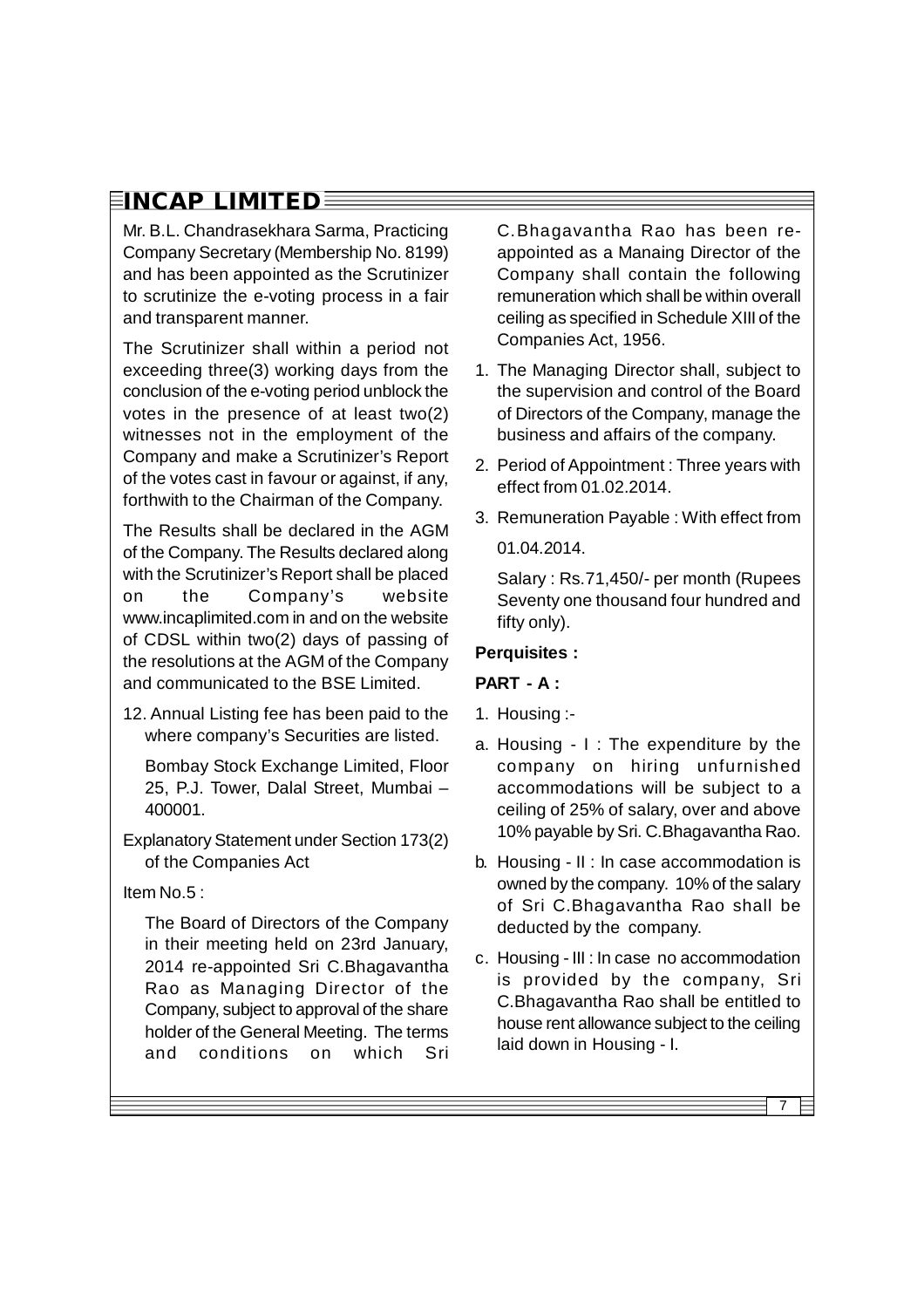The expenditure incurred on gas, electricity, water and furnishing will be as per the Income Tax Rules, 1962. This will however be subject to a ceiling of Rs.5,000/- per month.

- 2. Medical reimbursement : Expenses incurred for self and family subject to a ceiling of one month's salary in year or 3 month's salary over a period of 3 years.
- 3. Leave Travel Concession : For self and family once in a year in accordance with any rules specifed by the company.
- 4. Club Fees : Fees of clubs subject to a maximum of one club, admission and life membership fees not being allowed.
- 5. PersonnelAccident Insurance : Premium not to exceed Rs.1000/- per month.
- 6. Entertainment Expenses Reimbursement of entertainment expenses not exceeding Rs.1000/- per month.

### **PART - B :**

Contribution to provident fund, superannuation fund or annuity fund will not be included in the computation of the ceiling on perquisites to the extent these, either singly or put together, are not taxable under the Income Tax, 1961. Gratuity will be limited to half-a-month's salary for each completed year of service.

# **PART - C :**

Provision of car with driver and telephone at residence. Personal long distance call on telephone and use of car for private purpose shall be billed by the company to Sri C.Bhagavantha Rao.

Provided that if any financial year, during the tenure of the Managing Director, the company has no profits or its profits are inadequate, it may pay Sri C.Bhagavantha Rao remuneration by way of salary and perquisites not exceeding the limits specified above.

Your directors recommended the resolution for approval.

None of the Directors of the Company except Sri C.Bhagavantha Rao is concerned with or interested in the resolution.

### **Item No. 6 :**

The Board of Directors of the company in their meeting held on 23rd January, 2014 appointed Smt. C.Neelima as a Whole-time-Director of the company, subject to approval of the share holders of the General Meeting. The terms and conditions on which Smt. C.Neelima has been appointed as the Director of the company shall contain the following remuneration which shall be within overall ceiling as specified in Schedule XIII of the Companies Act, 1956.

- 1. The Whole-time-Director shall, subject to the supervision and control of the Board of Directors of the company / Managing Director of the company and shall manage the business and affairs of the company.
- 2. Period of appointment : Three years with effect from 30.05.2014.
- 3. Remuneration payable : With effect from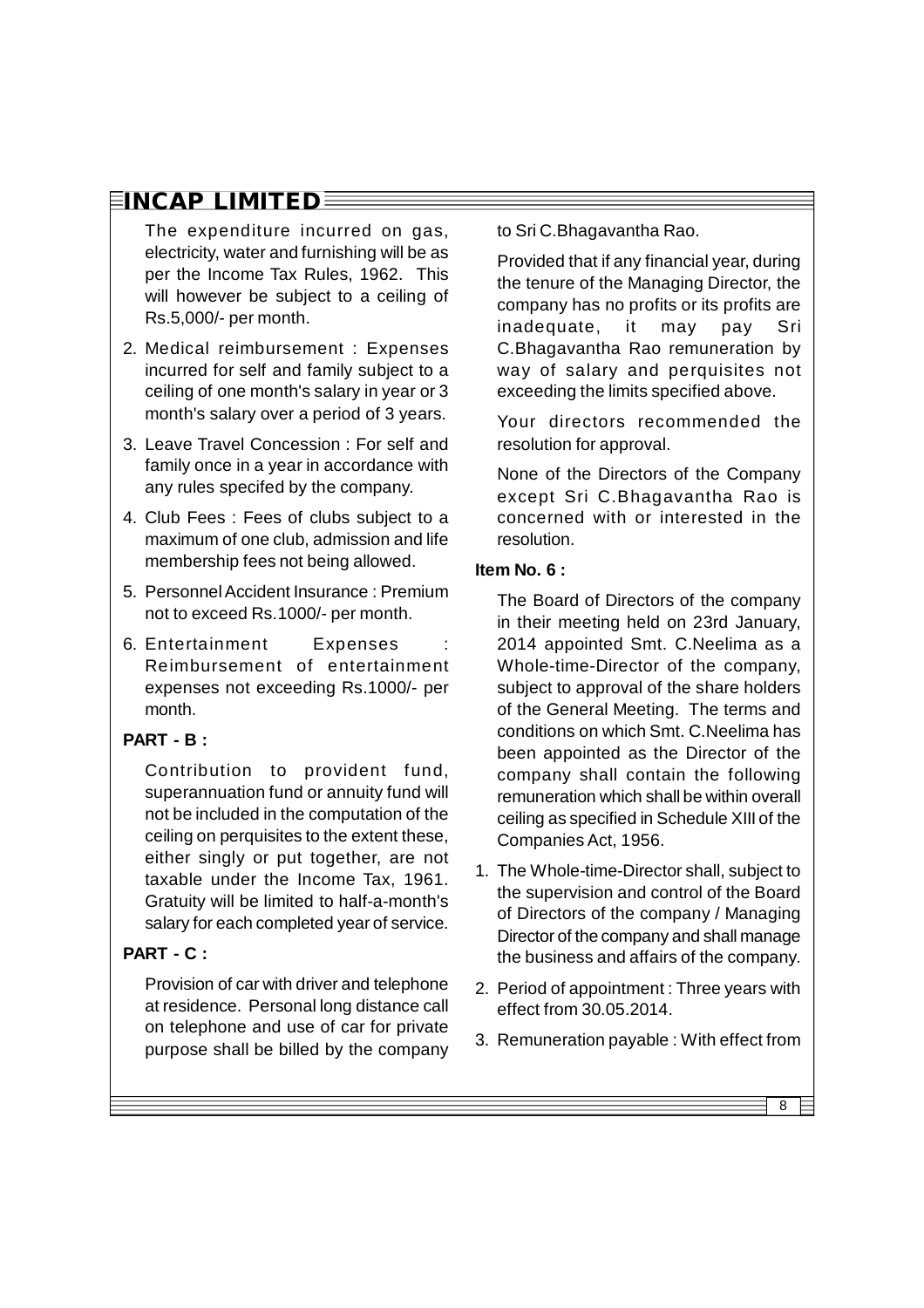30.05.2014.

Salary : Rs.48,000/- per month.

(Rupees Forty Eight thousand only)

H.R.A : Rs.20,000/-per month.

Conveyance : Rs.12,000/-per month.

- 4. Contribution to Provident Fund, Super annuation and Annuity Fund : The Companies contribution to provident fund and superannuation or Annuity fund as per rules of the company applicable to Senior Executives.
- 5. Gratuity :As per the rules of the company applicable to Senior Executives.

Explanation : Perquisites shall be evaluated as per the Income Tax Rules, 1962 where applicable and in the absence of any such rules, perquisites shall be evaluated at cost.

### **AMENITIES :**

1. Minimum Remuneration : In the event of loss or indecency of profits in any financial year during the current tenure of service of the Director, the payment of salary, perquisites and other allowances shall be governed by the limits prescribed under section 11 of the Part II of Schedule XIII of the Companies, Act, 1956 including any statutory modification or reenactment there of as may for the time being in force.

The draft of the Agreement to be executed between Smt. C.Neelima and the company as approved by the Board of Directors is available for inspection by the members at the Registered office of the company on any working day except holidays observed by the company during usual business hours and will also be available at the meeting.

Smt. C.Neelima may be deemed to the concerned or interest in the resolution in her appointment. No other Director of the company is interest in the resolution.

> By Order of the Board **ForINCAP LIMITED**

VIJAYAWADA 31 th July, 2014

> **C.BHAGAVANTHA RAO** MANAGING DIRECTOR DIN : 00218713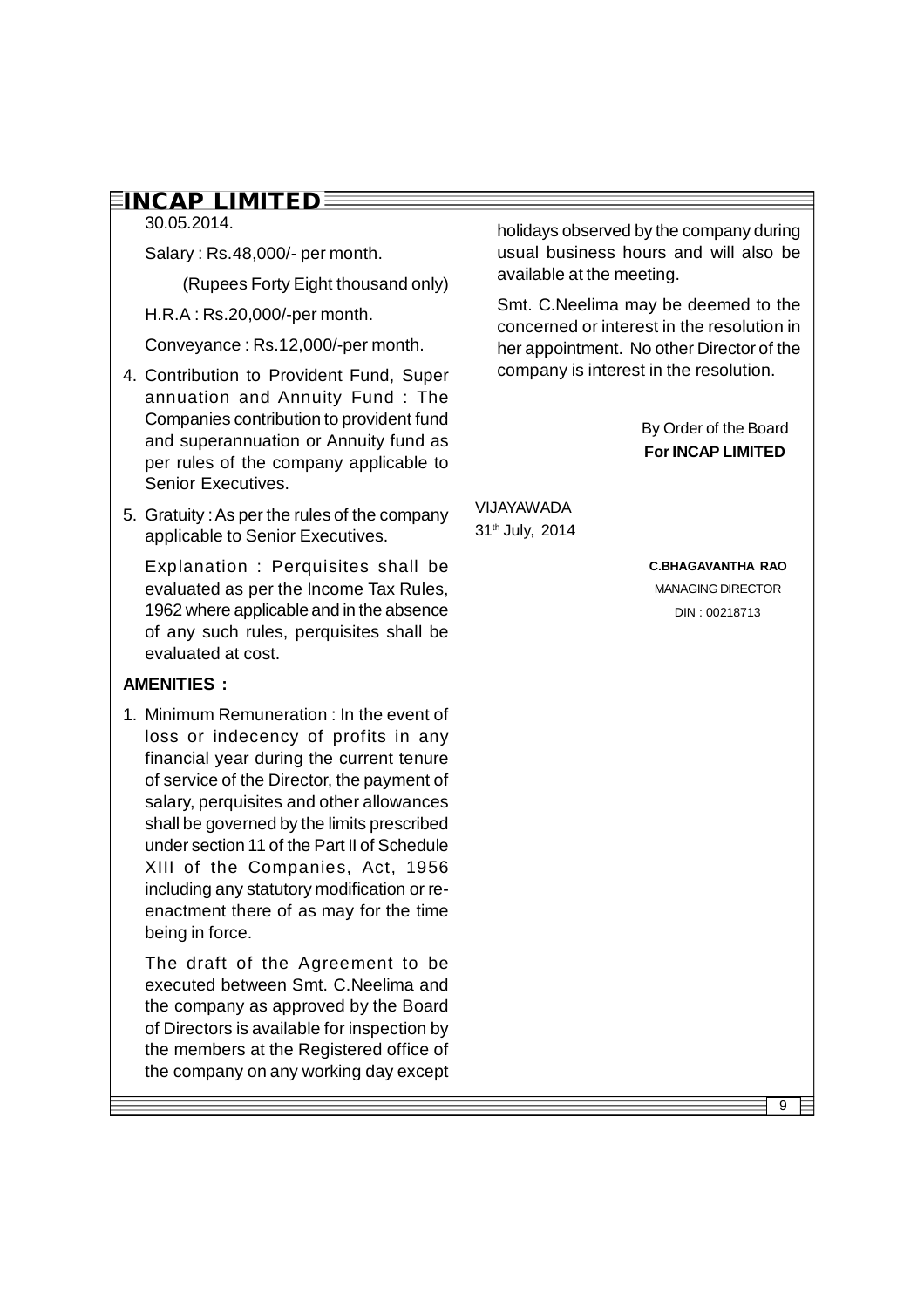# **DIRECTORS RETIRING BY ROTATION SEEKING RE-ELECTIONANDAPPOINTMENT OF DIRECTORSAT THISANNUAL GENERAL MEETING:**

| <b>Particulars</b>                      | Sri. Paturu Ram Rao (DIN: 00137511)         |
|-----------------------------------------|---------------------------------------------|
| Date of Birth                           | 28 <sup>th</sup> June, 1948                 |
| Appointed on                            | 25/07/2009                                  |
| Qualification                           | B.Tech.                                     |
| Experience in specific functional areas | Industrialist with rich business experience |
| Directorships held in other             | <b>NIL</b>                                  |
| Public companies (excluding foreign     |                                             |
| and private companies)                  |                                             |
| Memberships/ Chairmanships              | <b>NIL</b>                                  |
| of Audit Committees and Investors'      |                                             |
| Grievance Committees                    |                                             |
| across public companies                 |                                             |
| Shareholding                            | 9.95% (5,10,933 Equity Shares)              |

 $\overline{10}$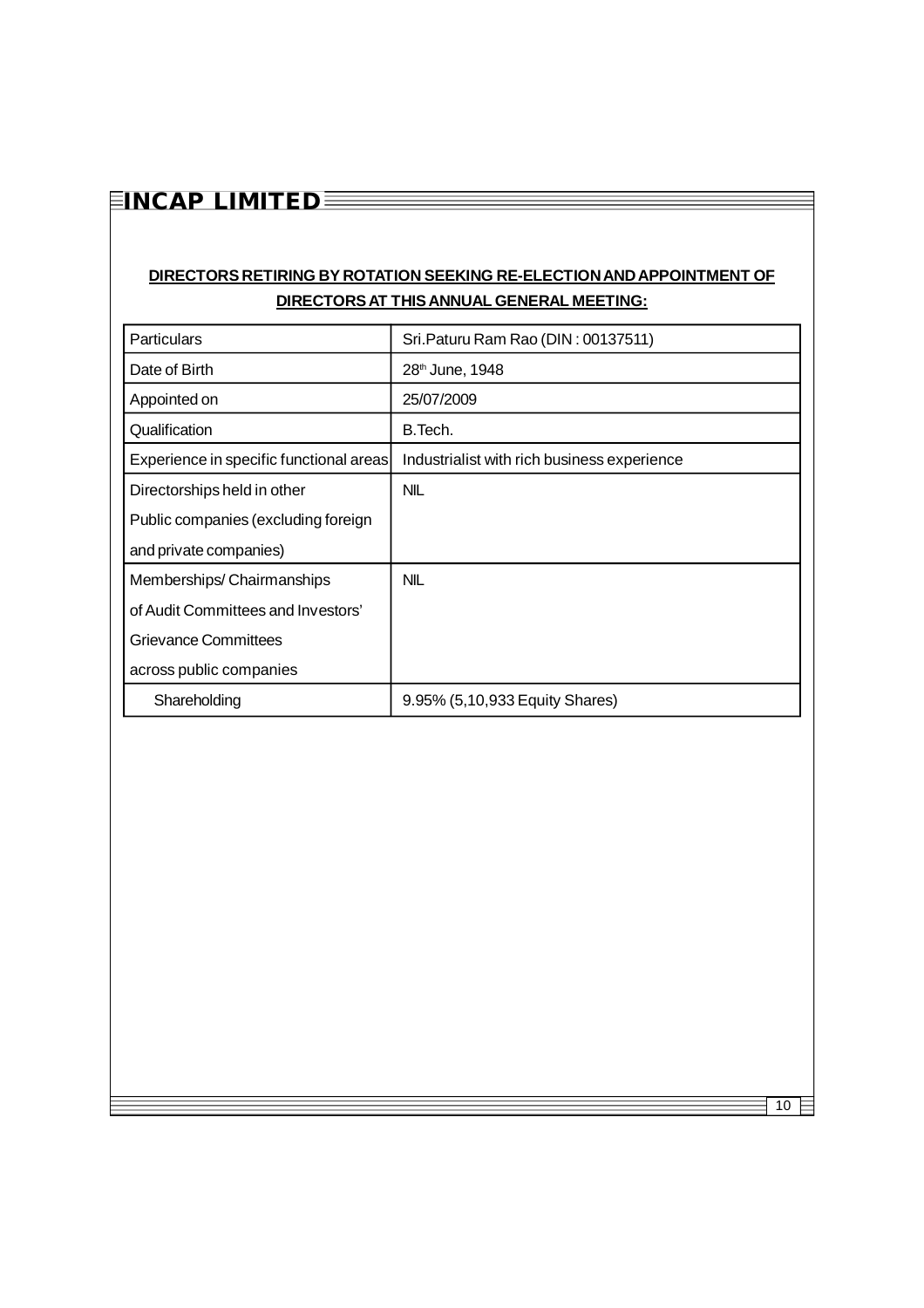### **DIRECTORS' REPORT**

To

The Members, **Incap Limited**

Your Directors have pleasure in presenting the Twenty Fourth Annual Report on the business and operations of the Company and the Audited Accounts for the year ended 31st March, 2014 together with Auditors' Report thereon.

# **FINANCIAL RESULTS:**

The Financial Results for the year ended 31st March, 2014 are summarized below:

|                                         | (Rs. In Lakhs) |           |  |
|-----------------------------------------|----------------|-----------|--|
| <b>PARTICULARS</b>                      | 2013-2014      | 2012-2013 |  |
| Revenue from Operations                 | 4015.32        | 3518.41   |  |
| Other Income                            | 44.12          | 15.18     |  |
| <b>Total Income</b>                     | 4059.44        | 3533.59   |  |
| <b>Total Expenditure</b>                | 3687.38        | 3224.43   |  |
| Profit before Interest, Depn. & Tax     | 372.06         | 309.16    |  |
| Interest                                | 51.45          | 116.34    |  |
| Profit before Depn. & Tax               | 320.61         | 192.82    |  |
| Depreciation                            | 71.35          | 70.83     |  |
| Goodwill written off                    | 19.99          | 19.99     |  |
| <b>Profit before Tax</b>                | 229.27         | 102.00    |  |
| Add: Deferred Tax Liability (Net)       | 12.43          | 12.20     |  |
| Provision for Tax                       | 88.52          | 50.01     |  |
| <b>Profit after Tax</b>                 | 153.18         | 64.19     |  |
| Add: Brought forward from previous year | 36.16          | (28.03)   |  |
|                                         | 189.34         | 36.16     |  |
| <b>Appropriations</b>                   |                |           |  |
| <b>Provision for Dividend</b>           | 51.33          |           |  |
| <b>Tax on Dividend</b>                  | 8.33           |           |  |
| Surplus carried to Balance Sheet        | 129.68         | 36.16     |  |

#### **COMPANY'S OPERATIONS :**

During the year 2013-2014 your Company achieved a turnover of Rs. 4015.32 Lakhs against Rs.3518.41 Lakhs for the year 2012-2013 your company made a net profit of Rs.153.18 Lakhs during the year.

### **DIVIDEND :**

The Board of Directors recommended for your consideration a dividend on equity share at 10% (Re.1.00 per equity share) for the year ended 31st March, 2014. The Total amount of outgo on account of these will be Rs.51.33 lakhs towards dividend and Rs.8.33 lakhs towards tax on dividend.

 $11E$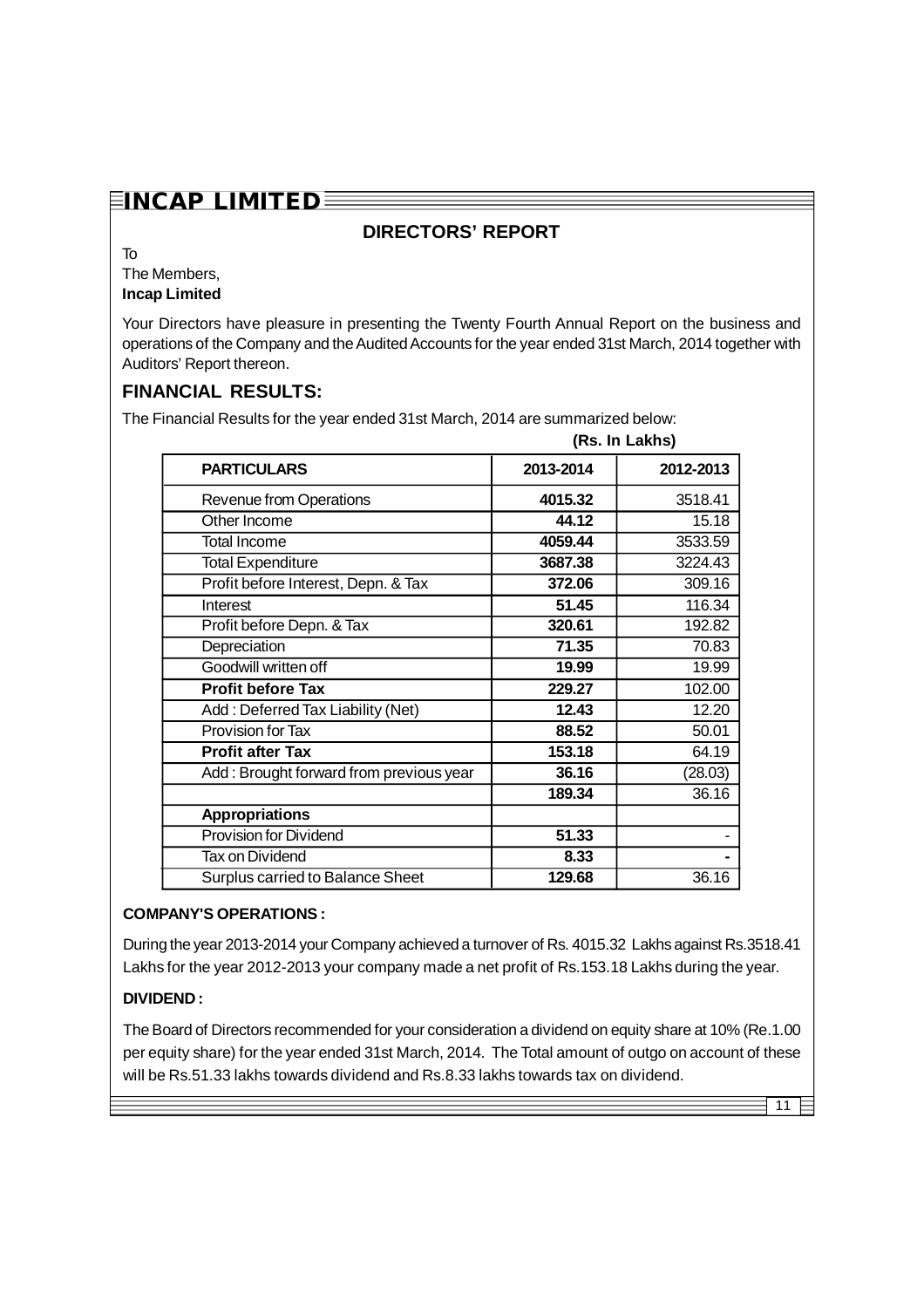### **DEPOSITS :**

During the period under review, your company has not accepted/renewed any deposits within the meaning of section 58A of the Companies Act, 1956 and the rules made there under.

### **INSURANCE:**

All the properties of your company including its Building, Plant & Machinery and Stocks have been adequately insured.

### **QUALITYSYSTEM :**

Your Company's Certificate for quality systems under ISO 9001:2008 from ODC Standards Certification (India) Pvt. Ltd., Hyderabad continues to be valid.

### **CORPORATE GOVERNANCEREPORT :**

Corporate Governance Report, along with the Auditors Compliance Certificate is attached to this report.

### **DISCLOSURE ASPER LISTING AGREEMENT :**

### **Clause 32:**

The Cash Flow Statement in accordance with Accounting Standard and Cash Flow Statement (AS3) issued by ICAI is appended to this Annual Report.

### **Clause 43A :**

The Company's shares are listed on Bombay Stock Exchange Limited, Floor 25, P.J. Tower, Dalal Street, Mumbai – 400001. The annual listing fee to BSE Limited for the year 2013-2014 has been paid.

### **DIRECTORS'RESPONSIBILITYSTATEMENT :**

Pursuant to Section 217 (2AA) of the Act, the Directors, based on the representation received from the **Operating Management**, confirm that:-

- (i) in the preparation of the annual accounts, the applicable accounting standards have been followed and that there are no material departures;
- (ii) they have, in the selection of the accounting policies, consulted the Statutory Auditors and have applied them consistently and made judgments and estimates that are reasonable and prudent so as to give a true and fair view of the state of affairs of the Company at the end of the financial year and of the profit of the Company for that period;
- (iii) they have taken proper and sufficient care, to the best of their knowledge and ability, for the maintenance of adequate accounting records in accordance with the provisions of the Act, for safeguarding the assets of the Company and for preventing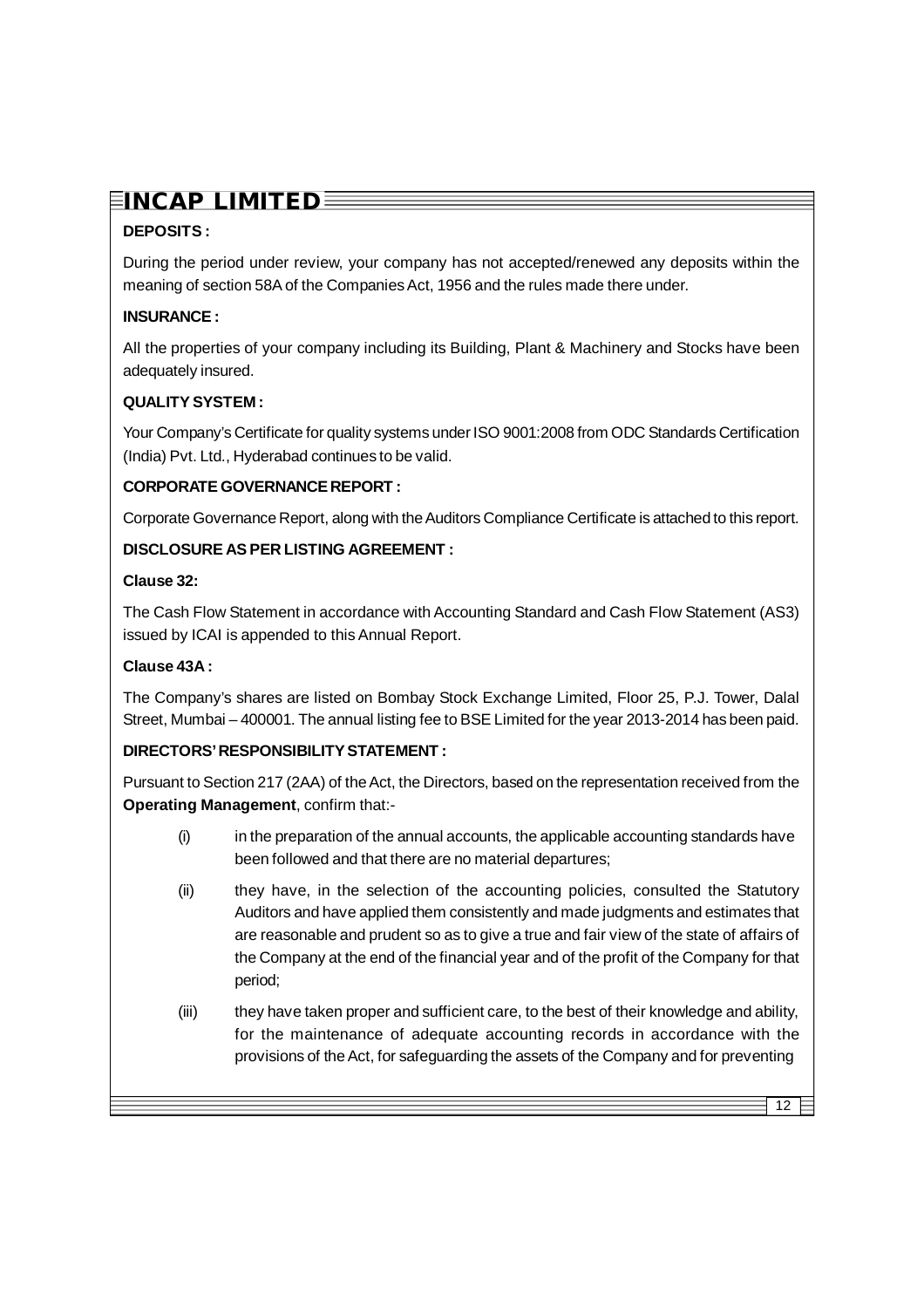and detecting fraud and other irregularities;

(iv) they have prepared the annual accounts on a going concern basis.

### **CONSERVATION OF ENERGY:**

The Company does not belong to the category of power intensive industries and hence consumption of power is not significant. However the management is aware of importance of conservation of energy and also reviews from time to time the measures taken/to be taken for reduction of consumption of energy. Your Company continues its efforts to conserve energy wherever practicable by economizing on the use of power through better utilization of equipment and proper production planning.

Form Ais not applicable to the Company, as it does not fall under the list of Industries specified in the schedule attached to Rule 2.

#### **TECHNICAL ABSORPTION :**

No foreign Technology is imported as such the question of the absorption of the same does not arise. **FOREIGN EXCHANGEEARNINGS AND OUTGO :**

|                                         |                     | (Rs. In Lakhs)       |
|-----------------------------------------|---------------------|----------------------|
| <b>Particulars</b>                      | <b>Current Year</b> | <b>Previous Year</b> |
| a) Foreign exchange earnings on Exports | <b>NIL</b>          | <b>NIL</b>           |
| b) Foreign exchange used on account of  |                     |                      |
| Value of Imports:                       |                     |                      |
| i)<br>Raw materials & Stores            | 1499.49             | 2433.63              |
| ii)<br>Capital Goods                    |                     | 0.89                 |
| iii)<br>Foreign Travel                  | 1.79                | 9.09                 |

#### **AUDITORS:**

M/s. Purnachandra Rao & Co., Chartered Accountants, retire at the conclusion of the forthcoming Annual General Meeting.

Consequent to the introduction and applicability of the Companies Act, 2013 ('the Act') w.e.f. 1st April, 2014 the Statutory Auditors are required to be appointed as per new provisions of the said Act. Pursuant to the provisions of section 139 of the Act and rules made thereunder, the Audit firm, if appointed as Auditor in theAnnual General Meeting shall be appointed for a consecutive period of 5 year and the tenure of such audit firm shall not be more than two terms of five consecutive years.

It has also been mentioned in the said rules that the period for which the audit form has held office as an auditor prior to the commencement of theAct, shall be taken into account for calculating the period of five consecutive years or ten consecutive years, as the case may be. Additionally, in determining the tenure of the Audit Firm prior to 1st April, 2014, tenure of the other firms operating under the same network of audit forms would also be considered. The rules clarify that the term 'same network' includes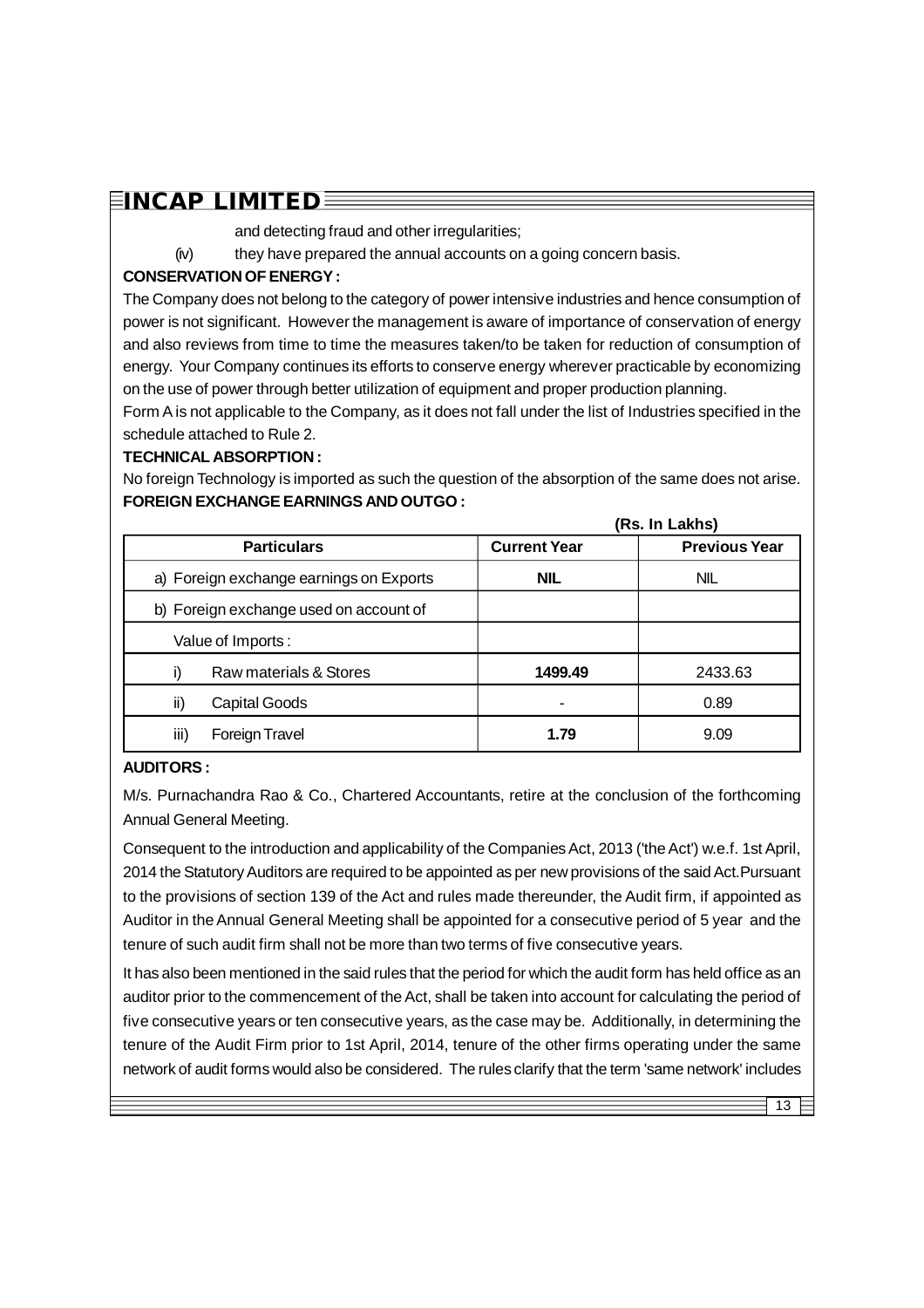the firms operating or functioning, hitherto or in future under the same brand, trade name or common control.

M/s. Purnachandra Rao & Co., Chartered Accountants have expressed their willingness to act as Auditors of the Company, if appointed, and have provided the requisite documents as required under the Act.

### **DIRECTORS:**

In accordance with the provisions of the Act and the Articles of Association of the Company, Sri. P. Ram Rao is liable to retire by rotation and is eligible for reappointment.

Attention of the Members is invited to the relevant items in the Notice of the Annual General Meeting and the Explanatory Statement thereto.

Smt.G. Anitha Rajendra resigned as a Nominee Director from the Board of Directors of the Company with effect from 26 th May, 2014, due to Stake is transferred to Existing Promoters . The Board placed on record its appreciation of the contributions made by Smt.G.Anitha Rajendra during her tenure.

#### **PARTICULARS OF EMPLOYEES:**

There are no employees who are in receipt of remuneration in excess of the rates / amounts specified under 217 (2A) of the Companies Act, 1956 read with the (particulars of Employees) Rules, 1975.

#### **INDUSTRIAL RELATIONS:**

Your company has had harmonious industrial relations throughout the year under review at all levels of the organization, and would endeavour to maintain this cordial relationship.

#### **ACKNOWLEDGEMENTS:**

Your Directors wish to express their grateful appreciation for the assistance and cooperation received from APIDC, State Bank of India, State Bank of Hyderabad, Customers and Suppliers.

Cordial relations prevailed during the year with all the employees. Your Directors wish to place on record their deep sense of appreciation of the valuable work done and co-operation extended by them at all levels.

Your Directors also wish to express their gratitude to investors for the continued faith reposed by them in the Company.

> By Order of the Board **ForINCAP LIMITED**

VIJAYAWADA 31 th July, 2014

**C.BHAGAVANTHARAO** MANAGING DIRECTOR DIN : 00218713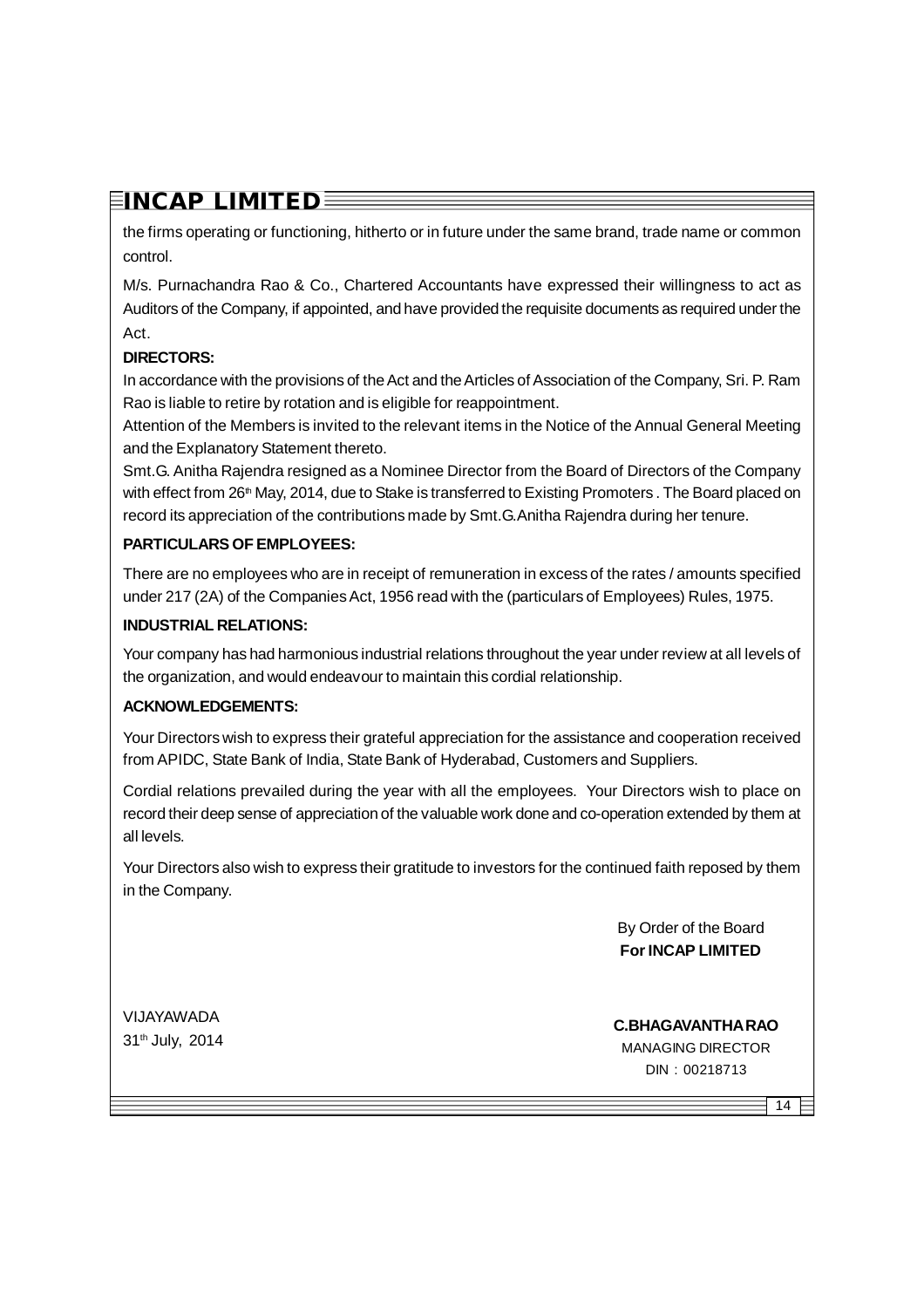# **AUDITORS CERTIFICATE ON CORPORATE GOVERNANCE**

To

The Members of **INCAP LIMITED**

We have examined the compliance of conditions of corporate governance by INCAP LIMITED, for the year ended on 31st March, 2014 as stipulated in clause 49 of the Listing Agreement of the said Company with stock exchange(s).

The Compliance of conditions of corporate governance is the responsibility of the management. Our examination was limited to procedures and implementation thereof, adopted by the Company for ensuring the compliance of the conditions of the Corporate Governance. It is neither an audit nor an expression of opinion on the financial statements of the company.

In our opinion and to the best of our information and according to the explanations given to us, we certify that the Company has complied with the conditions of Corporate Governance as stipulated in the above mentioned Listing Agreement.

We further state that such compliance is neither an assurance as to the future viability of the company nor the efficiency or effectiveness with which the management has conducted to affairs of the company.

> For **PURNACHANDRA RAO & CO.,** Chartered Accountants, Firm Regn. No.002802S

VIJAYAWADA 31st July, 2014 **(CA. G.BABU SRIKAR ) Proprietor** M. No.202335

 $15E$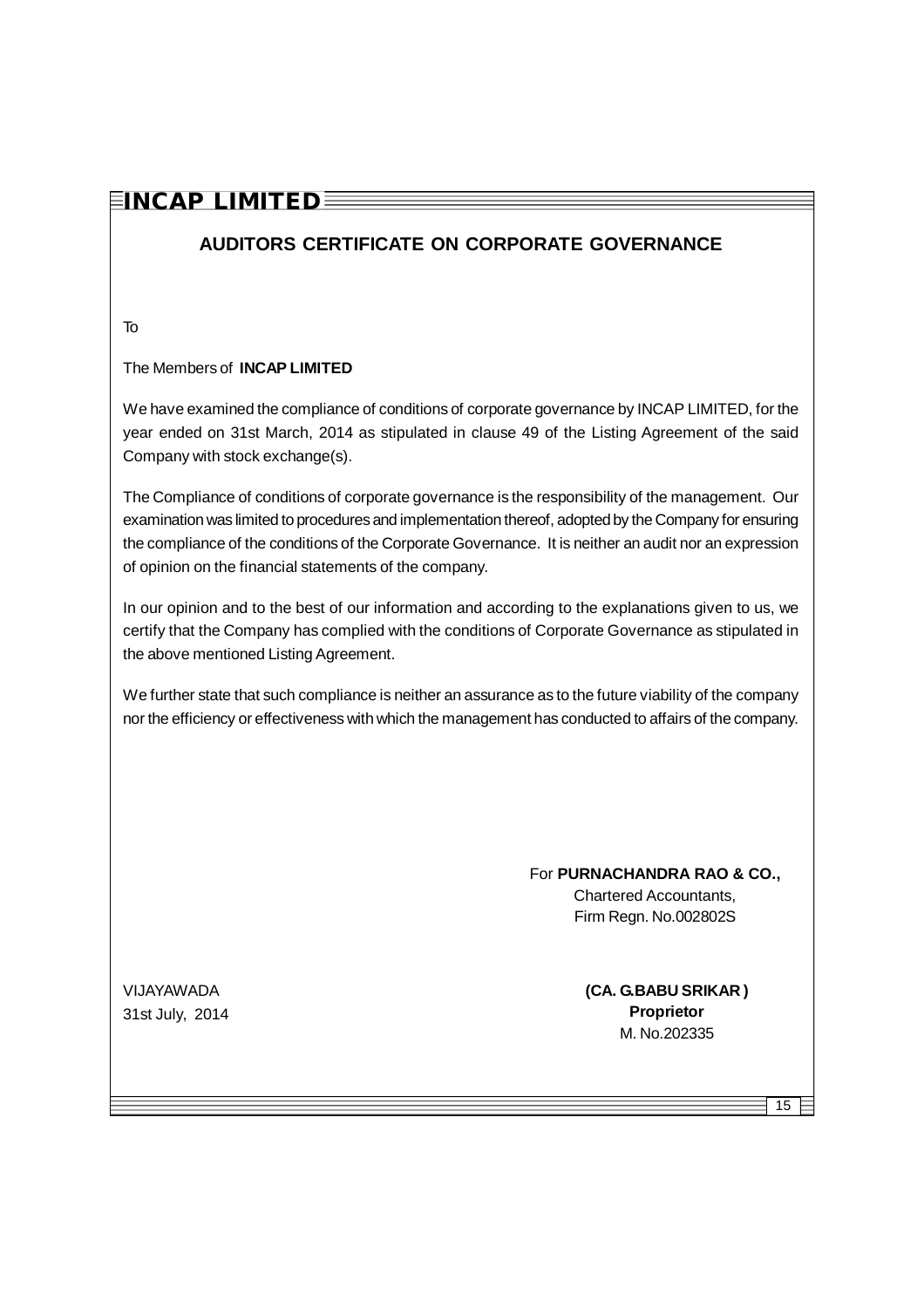# **CORPORATE GOVERNANCE REPORT**

#### **1. COMPANY'S PHILOSOPHY ON CODE OF CORPORATE GOVERNANCE :**

Corporate Governance refers to the combination of voluntary practices and compliance's with laws and regulations leading to effective control and management of the organization. The fundamental objective of INCAP's Corporate Governance is "enhancement of the long-tem shareholder value at the same time protecting the interests of other shareholders." Corporate Governance brings into focus the fiduciary and trusteeship role of the Board to align and direct the action of the organization towards creating a wealth and shareholder value.

#### **2. BOARD OF DIRECTORSAND MEETING :**

#### **i) Board of Directors :**

The present strength of the Board of Directors is 4 (ExcludingAPIDC Nominee) and is responsible for the Management of the Company's business. The functions, responsibility, role and accountability of the Board are well defined. The Board in addition to monitoring corporate performance also carries out functions such as approving the business plan, reviewing and approving the annual budgets and borrowing limits and ensures that your Company keeps shareholders informed about plans, strategies and performance. The detail report of the Company's performance is periodically, placed before the Board. The Board consists of 2 Executive Directors and 2 Non-Executive and 1 Independent Director, whose details are as follows:

|                |                                                                              |                          | 16 |  |
|----------------|------------------------------------------------------------------------------|--------------------------|----|--|
|                |                                                                              |                          |    |  |
|                | 5. 23rd Janaury, 2014                                                        |                          |    |  |
|                | 4. 30 <sup>th</sup> October, 2013                                            |                          |    |  |
|                | 3. 30th July, 2013                                                           |                          |    |  |
|                | 2. 17 <sup>th</sup> June, 2013                                               |                          |    |  |
|                | 1. 30th May, 2013                                                            |                          |    |  |
|                | During 2013-2014, the Board of Directors met 5 times on the following dates: |                          |    |  |
| ii)            | <b>Board Meetings:</b>                                                       |                          |    |  |
|                | Smt G. Anitha Rajendra                                                       | Nominee Director         |    |  |
| 3.             | Non-Executive and Independent Director                                       |                          |    |  |
|                | Smt P.Himabindu                                                              | Director                 |    |  |
|                | Sri P.Ram Rao                                                                | Director                 |    |  |
| 2.             | Promoter and Non-Executive Director                                          |                          |    |  |
|                | Smt C.Neelima                                                                | Whole-time Director      |    |  |
|                | Sri C.Bhagavantha Rao                                                        | <b>Managing Director</b> |    |  |
| $\mathbf{1}$ . | Promoter/Executive Directors                                                 |                          |    |  |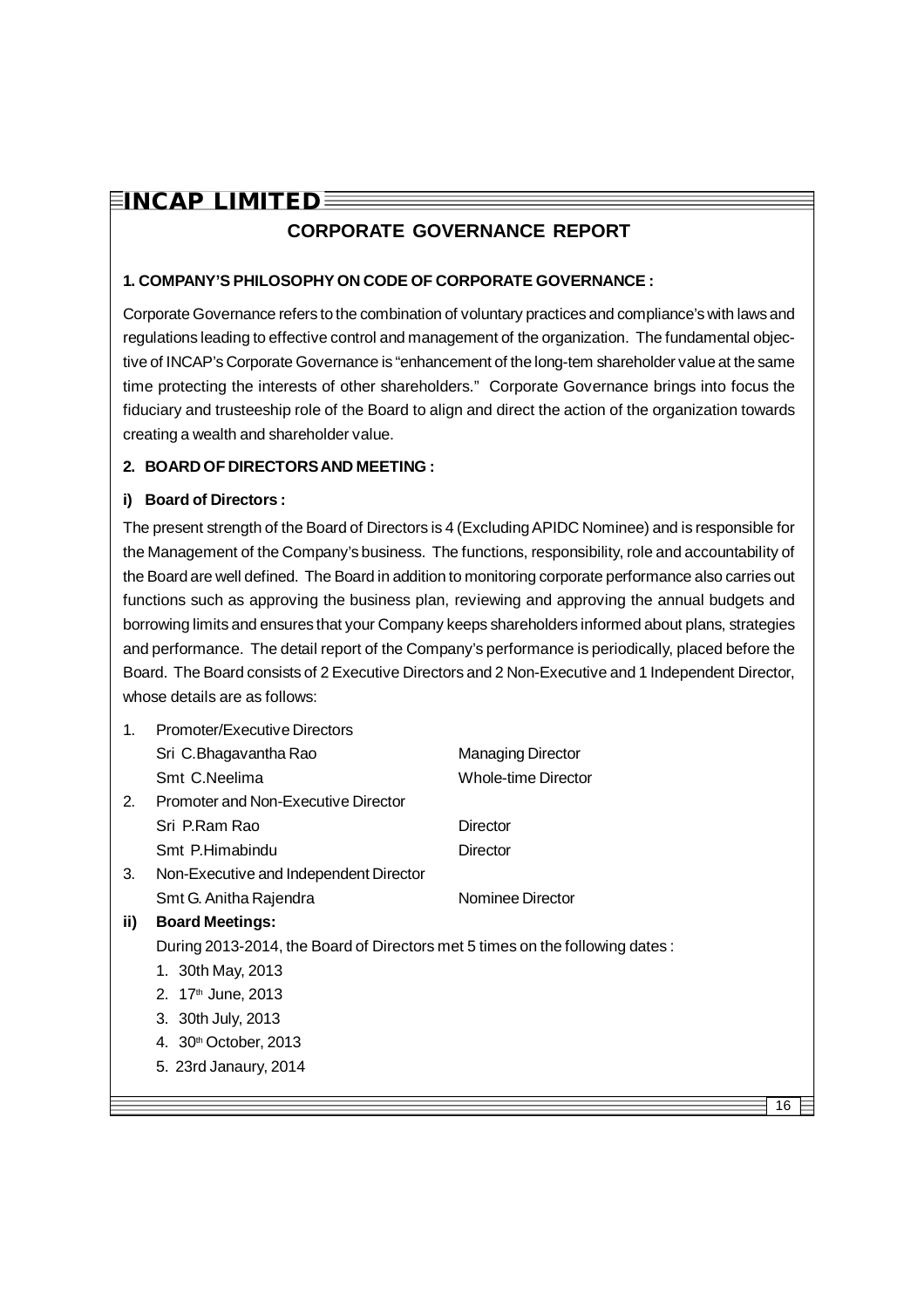iii) The Details of attendance of each Director at the Board Meetings, last Annual General Meeting and their composition, category and other Directorships as follows:

| Name of the Director   | Category                      | <b>Attendance Particulars</b> |           |
|------------------------|-------------------------------|-------------------------------|-----------|
|                        |                               | Board                         | Last AGM  |
|                        |                               | <b>Meetings</b>               |           |
| Sri C.Bhagavantha Rao  | Non-Independent Executive     | 5                             | Yes       |
| Sri P.Ram Rao          | Non-Independent Non-Executive | 2                             | Yes       |
| Smt G. Anitha Rajendra | Independent Nominee           | 2                             | <b>No</b> |
| Smt C.Neelima          | Non-Independent Executive     | 4                             | Yes       |
| Smt P.Himabindu        | Non-Independent Non-Executive | 1                             | Yes       |
|                        |                               |                               |           |

#### **3. AUDIT COMMITTEE:**

#### **3.1 Brief description of terms and reference :**

The terms of reference as per clause 49 of the Listing Agreement are as follows :

- a) To review the results announcement and the report and accounts at the end of quarter, half year and the full year before submission of the Board, focusing particularly on.
	- i) Any changes in accounting policies and practices.
	- ii) Compliance with accepted accounting standards.
	- iii) Major judgmental decisions etc.
- b) To consider appointment of Statutory Auditors, the Audit Fee, and any matter of resignation and dismissal.
- c) To discuss with the Statutory Auditors, the Audit commences the nature and scope of the Audit.
- d) To review the effectiveness of the system of internal financial controls and discuss the same periodically with the statutory auditors.
- e) To discuss problems and reservations arising from the statutory audit and any matters the statutory auditor may wish to discuss.
- f) To consider other topics as may be delegated by the Board from time to time.

#### **3.2 Meeting during the year :**

During the financial year 2013-2014, the Audit Committee met 4 times on following dates with full strength:

 $17E$ 

- 1. 30th May, 2013
- 2. 30th June, 2013
- 3. 30th October, 2013
- 4. 23rd January, 2014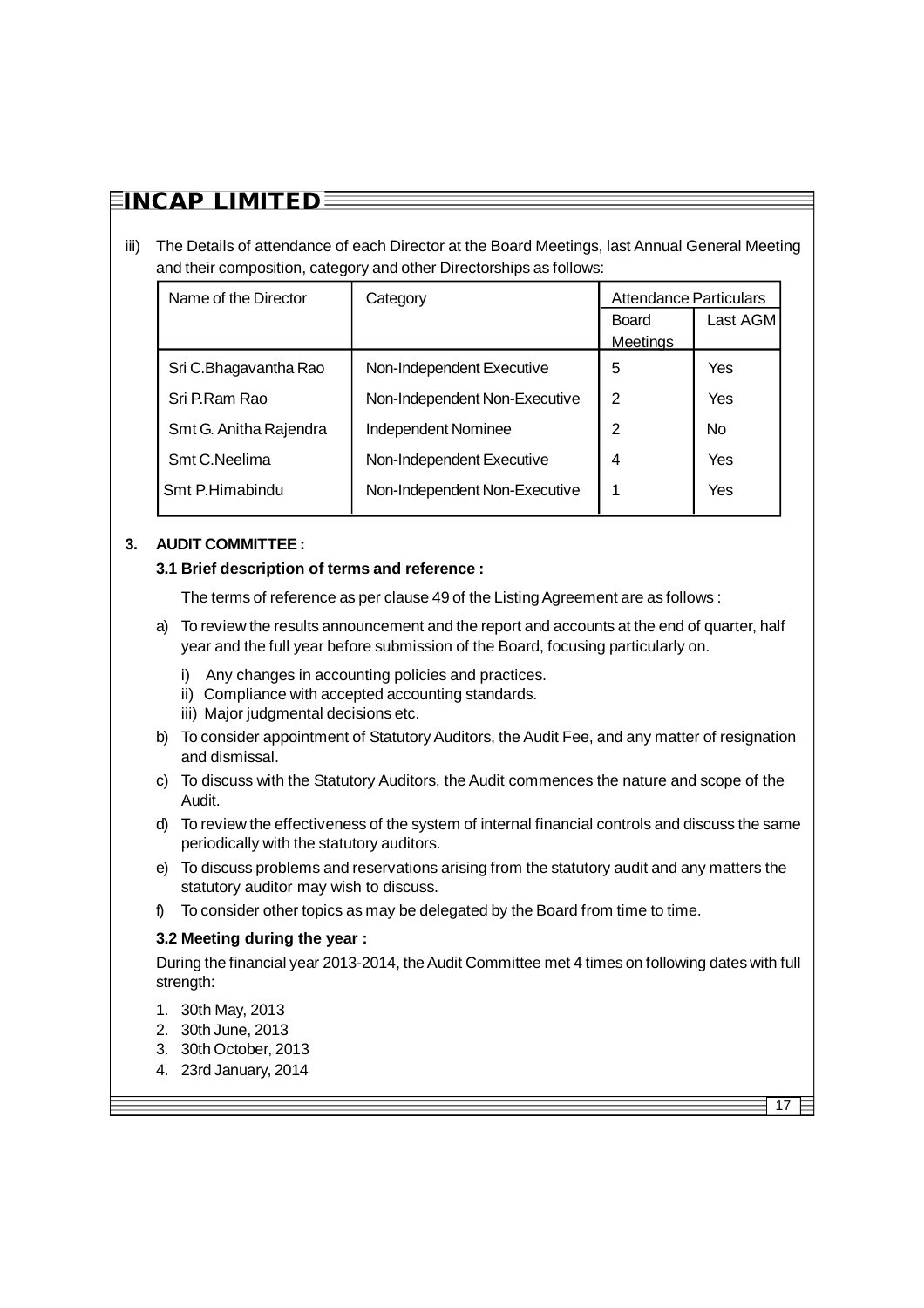#### **4. REMUNERATIONOF DIRECTORS:**

The Company does not remunerate the Non-Executive Directors of the Company except for the payment of sitting fees for attending each Meeting of the Board of Committee thereof. Remuneration of Executive Directors is fixed by the Board and approved by shareholder at the Annual General Meeting. Particulars of their remuneration for the year ended 31st March, 2014 are given below:

| Name of the Director        |         |        | <b>Remuneration</b> |  |            |           |
|-----------------------------|---------|--------|---------------------|--|------------|-----------|
| <b>Executive Directors:</b> | Sitting | Salary | Perquisites         |  | Commission | Total Rs. |
|                             | Fee     | Rs.    | Rs.                 |  | Rs.        |           |
| Sri C.Bhagavantha Rao       | Nil     | 642900 | 199600              |  | Nil        | 842500    |
| Smt C.Neelima               | Nil     | 360000 | 240000              |  | Nil        | 600000    |

#### **Non-Executive Directors:**

| Sri P.Ram Rao       | 1800 | Nil | Nil | Nil | 1800 |
|---------------------|------|-----|-----|-----|------|
| Sri P.Himabindu     | 1800 | Nil | Nil | Nil | 180C |
| Smt. Anita Rajendra | 3600 | Nil | Nil | Nil | 3600 |

#### **5. INVESTORSAND SHAREHOLDER'S GRIEVANCE COMMITTEE:**

Brief description of terms of reference:

To look into various affairs relating to the shareholders with regard to redressal of complaints in relation to transfer of shares, non-receipt of share certificate, balance sheets, dividends etc. The Committee comprises of three directors as composition of the Committee.

#### **6. GENERAL BODY MEETINGS :**

Details of venue and time of last 3 Annual General Meetings are as under:

| <b>Financial Year</b><br>Venue                                                              |  | 2010-2011<br>Registered Office, 1-58, Nidamanuru, Vijayawada-521104 |  |  |  |  |
|---------------------------------------------------------------------------------------------|--|---------------------------------------------------------------------|--|--|--|--|
| Date<br>Time                                                                                |  | 24-09-2011<br>12.00 Noon                                            |  |  |  |  |
| Financial Year<br>Venue                                                                     |  | 2011-2012<br>Registered Office, 1-58, Nidamanuru, Vijayawada-521104 |  |  |  |  |
| Date<br>Time                                                                                |  | 29-09-2012<br>12.00 Noon                                            |  |  |  |  |
| <b>Financial Year</b><br>Venue                                                              |  | 2012-2013<br>Registered Office, 1-58, Nidamanuru, Vijayawada-521104 |  |  |  |  |
| Date<br>Time                                                                                |  | 28-09-2010<br>12.00 Noon                                            |  |  |  |  |
| No special resolutions were required to be put through postal ballot at the above meetings. |  |                                                                     |  |  |  |  |

 $\overline{18}$   $\overline{)}$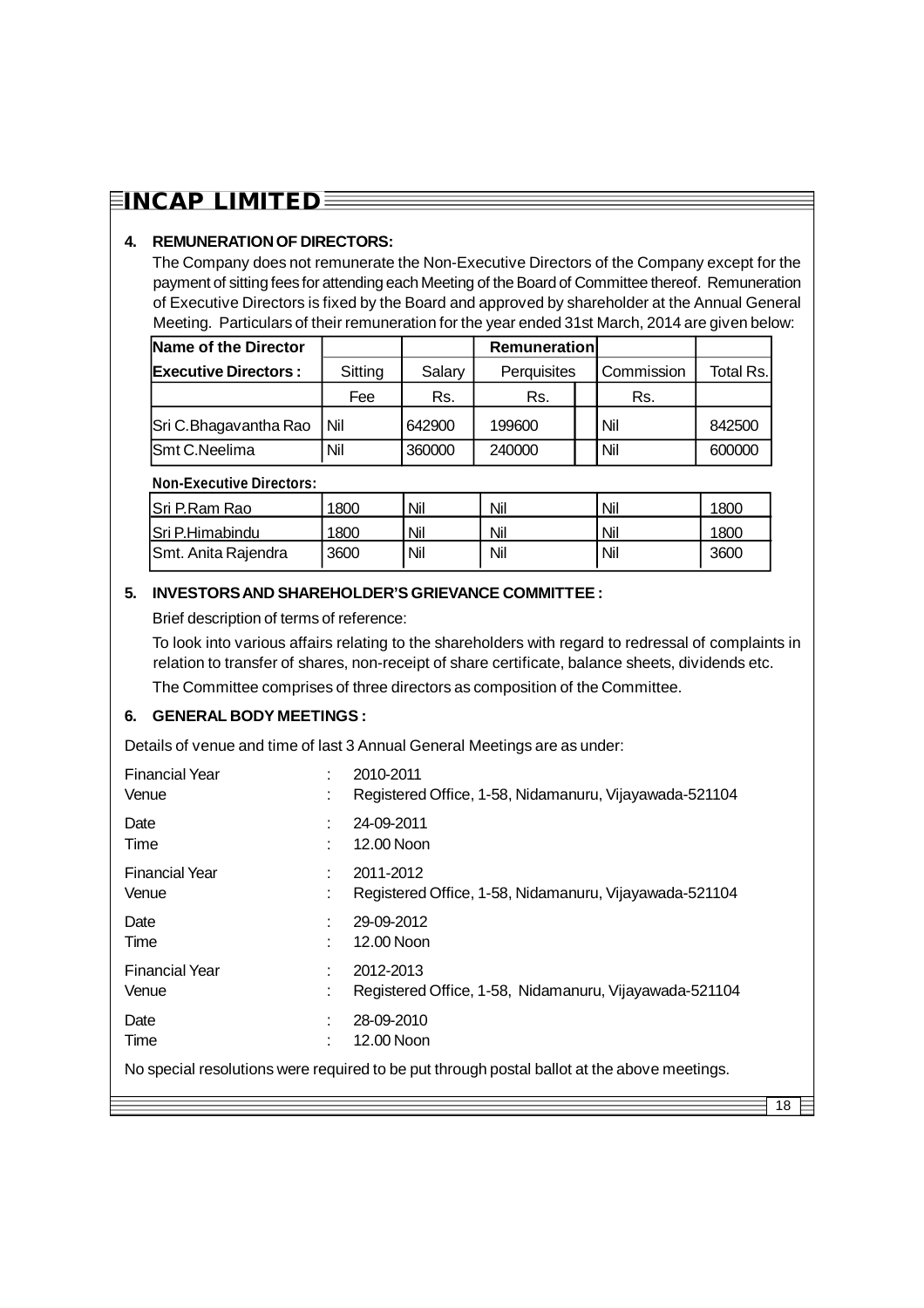#### **7. DISCLOSURES:**

There are no related party transactions made by the Company with its promoters, directors or the management, their relative conflicting with company's interest.

No penalty or strictures have been imported on the Company by Stock Exchanges or SEBI or any statutory authority on any matter related to capital markets during the last three years.

#### **8. MEANS OF COMMUNICATION :**

The quarterly, half yearly and annual results of the Company in the prescribed proforma are published in the following News Papers.

- 1. Business Line (English)
- 2. Andhra Bhoomi (Regional Language)

There is no practice of sending half-yearly results to the household of shareholders.

### **9. GENERAL SHAREHOLDERS INFORMATION :**

- i) Annual General Meeting Venue : 277 annualisme : 277 annualisme : 277 annualisme : 277 annualisme : 277 annualisme : 277 annualisme : 277 annualisme : 277 annualisme : 277 annualisme : 277 annualisme : 277 annualisme : 277 annualisme : 277 annual 27<sup>th</sup> September, 2014 Registered Office 1-58, Nidamanur, Vijayawada-521104. ii) Financial Calendar : The Company follows April to March as its financial year. The results of every quarter are declared in the month following the quarter, as per the provision of Listing Agreement. iii) Date of Book Closure : 23rd September, 2013 to 26th September, 2014 (Both days inclusive)
- iv) Dividend History : the state of the state of the state of the state of the state of the state of the state o

| Year      | <b>Total Amount</b> |                | Date of    | Unclaimed      |
|-----------|---------------------|----------------|------------|----------------|
|           | of Dividend         | which dividend | Payment    | dividend as on |
|           | paid Rs.            | was declared   |            | 31.03.2014 Rs. |
| 2006-2007 | 46,53,200           | 25.08.2007     | 13.09.2007 | 197644         |
| 2007-2008 | 46,53,200           | 27.09.2008     | 16.10.2008 | 232316         |
| 2008-2009 | 23,26,600           | 19.09.2009     | 14.10.2009 | 144714         |
| 2009-2010 | 27,91,920           | 25.09.2010     | 18.10.2010 | 197631         |

 $19E$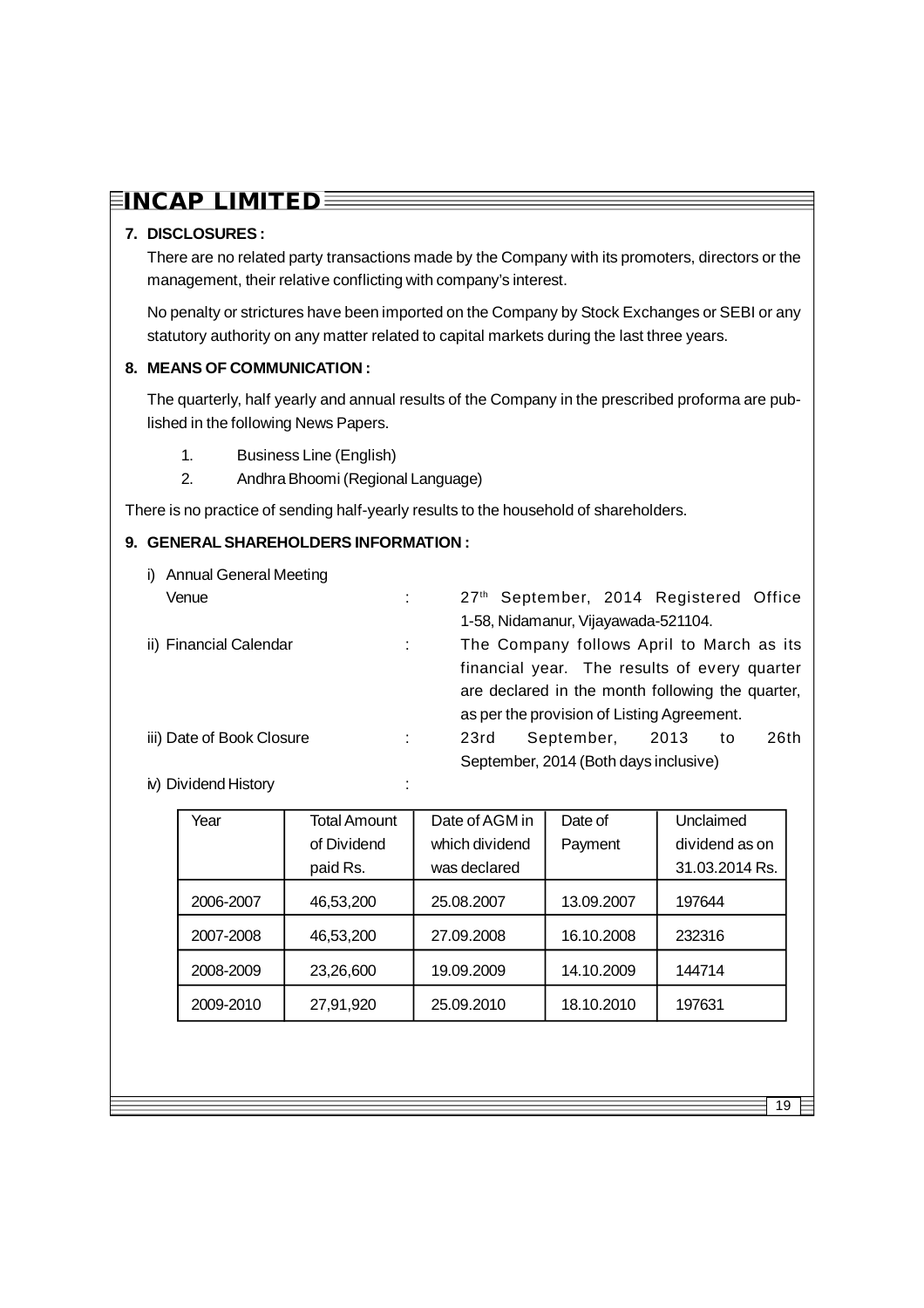- vi) Listing on Stock Exchange : Bombay Stock Exchange, Mumbai
- Vi) Company Stock code : BSE 517370
- 
- Vii) Stock Market Data : The monthly high and low quotations of Company's shares
	- at Bombay Stock Exchange (BSE) during the year under

review are as under:

| Month       | High (Rs.) | Low (Rs.) |
|-------------|------------|-----------|
| April, 2013 | 12.28      | 9.35      |
| May, 2013   | 12.67      | 11.50     |
| June, 2013  | 14.95      | 12.97     |
| July, 2013  | 17.00      | 14.21     |
| Aug., 2013  | 16.20      | 13.95     |
| Sept., 2013 | 15.00      | 8.80      |
| Oct., 2013  | 9.00       | 5.62      |
| Nov., 2013  | 6.06       | 5.84      |
| Dec., 2013  | 7.34       | 6.18      |
| Jan., 2014  | 15.58      | 7.48      |
| Feb., 2014  | 15.50      | 14.55     |
| Mar., 2014  | 16.27      | 14.45     |
|             |            |           |

- viii) Registrar and Share Transfer
- 
- Agents **Agents** : M/s. Venture Capital and Corporate Investments Private Limited, 12-10-167, Bharat Nagar, Hydeabad-500018.
- ix) Share Transfer System : Transfer of securities in physical form are registered and, duly transferred share certificates are dispatched within 30 days of receipt, provided the documents are in order. With regard to Shares in demat mode, the procedure is adopted as per the provisions of DepositoriesAct, 1996.

 $\overline{20}$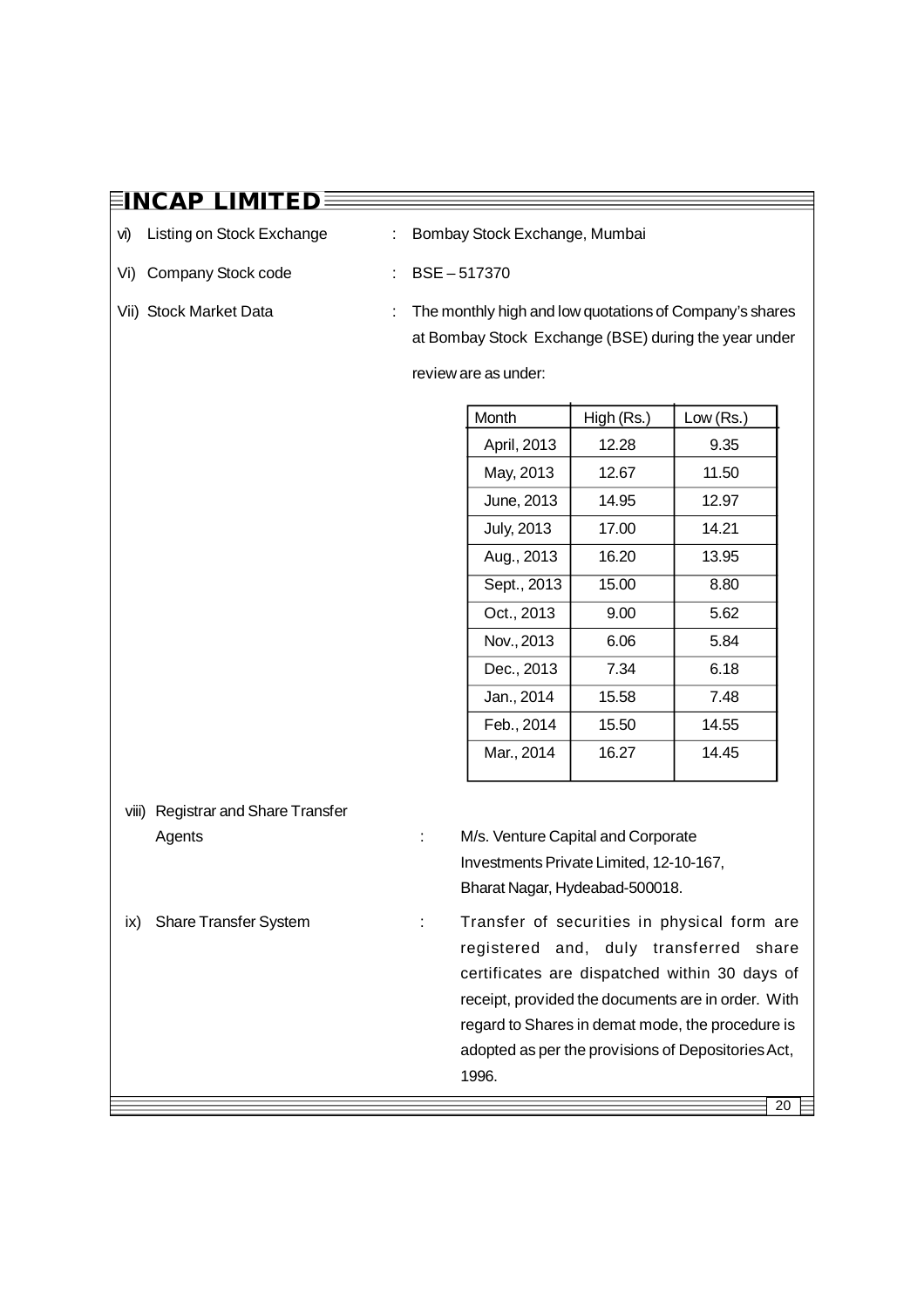| <b>Number of Shares</b><br>held  | Number of<br><b>Shareholders</b> | Percentage<br>of<br>Shareholders | Paid-up value of<br>Shares held<br><b>Rs</b>                                                                                                            | Percentage of<br>Total paid-up<br>Capital |
|----------------------------------|----------------------------------|----------------------------------|---------------------------------------------------------------------------------------------------------------------------------------------------------|-------------------------------------------|
| Upto - 5000                      | 2681                             | 87.76                            | 4470370                                                                                                                                                 | 8.71                                      |
| 5001 - 10000                     | 196                              | 6.42                             | 1679380                                                                                                                                                 | 3.27                                      |
| 10001 - 20000                    | 84                               | 2.75                             | 1335920                                                                                                                                                 | 2.60                                      |
| 20001 - 30000                    | 24                               | 0.79                             | 642120                                                                                                                                                  | 1.25                                      |
| 30001 - 40000                    | 18                               | 0.59                             | 650270                                                                                                                                                  | 1.27                                      |
| 40001 - 50000                    | 15                               | 0.49                             | 702740                                                                                                                                                  | 1.37                                      |
| 50001 - 100000                   | 16                               | 0.52                             | 1242230                                                                                                                                                 | 2.42                                      |
| 100001 and above                 | 21                               | 0.69                             | 40608970                                                                                                                                                | 79.11                                     |
| <b>TOTAL</b>                     | 3055                             | 100.00                           | 51332000                                                                                                                                                | 100.00                                    |
| xii) Plant locations             |                                  |                                  | Incap Limited, 1-58, Nidamanuru,<br>Vijayawada-521104, N.H.5 Road,                                                                                      |                                           |
| xiii) Address for Correspondence |                                  | Krishna Dist., A.P.<br>÷         | All share holders complaints/queries in<br>respect of their shareholding may be addressed to:<br>Incap limited, 1-58, Nidamanuru,<br>Vijayawada-521104. |                                           |
|                                  |                                  | Fax                              | Email: investorsincap@gmail.com<br>Phone: 0866-2842479; 571<br>: 0866-2842572<br>For and on behalf of the Board                                         |                                           |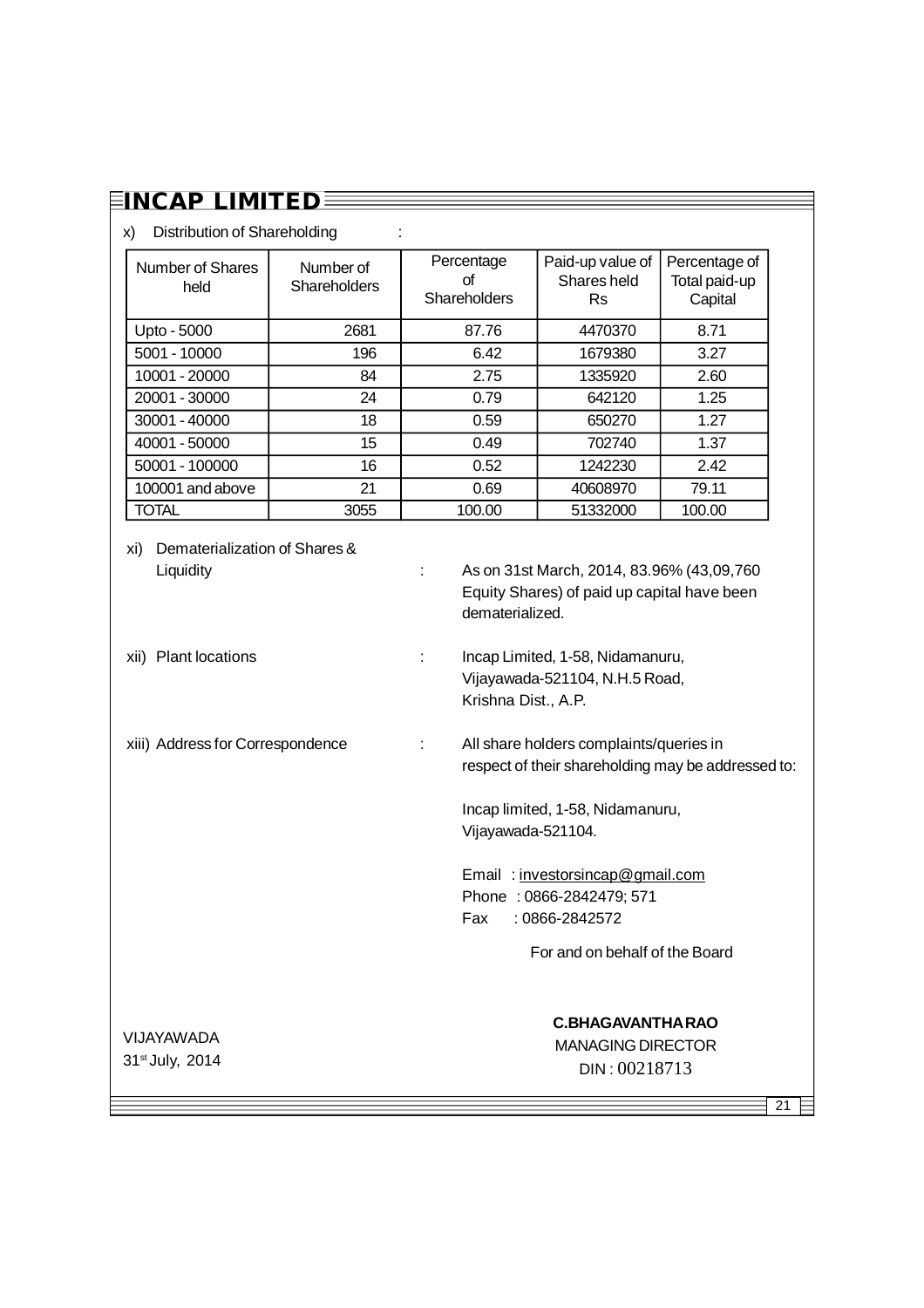| EINCAP LIMITED                                                                                                                                                                                                                                                                                                                                                                                                                                                                                              |  |  |  |  |  |  |
|-------------------------------------------------------------------------------------------------------------------------------------------------------------------------------------------------------------------------------------------------------------------------------------------------------------------------------------------------------------------------------------------------------------------------------------------------------------------------------------------------------------|--|--|--|--|--|--|
| <b>CEO/CFO Certification</b>                                                                                                                                                                                                                                                                                                                                                                                                                                                                                |  |  |  |  |  |  |
| The Board of Directors                                                                                                                                                                                                                                                                                                                                                                                                                                                                                      |  |  |  |  |  |  |
| Incap Limited                                                                                                                                                                                                                                                                                                                                                                                                                                                                                               |  |  |  |  |  |  |
| a) We have reviewed the financial Statements, read with the cash flow statement of Incap Limited for<br>the year ended 31st March, 2014 and that to the best of our knowledge and belief, we state that:                                                                                                                                                                                                                                                                                                    |  |  |  |  |  |  |
| These statements do not contain any materially untrue statement or omit any material fact or<br>contain statements that might be misleading;                                                                                                                                                                                                                                                                                                                                                                |  |  |  |  |  |  |
| These statements together present a true and fair view of the company's affairs and are in compli-<br>ance with existing accounting standards, applicable laws and regulations.                                                                                                                                                                                                                                                                                                                             |  |  |  |  |  |  |
| There are, to the best of their knowledge and belief, no transactions entered into by the company<br>b)<br>during the year which are fraudulent, illegal or violative of the company's code of conduct.                                                                                                                                                                                                                                                                                                     |  |  |  |  |  |  |
| They accept responsibility for establishing and maintaining internal controls for financial reporting<br>C)<br>and that they have evaluated the effectiveness of internal control systems of the company pertain-<br>ing to financial reporting and they have disclosed to the auditors and the audit committee, deficien-<br>cies in the design or operation of such internal controls, if any, of which they are aware and the<br>steps they have taken or propose to take to rectify these deficiencies. |  |  |  |  |  |  |
| They have indicated to the auditors and the audit committee:-<br>d)                                                                                                                                                                                                                                                                                                                                                                                                                                         |  |  |  |  |  |  |
| Significant changes, if any, in the accounting policies during the year and that the same have been<br>disclosed in the notes to the financial statements; and                                                                                                                                                                                                                                                                                                                                              |  |  |  |  |  |  |
| Instances of significant fraud of which they have become aware and the involvement therein, if any,<br>of the management or an employee having a significant role in the company's internal control<br>system over financial reporting.                                                                                                                                                                                                                                                                     |  |  |  |  |  |  |
| <b>For INCAP LIMITED</b>                                                                                                                                                                                                                                                                                                                                                                                                                                                                                    |  |  |  |  |  |  |
| <b>C.BHAGAVANTHA RAO</b>                                                                                                                                                                                                                                                                                                                                                                                                                                                                                    |  |  |  |  |  |  |
| <b>MANAGING DIRECTOR</b>                                                                                                                                                                                                                                                                                                                                                                                                                                                                                    |  |  |  |  |  |  |
| DIN: 00218713<br>VI.IAYAWADA                                                                                                                                                                                                                                                                                                                                                                                                                                                                                |  |  |  |  |  |  |
| 31st July, 2014                                                                                                                                                                                                                                                                                                                                                                                                                                                                                             |  |  |  |  |  |  |
| 22                                                                                                                                                                                                                                                                                                                                                                                                                                                                                                          |  |  |  |  |  |  |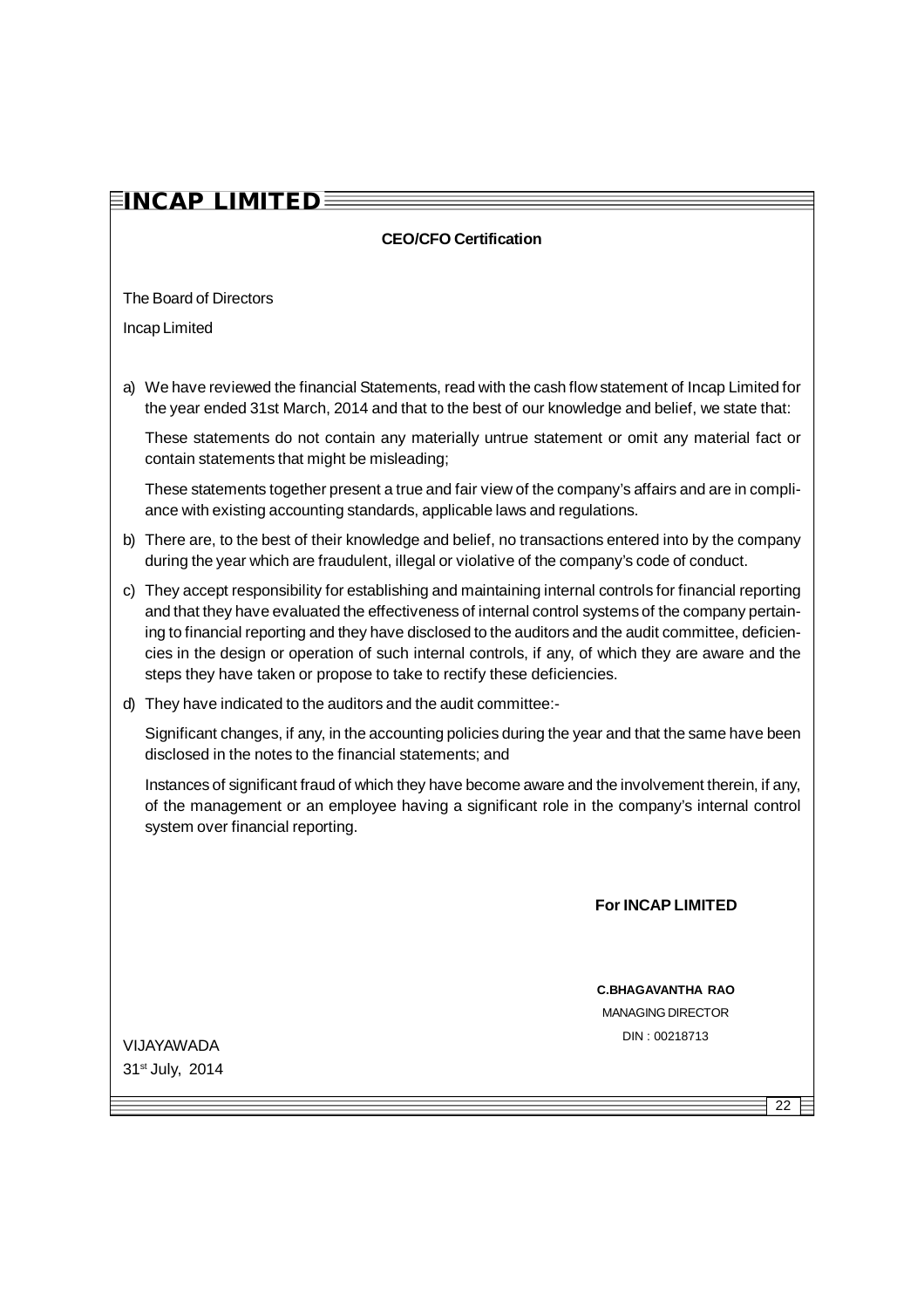#### **INDEPENDENTAUDITOR'SREPORT**

#### **TO THE MEMBER OFINCAP LIMITED**

#### **Report on the Financial Statements**

We have audited the accompanying financial statements of **INCAP LIMITED** ("the Company"), which comprises the Balance Sheet as at March 31, 2014, and the Statement of Profit for the year the ended on that date, and a summary of significant accounting policies and other explanatory information.

#### **Management's Responsibility for the Financial Statements**

Management is responsible for the preparation of these financial statements that give a true and fair view of the financial position, financial performance and cash flows of the Company in accordance with accounting principles generally accepted in India, including the Accounting Standards notified under the Companies Act, 1956, read with General Circular 8/2014 dated 4th April 2014 issued by the Ministry of CorporateAffairs. This responsibility includes the design, implementation and maintenance of internal control relevant to the preparation and presentation of the financial statements that give a true and fair view and are free from material misstatement, whether due to fraud or error.

#### **Auditor's Responsibility**

Our responsibility is to express an opinion on these financial statements based on our audit. We conducted our audit in accordance with the Standards on Auditing issued by the Institute of Chartered Accountants of India. Those Standards require that we comply with ethical requirements and plan and perform the audit to obtain reasonable assurance about whether the financial statements are free from material misstatement.

An audit involves performing procedures to obtain audit evidence about the amounts and disclosures in the financial statements. The procedures selected depend on the auditor's judgment, including the assessment of the risks of material misstatement of the financial statements, whether due to fraud or error. In making those risk assessments, the auditor considers internal control relevant to the Company's preparation and fair presentation of the financial statements in order to design audit procedures that are appropriate in the circumstances.An audit also includes evaluating the appropriateness of accounting policies used and the reasonableness of the accounting estimates made by management, as well as evaluating the overall presentation of the financial statements.

We believe that the audit evidence we have obtained is sufficient and appropriate to provide a basis for our audit opinion.

#### **Opinion**

In our opinion and to the best of our information and according to the explanations given to us, the financial statements give the information required by theAct in the manner so required and give a true and fair view in conformity with the accounting principles generally accepted in India: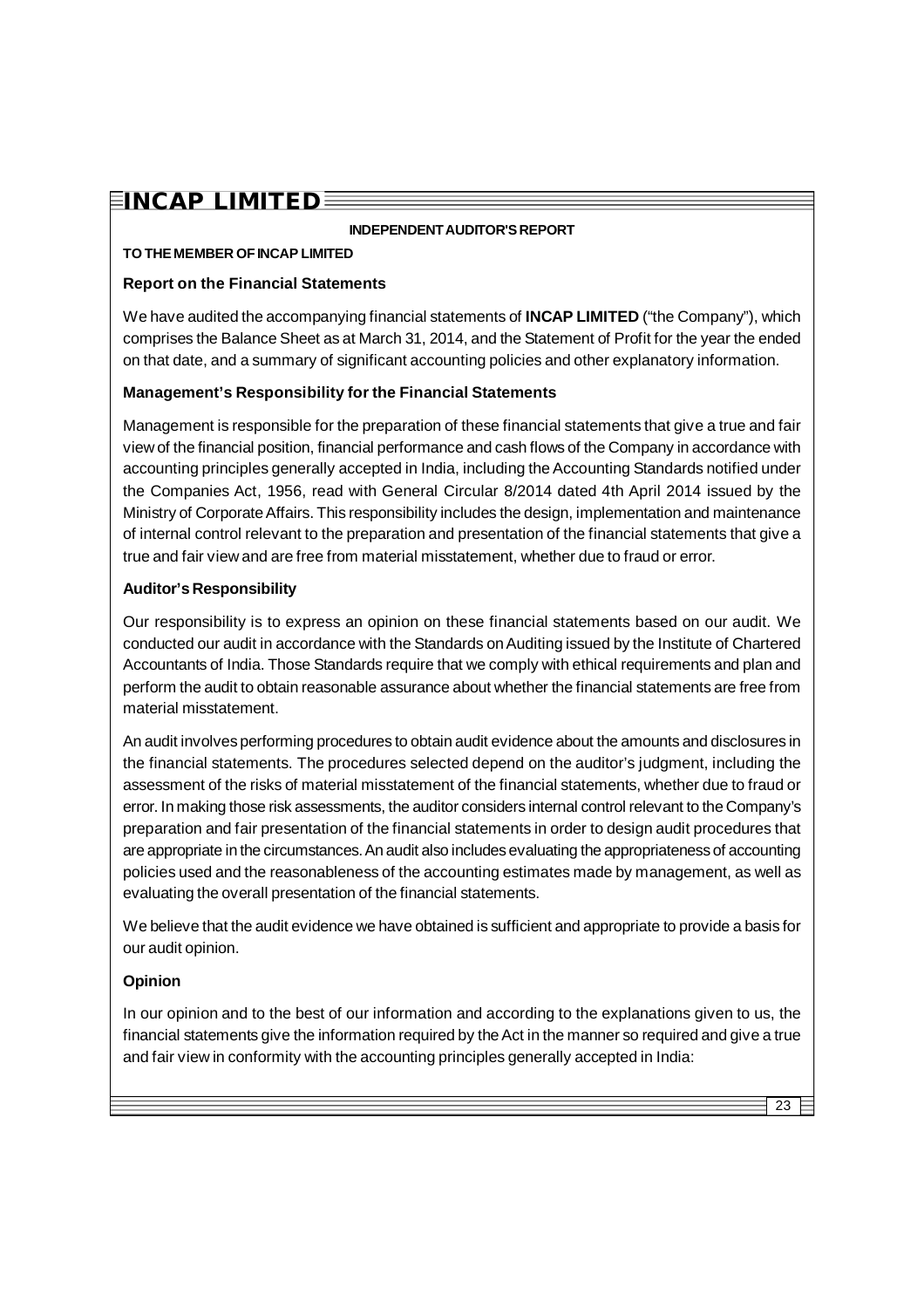- a) in the case of the Balance Sheet, of the state of affairs of the Company as at March 31, 2014; and
- b) in the case of the Profit and Loss Account, of the profit/ loss for the year ended on that date;
- c) in the case of the Cash Flow Statement, of the cash flow for the year ended on that date.

#### **Report on Other Legal and Regulatory Requirements**

- 1) As required by the Companies (Auditor's Report) Order, 2003 ("the Order") issued by the Central Government of India in terms of sub-section (4A) of section 227 of the Act, we give in the Annexure a statement on the matters specified in paragraphs 4 and 5 of the Order.
- 2) As required by section 227(3) of the Act, we report that:
	- a) we have obtained all the information and explanations which to the best of our knowledge and belief were necessary for the purpose of our audit;
	- b) in our opinion proper books of account as required by law have been kept by the Company so far as appears from our examination of those books;
	- c) the Balance Sheet, and Statement of Profit and Loss and Cash Flow Statement dealt with by this Report are in agreement with the books of account;
	- d) in our opinion, the Balance Sheet and Statement of Profit and Loss and the Cash Flow Statement comply with the Accounting Standards notified under the Companies Act, 1956, read with General Circular 8/2014 dated 4th April, 2014 issued by the Ministry of Corporate Affairs;
	- e) on the basis of written representations received from the directors as on March 31, 2014, and taken on record by the Board of Directors, none of the directors is disqualified as on March 31, 2014, from being appointed as a director in terms of clause (g) of sub-section (1) of section 274 of the Companies Act, 1956.

#### For **PURNACHANDRA RAO & CO.,**

CharteredAccountants, Firm Regn. No.002802S

VIJAYAWADA 31 st July, 2014

> **(CA. G.BABU SRIKAR )** Proprietor M. No. 202335

> > 24  $\overline{z}$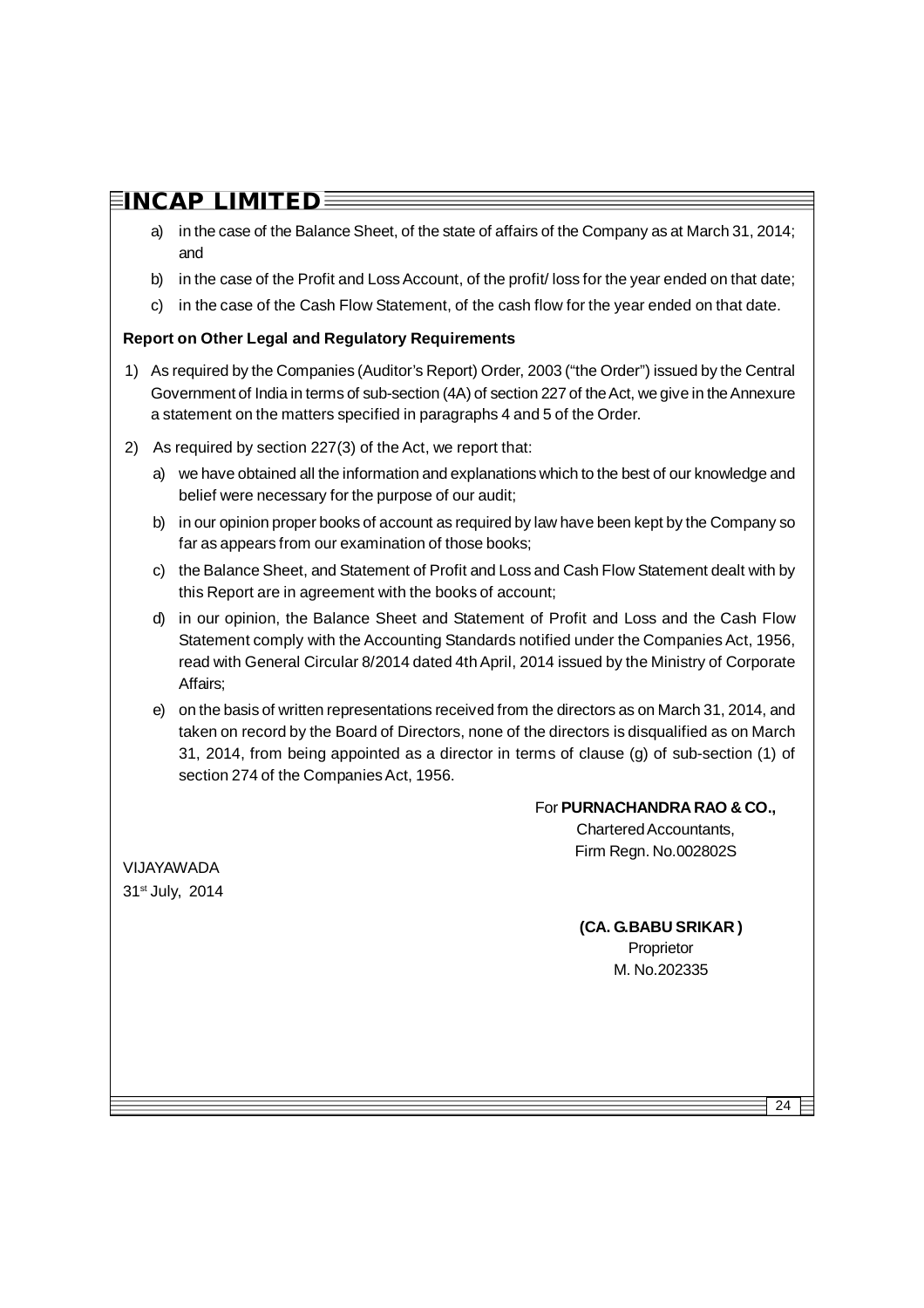#### **ANNEXURETOAUDITORSREPORTOFEVENDATE**

Referred to in paragraph 3 of our report of even date to the members of Incap Limited on the Financial Statements for the year ended 31st March, 2014.

- i. (a) The Company has maintained proper records showing full particulars, including Quantitative details and situation of its fixed assets;
	- (b) All the assets have been physically verified by the management during the year. There is a regular programme of verification which, in our opinion, is reasonable having regard to the size of the company and the nature of its assets. No material discrepancies were noticed on such verification.
	- (c) In our opinion and according to the information and explanations given to us, no substantial parts of fixed assets have been disposed off by the Company during the year.
- ii. (a) The Inventory has been physically verified during the year by the management. In our opinion the frequency of verification is reasonable.
	- (b) The procedures of physical verification of inventories followed by the management are reasonable and adequate in relation to the size of the company and the nature of its business.
	- ( c) The company is maintaining proper records of inventory the discrepancies notice on verification between the physical stock and the book record were not material.
- iii. (a) The Company not granted any loans, secured or unsecured to companies, firms and other parties covered in the register maintained under section 301 of the Companies Act, 1956. In view of iii (a) above, clauses iii (b), iii (c), iii(d) are not applicable.
	- (e) The company has taken unsecured loan from one party covered in the Register maintained U/s.301 of the Companies Act, 1956. The year end balance of the loan taken from M/s. Cardinal Electrical Equipments (Whole-time Director is the Proprietor) is Rs.1,14,47,526/-.
	- (f) The terms and conditions on which loans have been taken from other parties listed in the register maintained u/s 301 of the Companies Act, 1956 are not prima-facie prejudicial to the interests of the company.
	- (g) There are no terms and conditions attached as to the repayment of principal on interest-free unsecured loans taken from other parties list in the register maintained u/s 301 of the Companies Act, 1956. Hence there is no overdue amount of loans from other parties listed in the register maintained u/s301 of the Companies Act, 1956.
- iv. In our opinion and according to the information and explanations given to us, there are adequate internal control procedures commensurate with the size of the company and the nature of its business with regard to purchases of inventory, fixed assets and with regard to the sale of goods. During the course of our audit, we have not observed any continuing failure to correct major weaknesses in internal controls.
- v. According to the information and explanations given to us, we are of the opinion that the particulars of contracts or arrangements referred to in section 301 of the Companies Act, 1956 have been entered in the Register required to be maintained under that section.
- vi. The company has not accepted any deposits from the public within the meaning of Sections 58A and 58AA of the Act and the rules framed there under.
- vii. In our opinion, the Company has an internal audit system commensurate with the size and nature of its business.
- viii. We have broadly reviewed the books of account maintained by the company pursuant to the rules made by the Central Government for the maintenance of Cost records under section 209 (1) (d) of the Companies Act, 1956, related to the manufacture of Aluminium Electrolytic Capacitors and Silicon

25  $E$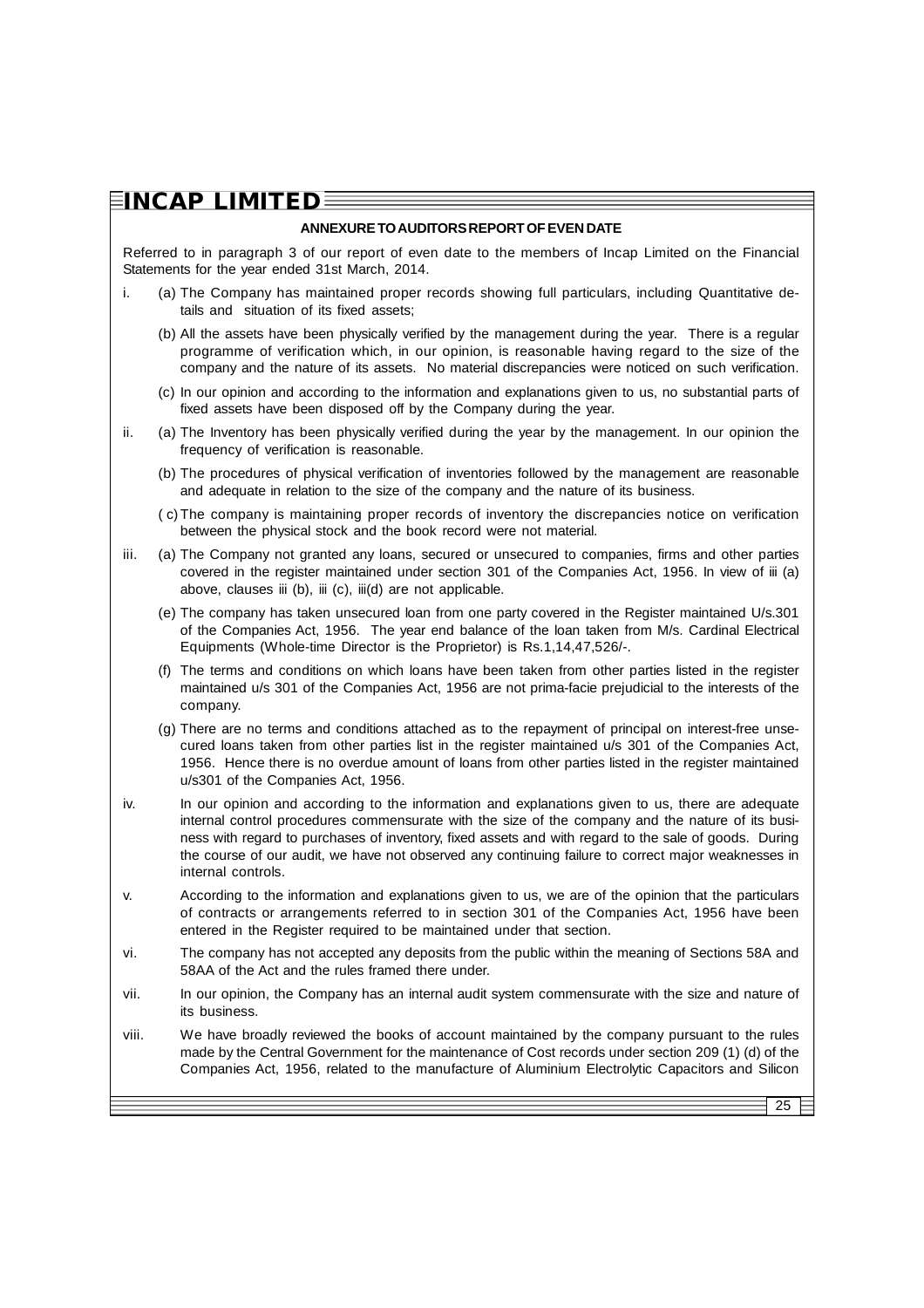Rubber Insulators and are of the opinion that prima facie, the prescribed accounts and record have been made and maintained. We have not, however, made a detailed examination of the same.

- ix. (a) The Company is regular in depositing with appropriate authorities undisputed statutory dues including Provident Fund, Income Tax, Sales Tax, Customs Duty, Excise Duty, Service Tax, Cess and other material statutory dues applicable to it.
	- (b) According to the information and explanation given to us, there are no dues of Sales Tax, Service Tax, Income Tax, Customs duty and Excise duty which have not been deposited on account of any dispute.
- x. No accumulated losses are there at the end of the financial year 2012-2013. The company has not incurred cash losses during the financial year covered by our audit and in the immediate preceding financial year.
- xi. In our opinion and according to the information and explanations given to us, the company has not defaulted in repayment of dues to the financial institution, bank or debentures holders.
- xii. The company has not granted any loans and advances on the basis of security by way of pledge of shares, debentures and other securities.
- xiii. In our opinion, the company is not chit fund or a nidhi/mutual benefit fund/society. Therefore, the provisions of clause 4(xiii) of the Companies (Auditor's Report) order, 2003 are not applicable to the company.
- xiv. In our opinion, the company is not dealing in or trading in shares, securities, debentures and other investments. Accordingly, the provisions of clause 4(xiv) of the companies (Auditor's Report) order, 2003 are not applicable to the company.
- xv. The company has not given guarantee for loans taken by others from banks and financial institutions during the year.
- xvi. In our opinion the term loans have been applied for the purpose for which they were raised.
- xvii. According to the information and explanation given to us and on an overall examination of the balance sheet of the company, we report that the no funds raised on short-term basis have been used for long-term investment.
- xviii. The Company has not made any preferential allotment of shares to parties and companies covered the register maintained under section 301 of the Act during the year.
- xix. The Company has not issued debentures during the year. Hence Clause (xix) is not applicable.
- xx. The Company has not raised any money by way of public issues during the year.
- xxi. According to the information and explanations given to us, no fraud on or by the company has been notices or reported during the course of our audit.

#### For **PURNACHANDRARAO & CO.,**

CharteredAccountants, Firm Regn. No.002802S

#### **(CA. G.BABU SRIKAR )**

Partner M. No.202335

26

VIJAYAWADA 31 st July, 2014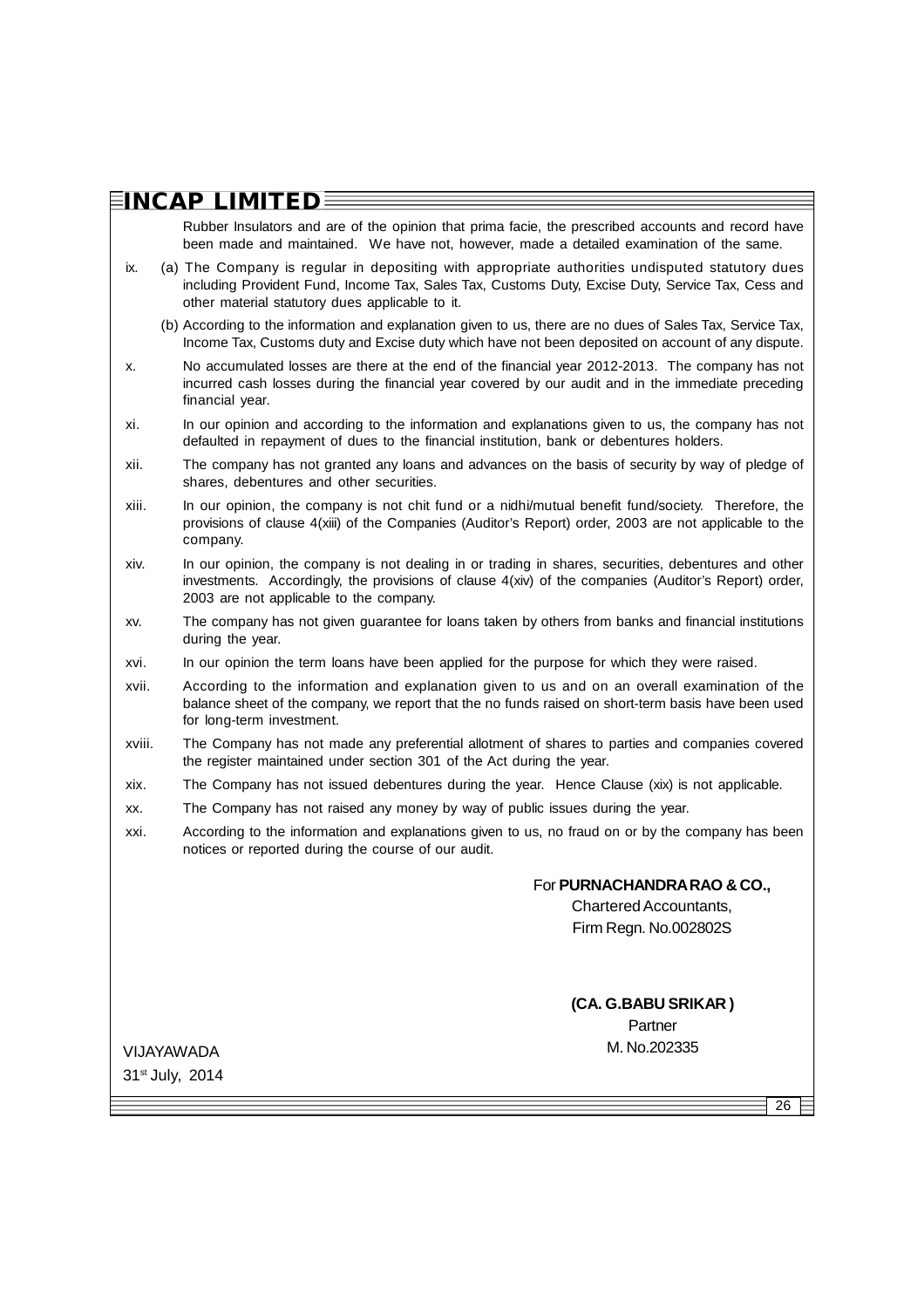# **INCAP LIMITED BALANCE SHEET AS AT 31 st MARCH, 2014**

| <b>Particulars</b>                            | Note No.       |             | 31 <sup>st</sup> March, 2014 |             | 31 <sup>st</sup> March, 2013 |
|-----------------------------------------------|----------------|-------------|------------------------------|-------------|------------------------------|
|                                               |                |             | Rs.                          |             | Rs.                          |
| II. EQUITY AND LIABILITIES                    |                |             |                              |             |                              |
| l1. Shareholder's Fund                        |                |             |                              |             |                              |
| (a) Share Capital                             | $\overline{c}$ | 51,332,000  |                              | 51,332,000  |                              |
| (b) Reserves & Surplus                        | 3              | 34,020,946  | 85,352,946                   | 24,711,452  | 76,043,452                   |
| (2) Share Application Money pending allotment |                |             |                              |             |                              |
| (3) Non Current Liabilities                   |                |             |                              |             |                              |
| (a) Long Term Borrowings                      | 4              | 13,065,275  |                              | 14,070,000  |                              |
| (b) Deferred Tax Liabilities (Net)            | 5              | 1,450,059   |                              | 2,693,477   |                              |
| (c) Other Long term Liabilities               | 6              | 3,306,331   |                              | 421,317     |                              |
| (d) Long - Term Provisions                    |                |             | 17,821,665                   |             | 17,184,794                   |
| (4) Current Liabilities                       |                |             |                              |             |                              |
| (a) Short- term Borrowings                    | $\overline{7}$ | 379.283     |                              | 46,853,843  |                              |
| (b) Trade Payables                            | 8              | 13,814,841  |                              | 37,039,219  |                              |
| (c)Other Current Liabilities                  | 9              | 126,643,127 |                              | 40,445,414  |                              |
| (d) Short - Term Provisions                   | 10             | 24,887,568  | 165,724,819                  | 10,063,285  | 134,401,761                  |
| <b>Total Equity &amp; Liabilities</b>         |                |             | 268,899,430                  |             | 227,630,007                  |
| <b>III. ASSETS</b>                            |                |             |                              |             |                              |
| (1) Non Current Assets                        |                |             |                              |             |                              |
| (a) Fixed Assets                              | 11             |             |                              |             |                              |
| (i) Tangible Assets                           |                | 42,918,636  |                              | 29,961,285  |                              |
| (ii) Intangible Assets                        |                | 1,999,166   |                              | 3,998,332   |                              |
| (iii) Capital Work-in-Progress                |                |             |                              |             |                              |
| (iv) Intangible Assets under Development      |                |             |                              |             |                              |
| (b) Non-Current Investments                   |                |             |                              |             |                              |
| (c) Deferred Tax Assets (Net)                 |                |             |                              |             |                              |
| (d) Long term loans and advances              |                |             |                              |             |                              |
| (e) Other Non-Current Assets                  |                |             | 44,917,802                   |             | 33,959,617                   |
| (2) Current Assets                            |                |             |                              |             |                              |
| (a) Current Investments                       |                |             |                              |             |                              |
| (b) Inventories                               | 12             | 38,650,526  |                              | 38,868,816  |                              |
| (c) Trade receivables                         | 13             | 95,020,910  |                              | 101,294,821 |                              |
| (d) Cash and cash equivalents                 | 14             | 36,110,320  |                              | 10,283,482  |                              |
| (e) Short-term loans and advances             | 15             | 30,443,186  |                              | 28,827,950  |                              |
| (f) Other current assets                      | 16             | 23,756,686  | 223,981,628                  | 14,395,321  | 193,670,390                  |
| <b>Total Assets</b>                           |                |             | 268,899,430                  |             | 227,630,007                  |
| Notes to Accounts                             | $\mathbf{1}$   |             |                              |             |                              |

#### For **PURNACHANDRARAO & CO.,**

CharteredAccountants, Firm Regn. No.002802S

#### **(CA. G.BABU SRIKAR )**

VIJAYAWADA 31 st July, 2014

Proprietor M. No.202335 For and on behalf of the Board

**C.BHAGAVANTHARAO** MANAGING DIRECTOR

**C.Neelima** Director

 $\overline{27}$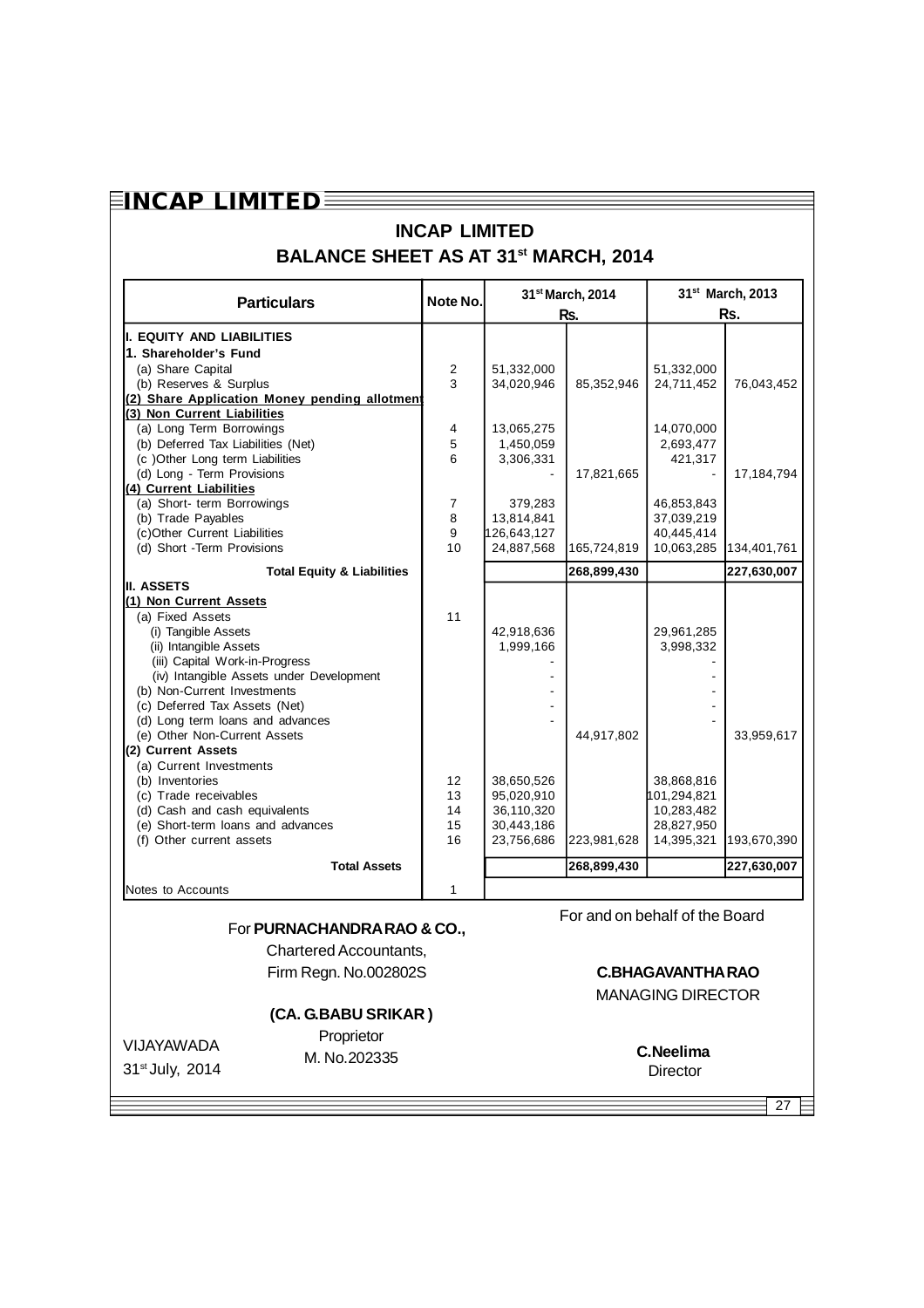### **INCAP LIMITED**

#### **PROFIT AND LOSS STATEMENT FOR THE YEAR ENDED ON 31ST MARCH,2014**

| Sr.          | <b>Particulars</b>                                     | Note No. | 31 <sup>st</sup> March, 2014 | 31st March, 2013 |
|--------------|--------------------------------------------------------|----------|------------------------------|------------------|
| No.          |                                                        |          | Rs.                          | Rs.              |
| $\mathsf{I}$ | Revenue from operations                                | 17       | 401,531,708                  | 351,841,031      |
| Ш            | Other income                                           | 18       | 4,411,966                    | 1,518,454        |
| Ш            | III. Total Revenue (I+II)                              |          | 405,943,674                  | 353,359,485      |
| IV           | Expenses :                                             |          |                              |                  |
|              | Cost of materials consumed                             | 19       | 140,327,617                  | 238,614,655      |
|              | Changes in inventories of finished goods,              |          |                              |                  |
|              | work-in- Progress and Stock-in-Trade                   | 20       | (2,939,866)                  | (3,822,623)      |
|              | <b>Employee Benefit Expenses</b>                       | 21       | 13,352,341                   | 14,045,083       |
|              | <b>Financial Costs</b>                                 | 22       | 5,144,916                    | 11,634,054       |
|              | Depreciation and Amortization Expenses                 | 23       | 9,134,265                    | 9,082,386        |
|              | Other Expenses                                         | 24       | 217,998,253                  | 73,606,308       |
|              | <b>Total Expenses (IV)</b>                             |          | 383,017,526                  | 343,159,863      |
| $\vee$       | Profit before exceptional and extraordinary items      |          |                              |                  |
|              | and $tax (III - IV)$                                   |          | 22,926,148                   | 10,199,622       |
| VI           | Exceptional items                                      |          |                              |                  |
| VII          | Prifit before extraordinary items and tax (V-VI)       |          | 22,926,148                   | 10,199,622       |
| VIII         | Extraordinary items                                    |          |                              |                  |
| IX           | Profit before tax (VII-VIII)                           |          | 22,926,148                   | 10,199,622       |
| X            | Tax expense :                                          |          |                              |                  |
|              | (1) Current tax                                        |          | 8,852,093                    | 5,000,648        |
|              | (2) Deferred tax                                       |          | (1,243,421)                  | (1, 220, 203)    |
| XI           | Profit (Loss) from the period from continuing          |          |                              |                  |
|              | operations (IX-X)                                      |          | 15,317,476                   | 6,419,177        |
| XII          | Profit/(Loss) from discontinuing operations            |          |                              |                  |
| XIII         | Tax expense of discounting operations                  |          |                              |                  |
| XIV          | Profit/(Loss) from Discontinuing operations (XII-XIII) |          | 15,317,476                   | 6,419,177        |
| XV           | Profit /(Loss) for the period (XI+XIV)                 |          | 15,317,476                   | 6,419,177        |
| XVI          | Earning per equity share :                             |          |                              |                  |
|              | $(1)$ Basic                                            |          | 2.98                         | 1.25             |
|              | (2) Diluted                                            |          | 2.98                         | 1.25             |
|              | (3) Book Value                                         |          | 16.52                        | 14.56            |

#### For **PURNACHANDRARAO & CO.,**

Chartered Accountants, Firm Regn. No.002802S

# **(CA. G.BABU SRIKAR )**

VIJAYAWADA 31 st July, 2014

Proprietor M. No.202335 For and on behalf of the Board

**C.BHAGAVANTHARAO** MANAGING DIRECTOR

> **C.Neelima** Director

> > $\overline{28}$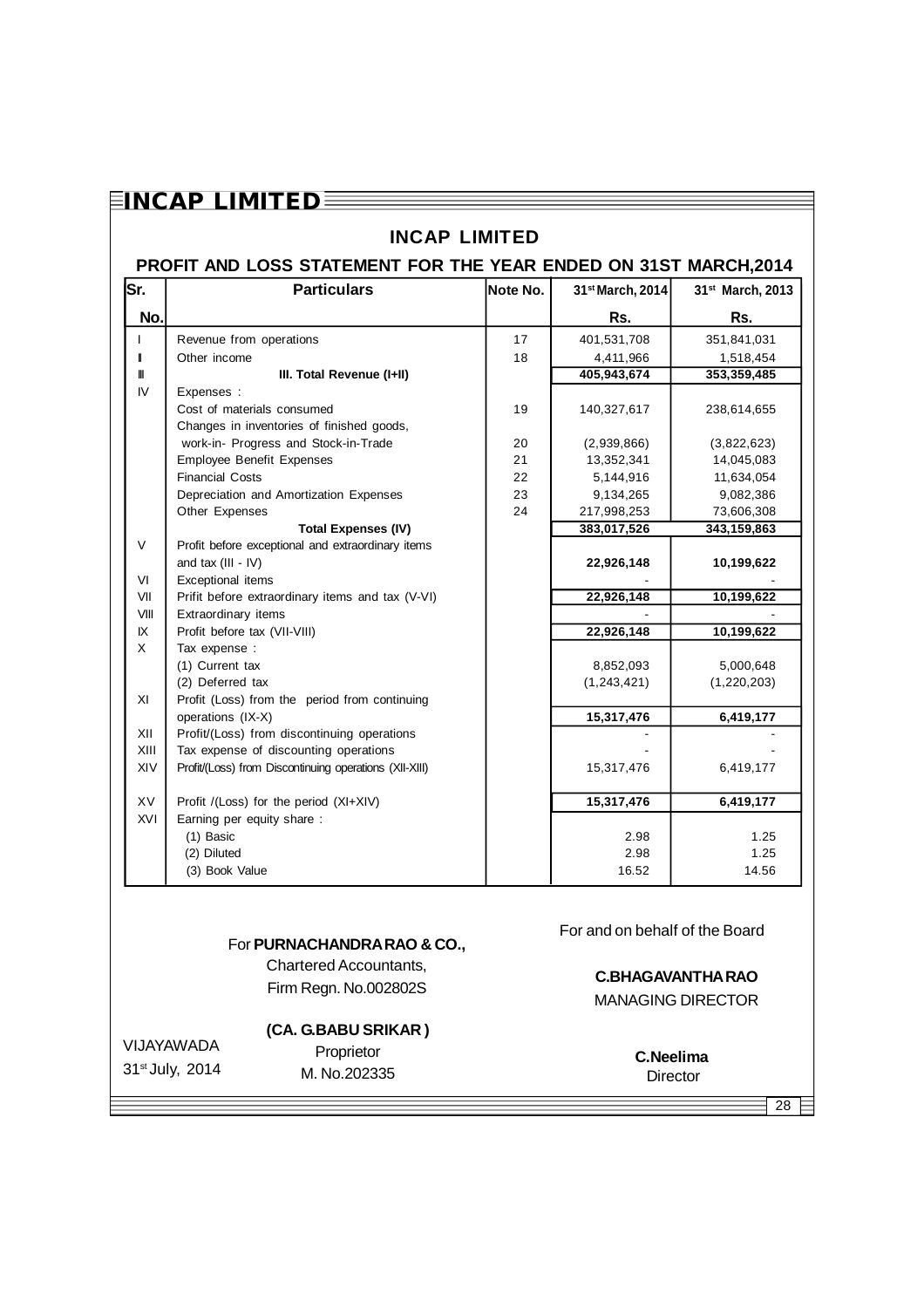#### **INCAP LIMITED 1-58 Nidamanuru, Vijayawada - 521 104 CASH FLOWSTATEMENT FOR THEYEAR ENDED 31ST MARCH, 2014**

| <b>PARTICULARS</b>                                     |                  | For the year ending |  |  |
|--------------------------------------------------------|------------------|---------------------|--|--|
|                                                        | 31st March, 2014 | 31st March, 2013    |  |  |
|                                                        | Rs.              | Rs.                 |  |  |
| A CASH FLOW FROM OPERATING ACTIVITIES:                 |                  |                     |  |  |
| Net Profit After Tax and Extraordinary items           | 15,317,476       | 6,419,177           |  |  |
| Adjustments :-                                         |                  |                     |  |  |
| Depreciation                                           | 7,135,099        | 7,083,220           |  |  |
| Goodwill Written Off                                   | 1,999,166        | 1,999,166           |  |  |
| Deferred Tax Liability                                 | (1,243,421)      | (1,220,203)         |  |  |
| Loss on sale of Assets                                 | 197,777          | 175,187             |  |  |
| Interest Paid on Loans                                 | 5,144,916        | 11,634,054          |  |  |
| <b>Interest Received</b>                               | (4,063,599)      | (1, 377, 201)       |  |  |
| Amounts withdrawn from reserves                        | (42,049)         | (76,008)            |  |  |
| Profit on sale of Assets                               | (119,200)        |                     |  |  |
| <b>Operating Profit Before Working Capital Changes</b> | 24,326,165       | 24,637,392          |  |  |
| <b>Adjustments for Working Capital Changes:</b>        |                  |                     |  |  |
| Decrease/(Increase) in Inventories                     | 218,290          | (1,392,214)         |  |  |
| Decrease/(Increase) in Trade Receivables               | 6,273,911        | (62, 251, 069)      |  |  |
| Decrease/(Increase) in Loans and Advances              | (1,615,236)      | (1, 132, 082)       |  |  |
| Decrease/(Increase)in Other Current Assets             | (9,361,365)      | (5,643,215)         |  |  |
| Increase /(Decrease) inTrade payables                  | (23, 224, 378)   | 29,940,899          |  |  |
| Increase /(Decrease) in Current Liabilities            | 90,950,826       | 22,522,509          |  |  |
| ADJUSTMENTS IN WORKING CAPITAL                         | 63,242,048       | (17, 955, 172)      |  |  |
|                                                        |                  |                     |  |  |
| <b>Cash Generated from Operations</b>                  | 87,568,213       | 6,682,220           |  |  |
| Income Tax Paid/Provided                               | (8,852,093)      | (5,000,648)         |  |  |
| Net Cash From Operating Activities<br>${A}$            | 96,420,306       | 11,682,868          |  |  |
| <b>B CASH FLOW FROM INVESTING ACTIVITIES:</b>          |                  |                     |  |  |
| Purchase of Fixed assets                               | (20, 456, 227)   | (936, 880)          |  |  |
| Sale of Fixed Assets                                   | 285,200          | 153,571             |  |  |
|                                                        |                  |                     |  |  |
|                                                        |                  | 29                  |  |  |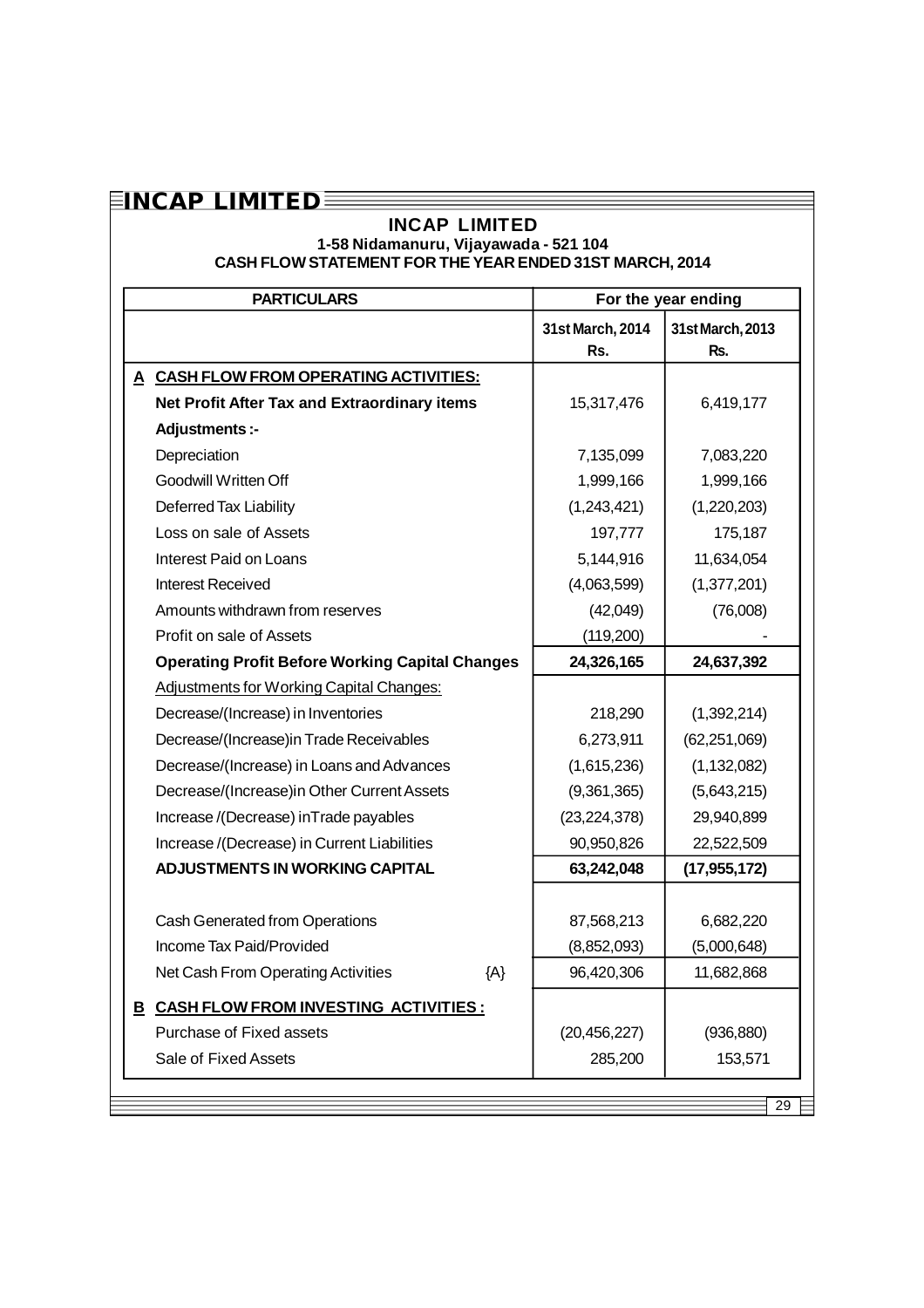|  |  | EINCAP LIMITEDE |  |  |
|--|--|-----------------|--|--|
|  |  |                 |  |  |

|   | <b>PARTICULARS</b>                                       | For the year ending |                         |                         |
|---|----------------------------------------------------------|---------------------|-------------------------|-------------------------|
|   |                                                          |                     | 31st March, 2014<br>Rs. | 31st March, 2013<br>Rs. |
|   | <b>Interest Received</b>                                 |                     | 4,063,599               | 1,377,201               |
|   | <b>Net Cash Used In Investing Activities:</b>            | {B}                 | (16, 107, 428)          | 593,892                 |
|   | C CASH FLOW FROM FINANCING ACTIVITIES:                   |                     |                         |                         |
|   | Availment of Long Term Borrowings                        |                     | 1,918,641               | 7,657,436               |
|   | Repayment of Long Term Borrowings                        |                     | (1,004,725)             | (3,091,366)             |
|   | Availment of Short Term Borrowings                       |                     | (44, 289, 107)          | (7, 381, 804)           |
|   | Interest paid on Borrowings                              |                     | (5, 144, 916)           | (11, 634, 054)          |
|   | Proposed Dividend & Tax                                  |                     | (5,965,933)             |                         |
|   | <b>Net Cash Used in Financing Activities</b>             | ${C}$               | (54, 486, 040)          | (14, 449, 788)          |
| D | NETINCREASE/(DECREASE) IN CASH AND CASH EQUIVALENTS      |                     | 25,826,838              | (2, 173, 028)           |
|   | Cash and Cash Equivalents at the beginning of the period |                     | 10,283,482              | 12,456,510              |
|   | Cash and Cash Equivalents at the end of the period       |                     | 36,110,320              | 10,283,482              |
|   | NET INCREASE/(DECREASE) IN CASH AND CASH EQUIVALENTS     |                     | 25,826,838              | (2, 173, 028)           |
|   | Cash on hand                                             |                     | 10,443                  | 24,302                  |
|   | Balances held with banks                                 |                     | 36,099,877              | 10,259,180              |
|   | Cash and cash equivalents as restated                    |                     | 36,110,320              | 10,283,482              |

For **PURNACHANDRARAO & CO.,** CharteredAccountants, Firm Regn. No.002802S

**(CA. G.BABU SRIKAR )**

Proprietor M. No.202335

VIJAYAWADA 31 st July, 2014

For and on behalf of the Board

**C.BHAGAVANTHARAO**

MANAGING DIRECTOR

**C.Neelima** Director

 $30 \geq$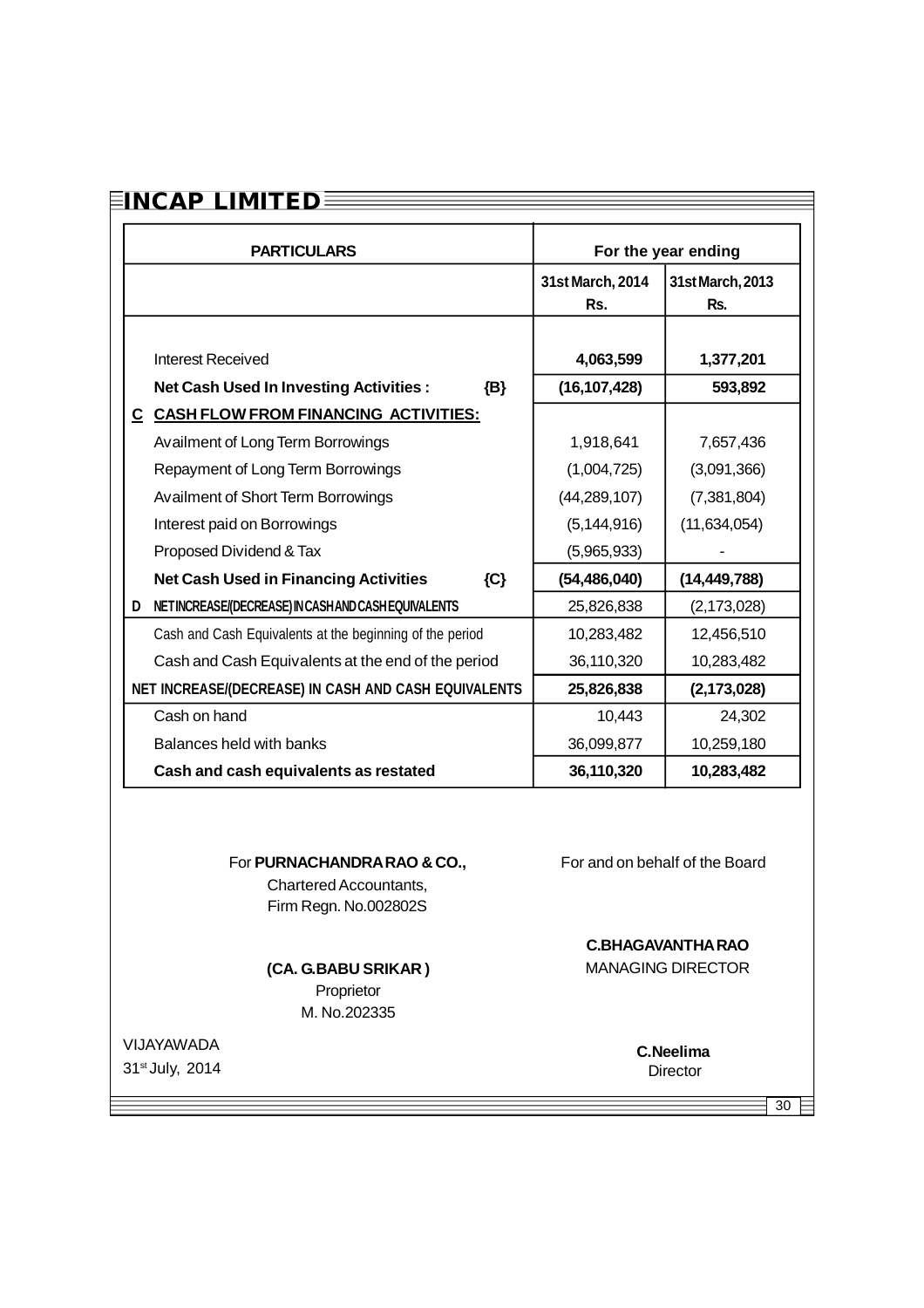#### **Note – 1:ACCOUNTING POLICIESAND NOTES ONACCOUNTS:**

#### A) SIGNIFICANT ACCOUNTING POLICIES

#### **1. GENERAL:**

The Financial statements have been prepared under the historical cost convention in accordance with the generally accepted accounting principles and the provisions of the Companies Act, 1956 as consistently adopted by the Company. The accounting policies not specifically referred to otherwise are consistent and in consonance with generally accepted accounting principles.

### **2. FIXED ASSETS:**

Fixed Assets are stated at cost of acquisition inclusive of freight, taxes and other incidental expenses.

### **3. DEPRECIATION:**

Depreciation on fixed assets is provided on straight line method at the rates specified in schedule XIV to the Companies Act, 1956.

#### **4. IMPAIRMENT:**

The carrying amounts of assets are reviewed at each balance sheet date if there is any indication of impairment based on internal/external factors. An impairment loss is recognized wherever the carrying amount of an asset exceeds its recoverable amount. The recoverable amount is the greater of the assets net selling price and value in use. In assessing value in use, the estimated future cash flows are discounted to their present value at the weighted average cost of capital.

#### **5. INVESTMENTS:**

Current investments are carried at lower of cost or market value. The determination of the carrying costs of such investments is done on the basis of specific identification.

### **6. SALES:**

Sales are inclusive of Excise Duty, Education Cess, S.H.Education Cess and net of returns.

### **7. INVENTORIES:**

Raw materials and Work-in-progress are value at cost. Finished Goods are valued at cost or net realizable value whichever is less. Consumables are valued at cost.

#### **8. EXCISE DUTY/CUSTOMS DUTY:**

In compliance with the requirements of Accounting standard-2, 'Valuation of Inventories', the company has provided excise duty/customs duty liability on stocks lying in bond as on the Balance Sheet date and included the same in valuation of such stocks. There is no impact on the profit for the year.

 $31 \equiv$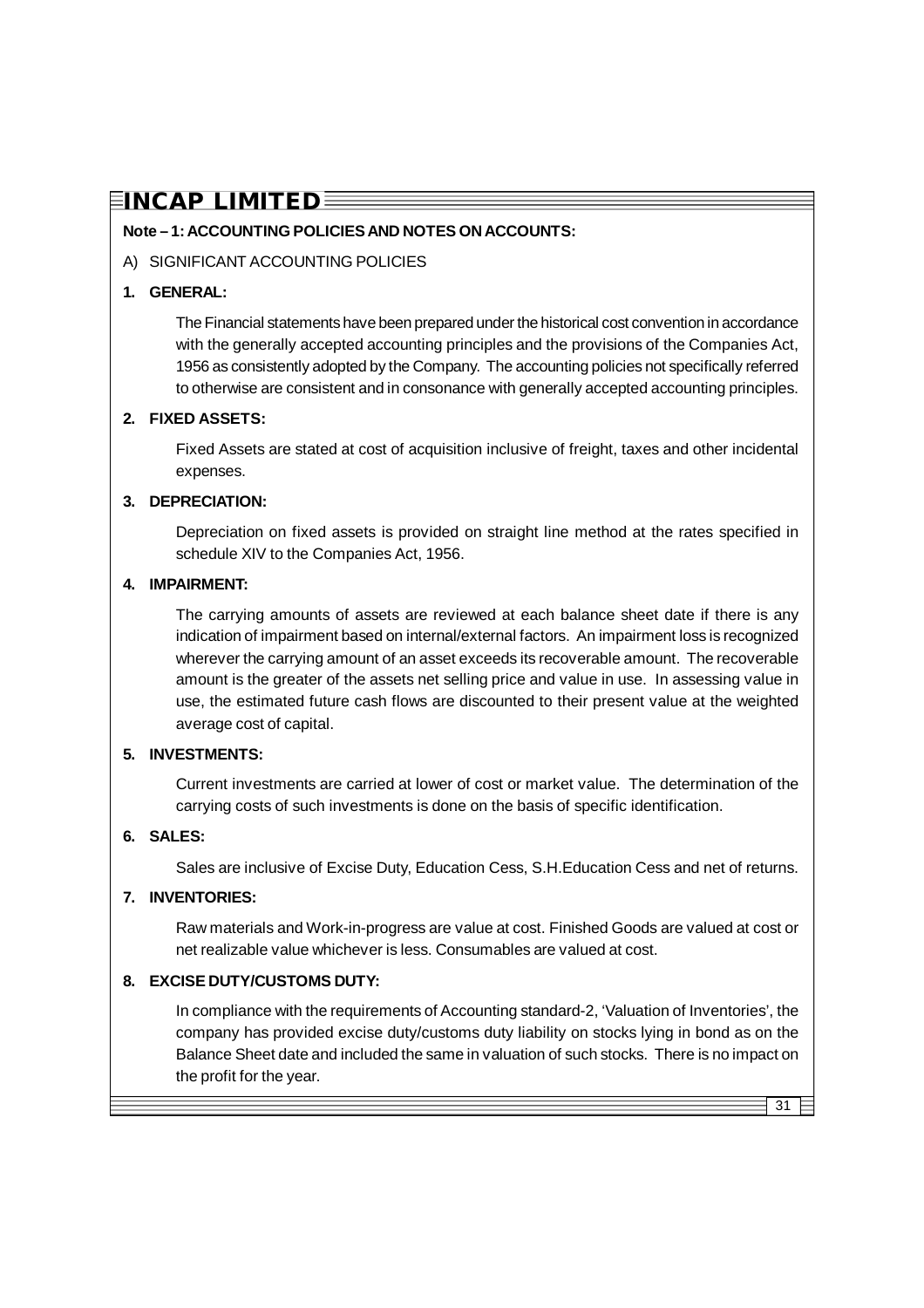#### **9. FOREIGN CURRENCYTRANSACTIONS:**

All foreign currency transactions are accounted for at the rates prevailing on the dates of the transactions.

#### **10. EMPLOYEE'S RETIREMENT BENEFITS:**

Payment for gratuity liability is made on the basis of premium actuarially assessed and intimated by the Life Insurance Corporation of India, in terms of the policy taken out with them.

#### **11. TAXES ON INCOME :**

Tax on income for the current period is determined on the basis of taxable income and tax credits computed in accordance with the provision on the Income Tax Act, 1961, and based on expected outcome of assessments/appeals.

Deferred tax is recognized on timing differences between the accounting income and the taxable income for the year and quantified using the tax rates and laws enacted or substantively enacted as on the Balance Sheet date.

#### **NOTES FORMING PART OF ACCOUNTS :**

1. Contingent Liabilities :

(Rs. in Lakhs)

| <b>Particulars</b>      | 2013-2014 | 2012-2013 |
|-------------------------|-----------|-----------|
| Letter of Credit        | ۰         | 185.48    |
| <b>Bank Gurarantees</b> | 287.84    | 248.50    |
| Total                   | 287.84    | 433.98    |

- 2. Secured Loans: Working capital facilities from banks are secured by hypothecation of stocks of raw materials, semi finished goods, finished goods, stores and spares and book debts and first charge on Fixed Assets of the Company in favour of State Bank of India, Patamata Branch, Vijayawada and State Bank of Hyderabad, Governorpet Branch, Vijayawada on pari passu basis.
- 3. Current Assets and Current Liabilities: Sundry Debtors, Loans and Advances and Sundry Creditors balance are subject to confirmation by the parties. Fixed Deposits with Banks to the extent of Rs. 31.27 Lakhs are pledged with bankers towards margin money for Letters of Credit and Rs.57.07 Lakhs are pledged with banker towards margin for Bank Guarantees.
- 4. No amount is due to any small-scale industry in excess of Rs.1,00,000 or more than 30 days.
- 5. Provision is made for regular Income tax as per provisions of Income Tax Act, 1961.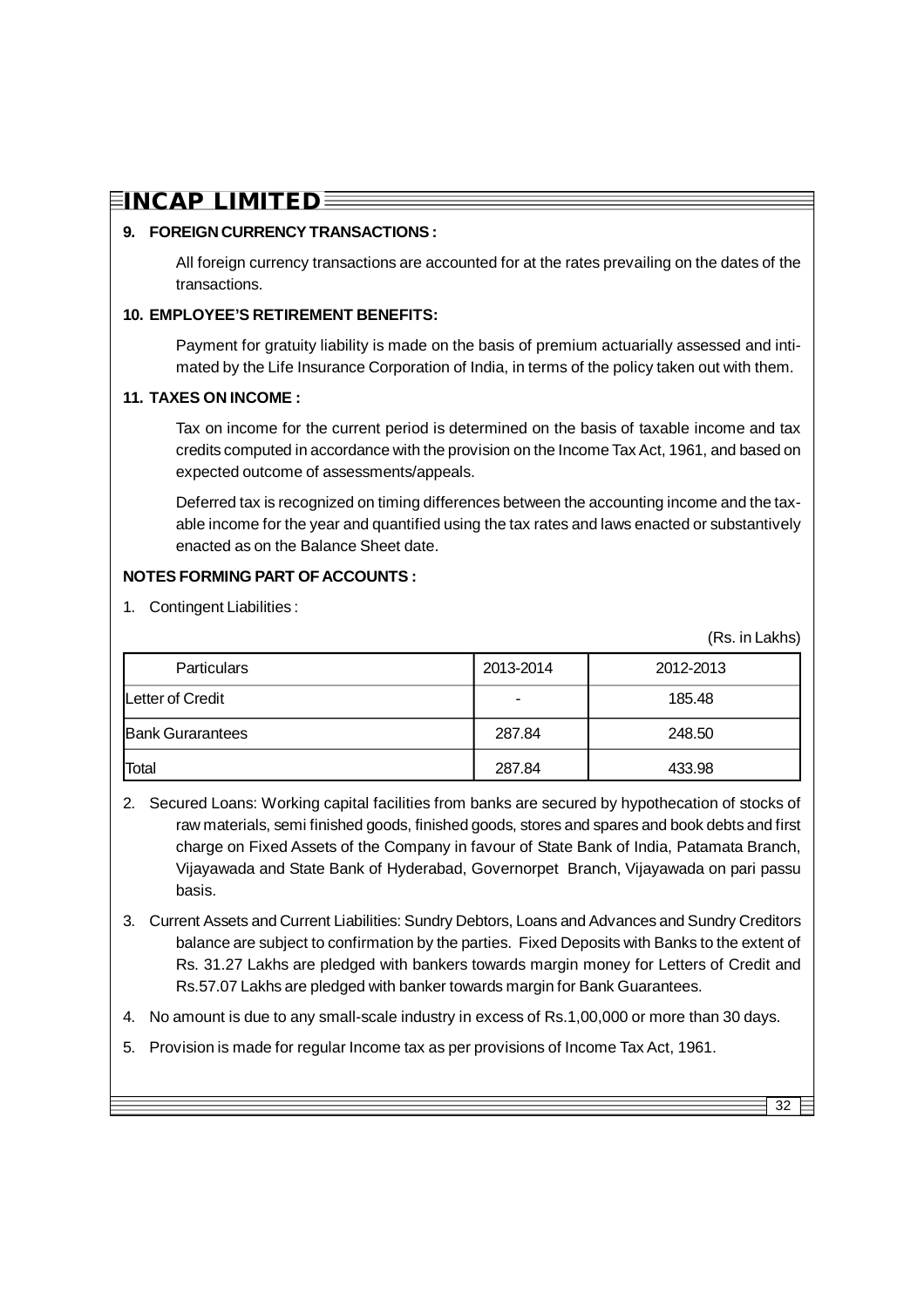DeferredTax:

Deferred Tax is computed on the timing differences as per Accounting Standard-22 issued by the ICAI.

| Description         | <b>Opening Balance</b> | Provided        | Reversed during | <b>Closing Balance</b> |
|---------------------|------------------------|-----------------|-----------------|------------------------|
|                     | 01.04.2013             | during the Year | the year        | 31.03.2014             |
| Deferred Tax        |                        |                 |                 |                        |
| Liability:          |                        |                 |                 |                        |
| Depreciation        | 2693477                | Nil             | 1243418         | 1450059                |
| Total (a)           | 2693477                | Nil             | 1243418         | 1450059                |
| Deferred Tax Asset: |                        |                 |                 |                        |
| Investment          | Nil                    | Nil             | Nil             | Nil                    |
| Total (b)           | Nil                    | Nil             | Nil             | Nil                    |
| Net Deferred Tax    | 2693477                | Nil             | 1243418         | 1450059                |
| Liability (a-b)     |                        |                 |                 |                        |

The major and only component of Deferred Tax liability is the difference between Depreciation charges in books & Depreciation claimed as per Income Tax Act, 1961.

- 6. Segment Reporting: The Company is primarily engaged in the business of manufacturing bothAC and DC volts Aluminium Electrolytic Capacitors. Since the nature of the activities is governed by the same nature of risks, these are grouped as single segment.
- 7. In the absence of any claim under interest on delayed payments to Small Scale and Ancillary Industries UndertakingAct, 1993 the Company did not make any provisions for such payment.
- 8. Excise Duty: Provision has been made for the excise duty payable on finished goods not cleared from the factory amounting to Rs.10.26 Lakhs. CENVAT credit has been taken to the extent utilized for clearance of finished goods.
- 9. Gratuity has been funded through the scheme administered by Life Insurance Corporation of India.
- 10. There is no impairment of assets.

|  | 11. Related party transactions: |
|--|---------------------------------|
|--|---------------------------------|

| S.No. | Name                                    | Relation                           | Nature of Transaction                      | Year    | Amount           |
|-------|-----------------------------------------|------------------------------------|--------------------------------------------|---------|------------------|
|       |                                         |                                    |                                            |         | Rs.              |
| 1.    | C.Bhagavantha Rao                       |                                    | Managing Director Remuneration & Perks     | 2013-14 | 842500           |
| 2.    | C.Neelima                               |                                    | Whole-time Director   Remuneration & Perks | 2013-14 | 600000           |
| 3.    | <b>Cardinal Electrical</b><br>Equipment | Directors Proprietor-<br>ship Firm | Loan taken                                 |         | 2013-14 11447526 |
|       |                                         |                                    |                                            |         |                  |
|       |                                         |                                    |                                            |         | 33               |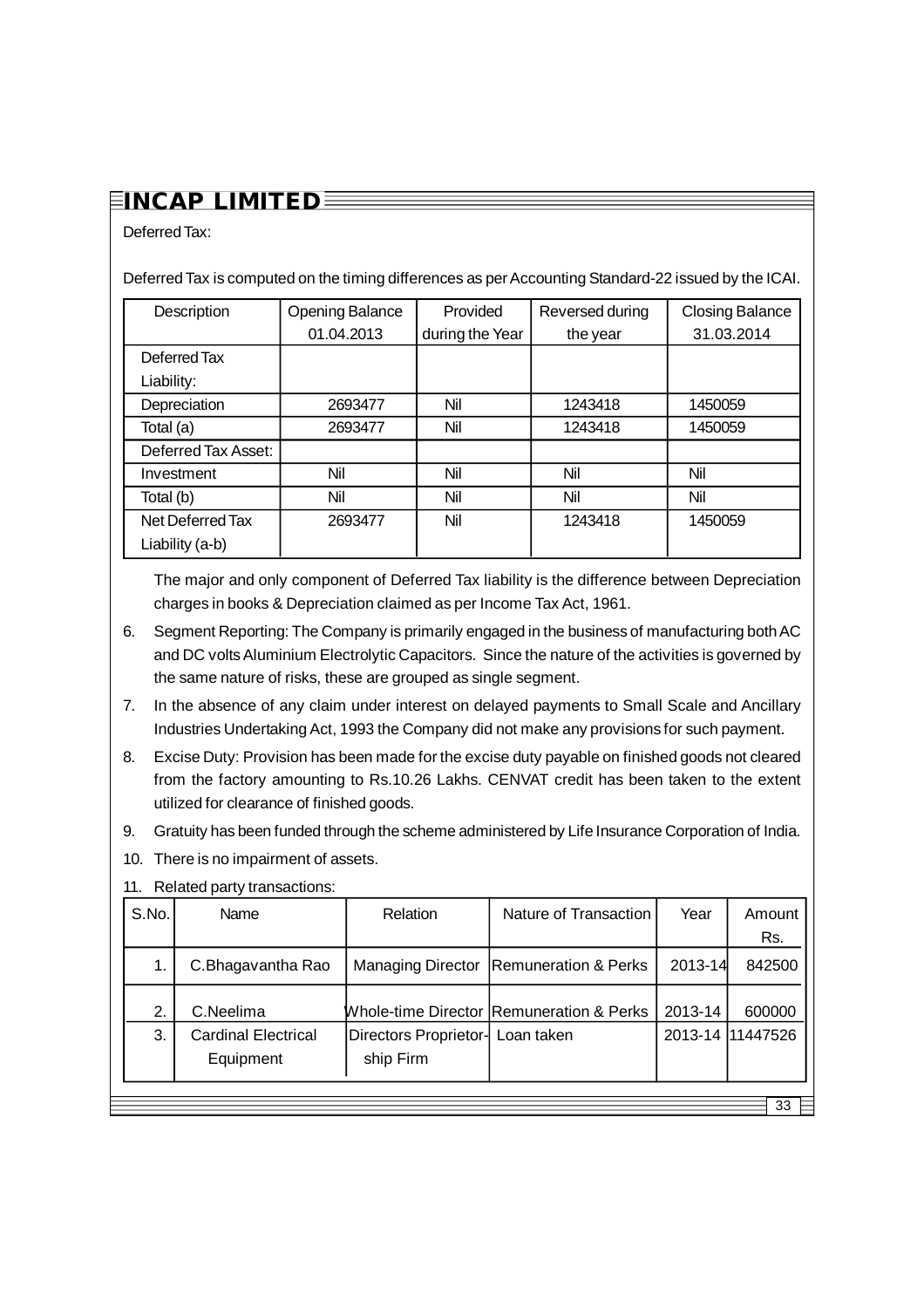| INCAP LIMITED                                                                                                                                                                                                                    |                    |                       |
|----------------------------------------------------------------------------------------------------------------------------------------------------------------------------------------------------------------------------------|--------------------|-----------------------|
| <b>NOTES FORMING PART OF ACCOUNTS</b>                                                                                                                                                                                            |                    |                       |
| <b>Note: 2 Share Capital</b>                                                                                                                                                                                                     |                    | (Amount in Rs.)       |
| <b>Particulars</b>                                                                                                                                                                                                               | 2013-2014          | 2012-2013             |
| <b>AUTHORISED CAPITAL</b>                                                                                                                                                                                                        |                    |                       |
| 60,00,000 Equity Shares of Rs. 10/- each                                                                                                                                                                                         | 60,000,000         | 60,000,000            |
|                                                                                                                                                                                                                                  | 60,000,000         | 60,000,000            |
| <b>ISSUED CAPITAL</b>                                                                                                                                                                                                            |                    |                       |
| 60,00,000 Equity Shares of Rs. 10/- each                                                                                                                                                                                         | 60,000,000         | 60,000,000            |
|                                                                                                                                                                                                                                  | 60,000,000         | 60,000,000            |
| <b>SUBSCRIBED CAPITAL</b>                                                                                                                                                                                                        |                    |                       |
| 56,49,600 Equity Shares of Rs. 10/- each                                                                                                                                                                                         | 56,496,000         | 56,496,000            |
|                                                                                                                                                                                                                                  | 56,496,000         | 56,496,000            |
| <b>PAID UP CAPITAL</b>                                                                                                                                                                                                           |                    |                       |
| 51,33,200 Equity Shares of Rs. 10/- each                                                                                                                                                                                         | 51,332,000         | 51,332,000            |
| Total                                                                                                                                                                                                                            | 51,332,000         | 51,332,000            |
| 2.1. 4,80,000 Perferential Share Warrants converted into Equity share capital in the previous year. Listings<br>permission under process at stock exchange.<br>Details of Shareholders holding more than 5% share in the Company |                    |                       |
| Name of the Shareholder                                                                                                                                                                                                          | %<br><b>Shares</b> | $\%$<br><b>Shares</b> |
| Sri C. Bhagavantha Rao                                                                                                                                                                                                           | 17.67<br>907024    | 16.49<br>846469       |
| Smt. C. Neelima                                                                                                                                                                                                                  | 22.58<br>1158924   | 17.25<br>885644       |
| Smt. P. Himabindu                                                                                                                                                                                                                | 12.63<br>648399    | 12.64<br>648399       |
| Sri P. Ram Rao                                                                                                                                                                                                                   | 09.95<br>510933    | 09.95<br>510933       |
| Smt. C.Latitha Kumari                                                                                                                                                                                                            | 06.56<br>336907    | 06.56<br>336907       |
| <b>APIDC LImited</b>                                                                                                                                                                                                             |                    | 05.32<br>273280       |
| <b>Note: 3 Reserve &amp; Surplus</b>                                                                                                                                                                                             |                    |                       |
| Name of the Shareholder                                                                                                                                                                                                          | 2013-2014          | 2012-2013             |
| Capital Reseve                                                                                                                                                                                                                   | 3,382,000          | 3,382,000             |
| <b>State Subsidy</b>                                                                                                                                                                                                             |                    | 42,049                |
| General Reserve                                                                                                                                                                                                                  | 15,431,042         | 15,431,042            |
| <b>Share Premium</b>                                                                                                                                                                                                             | 2,240,000          | 2,240,000             |
| Surplus (Profit & Loss Account)                                                                                                                                                                                                  |                    |                       |
| Opening Balance                                                                                                                                                                                                                  | 3,616,361          | (2,802,816)           |
| Add: Profit for the period                                                                                                                                                                                                       | 15,317,476         | 6,419,177             |
|                                                                                                                                                                                                                                  | 18,933,837         | 3,616,361             |
| Less: Proposed Dividend @ 10%                                                                                                                                                                                                    | 5,133,200          |                       |

Closing Balance 12,967,904 3,616,361<br>
Total 34,020,946 24,711,452 Total **34,020,946 24,711,452** 3.1. State Subsidy amount Current year transferred to other income Rs. 42,049/-

Tax on Dividend @ (15%+5%+3%) 832,733

 $34 \equiv$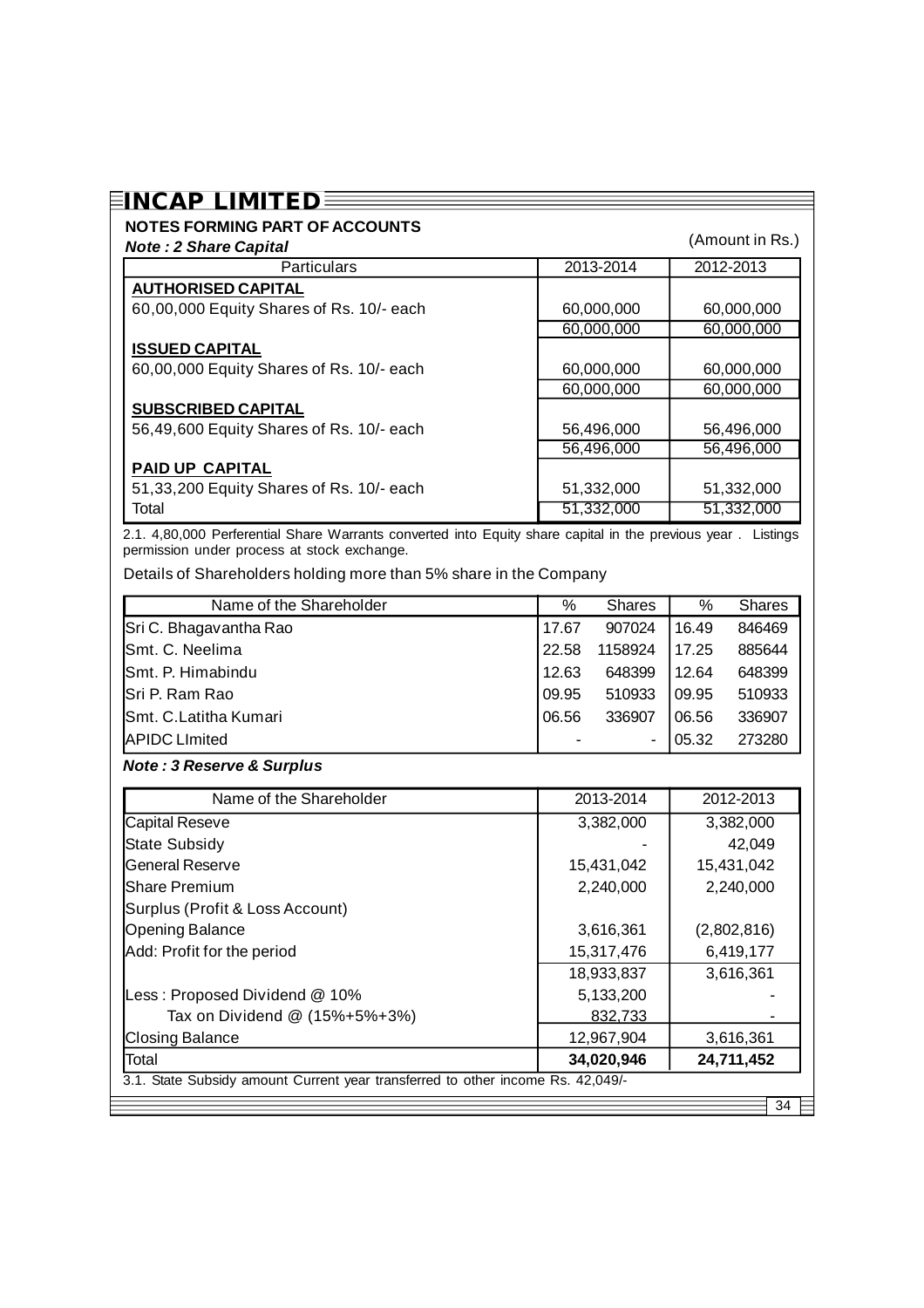| EINCAP LIMITED                                                                                                                                                                                          |            |                 |
|---------------------------------------------------------------------------------------------------------------------------------------------------------------------------------------------------------|------------|-----------------|
|                                                                                                                                                                                                         |            |                 |
| <b>Note: 4 Long Term Borrowings</b>                                                                                                                                                                     |            | (Amount in Rs.) |
| <b>Particulars</b>                                                                                                                                                                                      | 2013-2014  | 2012-2013       |
| Term Loan                                                                                                                                                                                               |            |                 |
| From State Bank of India                                                                                                                                                                                |            |                 |
| Loans & Advances From Related Parties                                                                                                                                                                   | 13,065,275 | 14,070,000      |
| Total                                                                                                                                                                                                   | 13,065,275 | 14,070,000      |
| <b>Note: 5 Deferred Tax Liabilities (Net)</b>                                                                                                                                                           |            |                 |
| <b>Particulars</b>                                                                                                                                                                                      | 2013-2014  | 2012-2013       |
| Deferred Tax Liability                                                                                                                                                                                  | 1,450,059  | 2,693,477       |
| Total                                                                                                                                                                                                   | 1,450,059  | 2,693,477       |
| <b>Note: 6 Other Long Term Liabilities</b>                                                                                                                                                              |            |                 |
| Particulars                                                                                                                                                                                             | 2013-2014  | 2012-2013       |
| Vehicle Loan from Bank                                                                                                                                                                                  | 3,306,331  | 421,317         |
| Total                                                                                                                                                                                                   | 3,306,331  | 421,317         |
| <b>Note: 7 Short Term Borrowings</b>                                                                                                                                                                    |            |                 |
| Particulars                                                                                                                                                                                             | 2013-2014  | 2012-2013       |
| Loan Repayable on Demand                                                                                                                                                                                |            |                 |
| - State Bank of India                                                                                                                                                                                   |            | 31,983,176      |
| - State Bank of Hyderabad                                                                                                                                                                               | 379,283    | 12,685,214      |
| Sales Tax Deferrment from Govt. of A.P.                                                                                                                                                                 |            | 2,185,453       |
| Total                                                                                                                                                                                                   | 379,283    | 46,853,843      |
| 7.1. Working capital from banks is secured by hypothecation of movable assets including inventories and<br>assignment of receivables, personal guarantees of directors and fixed assets of the company. |            |                 |
| <b>Note: 8 Trades Payable</b>                                                                                                                                                                           |            |                 |
| <b>Particulars</b>                                                                                                                                                                                      | 2013-2014  | 2012-2013       |
|                                                                                                                                                                                                         | ,,,,,,,,,  | 07.000.010      |

| Trade payables | 13,814,841 | 37,039,219 |
|----------------|------------|------------|
| Total          | 13,814,841 | 37,039,219 |
|                |            |            |

### *Note : 9 Other Current Liabilities*

| Particulars                                 | 2013-2014   | 2012-2013  |
|---------------------------------------------|-------------|------------|
|                                             |             |            |
| Current Maturities of Long Term Liabilities | 1,495,080   | 276,000    |
| Creditors for Expenses                      | 124,375,942 | 38,883,436 |
| Unpaid Dividends                            | 772,105     | 1,285,978  |
| Total                                       | 126,643,127 | 40,445,414 |
|                                             |             |            |
|                                             |             | 35         |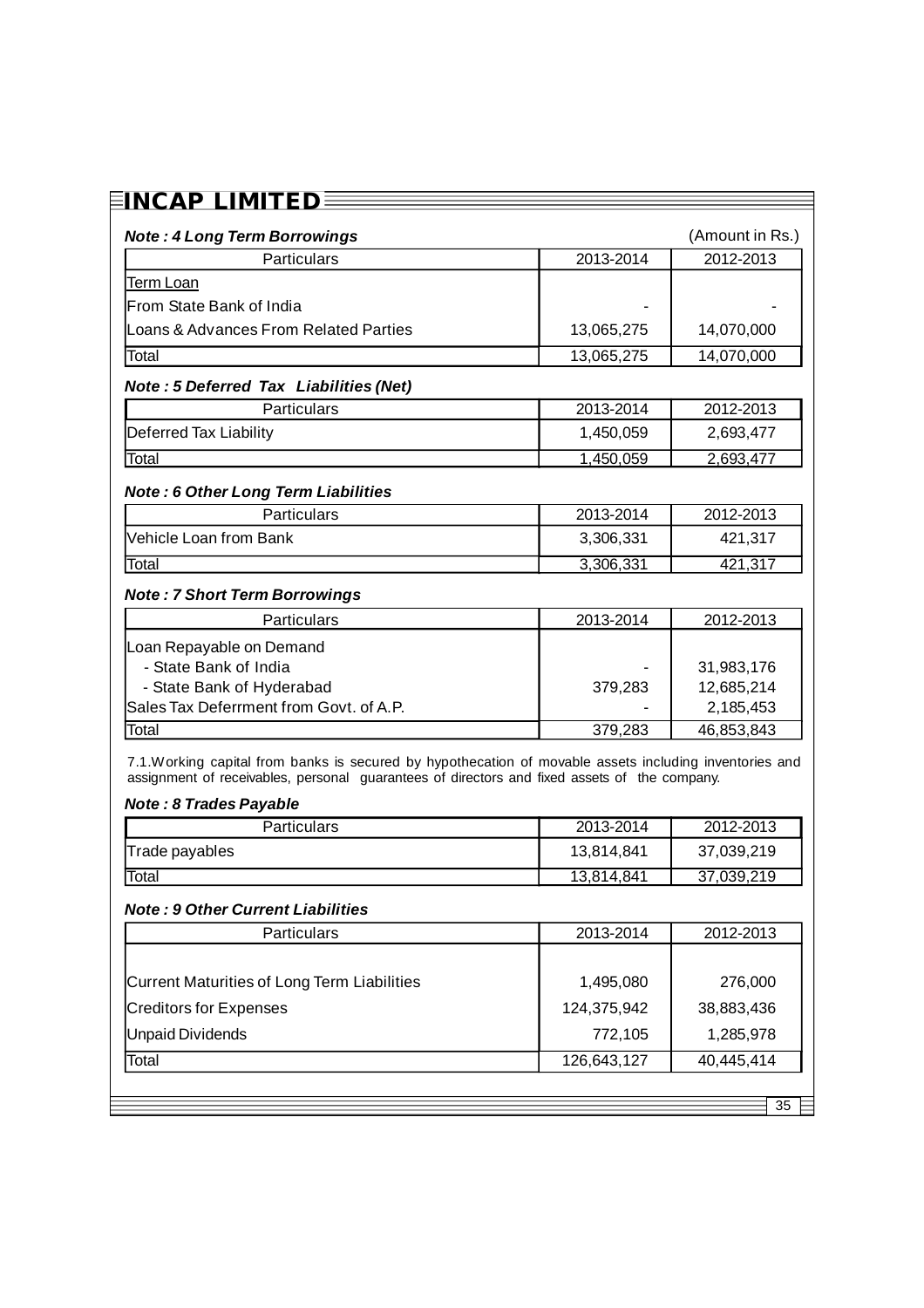| <b>Note: 10 Short Term Provisions</b> |            | (Amount in Rs.) |
|---------------------------------------|------------|-----------------|
| Particulars                           | 2013-2014  | 2012-2013       |
| Provision for Employees Benefit:      |            |                 |
| Bonus payable                         | 492,414    | 486,153         |
| <b>Provision for Taxation</b>         | 18,429,221 | 9,577,132       |
| Provision for Dividend & Dividend Tax | 5,965,933  |                 |
| Total                                 | 24,887,568 | 10,063,285      |
| <b>Note: 12 Inventories</b>           |            |                 |
| Particulars                           | 2013-2014  | 2012-2013       |
| <b>Raw Material</b>                   | 17,638,753 | 19,904,412      |
| Work-in-Progress                      | 9,342,831  | 7,473,688       |
| <b>Finished Goods</b>                 | 10,988,889 | 9,918,166       |
| Spares                                | 606,729    | 1,375,352       |
| <b>Stores</b>                         | 73,325     | 197,198         |
| Total                                 | 38,650,526 | 38,868,816      |
| <b>Note: 13 Trade Recievables</b>     |            |                 |
| Particulars                           | 2013-2014  | 2012-2013       |
| Outstanding for more than six months  |            |                 |
| a) Secured, Considered Good:          | 678,984    | 560,357         |
| b) Unsecured, Considered Good:        |            |                 |
| c) Doubtful                           |            |                 |
| others                                |            |                 |
| a) Secured, Considered Good:          | 94,341,926 | 1,00,734,464    |
| b) Unsecured, Considered Good:        |            |                 |
| c) Doubtful                           |            |                 |
| Total                                 | 95,020,910 | 101,294,821     |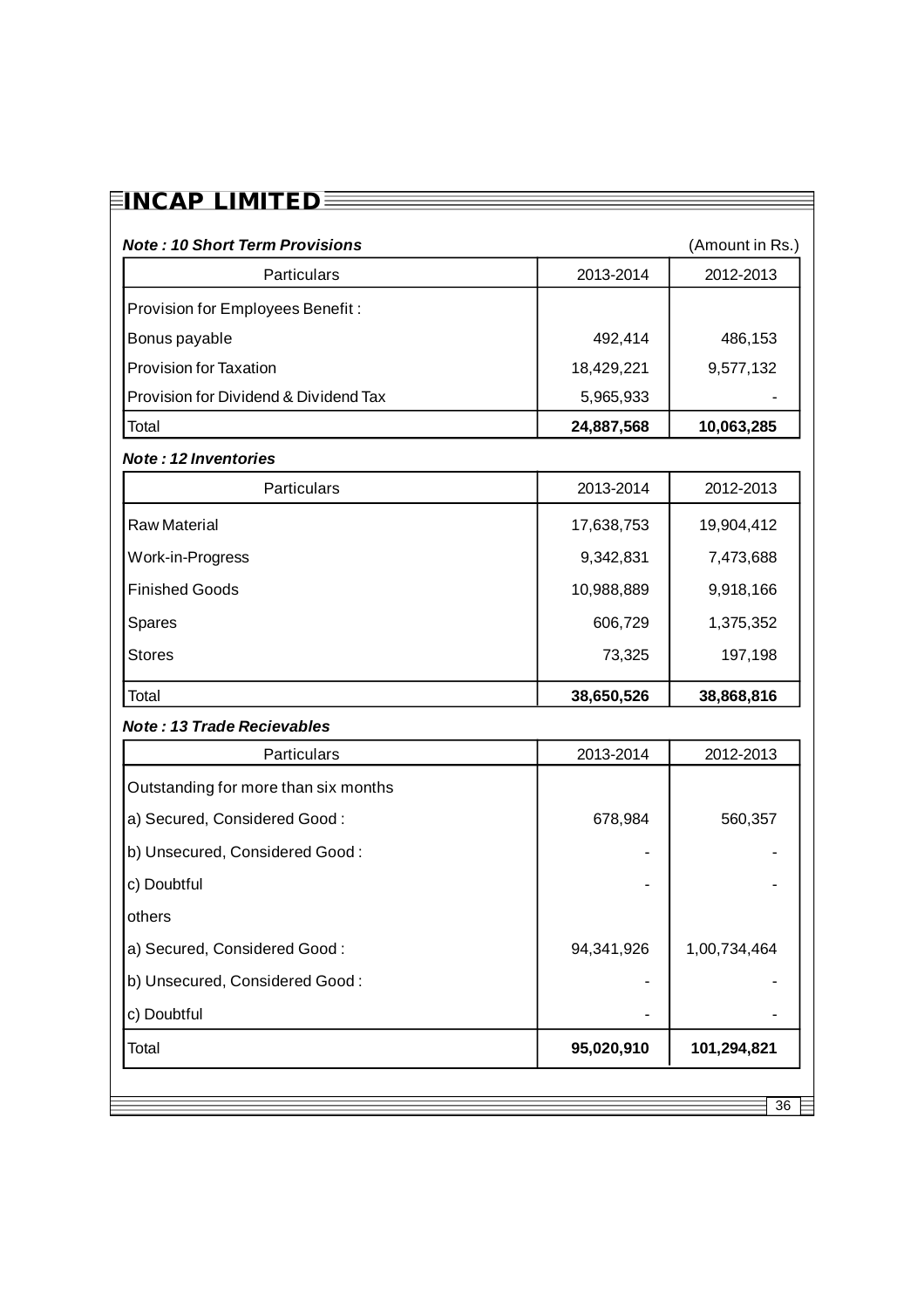| INCAP LIMITED                                                             |               |            |            |  |
|---------------------------------------------------------------------------|---------------|------------|------------|--|
| Note: 14 Cash & Cash Equivalent<br>(Amount in Rs.)                        |               |            |            |  |
| Particulars                                                               |               | 2013-2014  | 2012-2013  |  |
| Cash-in-Hand                                                              |               |            |            |  |
| Cash Balance                                                              |               | 10,443     | 24,302     |  |
|                                                                           | Sub Total (A) | 10,443     | 24,302     |  |
| <b>Bank Balance</b>                                                       |               |            |            |  |
| <b>Balances with Schedueld banks</b>                                      |               | 1,549,028  | 1,425,300  |  |
|                                                                           | Sub Total (B) | 1,549,028  | 1,425,300  |  |
| <b>Term Deposit at Scheduled Banks</b><br>Term Deposit at Scheduled Banks |               | 25,009,246 |            |  |
|                                                                           | Sub Total (C) | 25,009,246 |            |  |
| <b>Margin Money Deposit</b>                                               |               |            |            |  |
| <b>Margin Money Deposit</b>                                               |               | 9,541,603  | 8,833,880  |  |
|                                                                           | Sub Total (D) | 9,541,603  | 8,833,880  |  |
| Total (A+B+C+D)                                                           |               | 36,110,320 | 10,283,482 |  |
| <b>Note: 15 Short Terms Loans and Advances</b>                            |               |            |            |  |
| <b>Particulars</b>                                                        |               | 2013-2014  | 2012-2013  |  |
| Loans & Advances from related parties                                     |               |            |            |  |
| a) Secured, Considered Good:                                              |               |            |            |  |
| <b>Advance to Associate Conerns</b>                                       |               |            |            |  |
| b) Unsecured, Considered Good:                                            |               |            |            |  |
| c) Doubtful                                                               |               |            |            |  |
| others                                                                    |               | 28,342,811 | 27,249,833 |  |
| Advance Recoverable in cash or in kind or for                             |               |            |            |  |
| value to be considered good                                               |               |            |            |  |
| Advance to suppliers                                                      |               | 2,100,375  | 1,578,117  |  |
| Total                                                                     |               | 30,443,186 | 28,827,950 |  |
| <b>Note: 16 Other Current Assets</b>                                      |               |            |            |  |
| Particulars                                                               |               | 2013-2014  | 2012-2013  |  |
| Advance Income Tax/Refund Due                                             |               | 18,399,206 | 8,332,554  |  |
| <b>Balance With Revenue Authorities</b>                                   |               | 2,782,844  | 3,062,594  |  |
| <b>Prepaid Expenses</b>                                                   |               | 836,247    | 1,250,626  |  |
| Interest accrued but not due                                              |               | 358,285    | 403,004    |  |
| Deposits                                                                  |               | 1,310,325  | 1,302,300  |  |
| others                                                                    |               | 69,779     | 44,243     |  |
| Total                                                                     |               | 23,756,686 | 14,395,321 |  |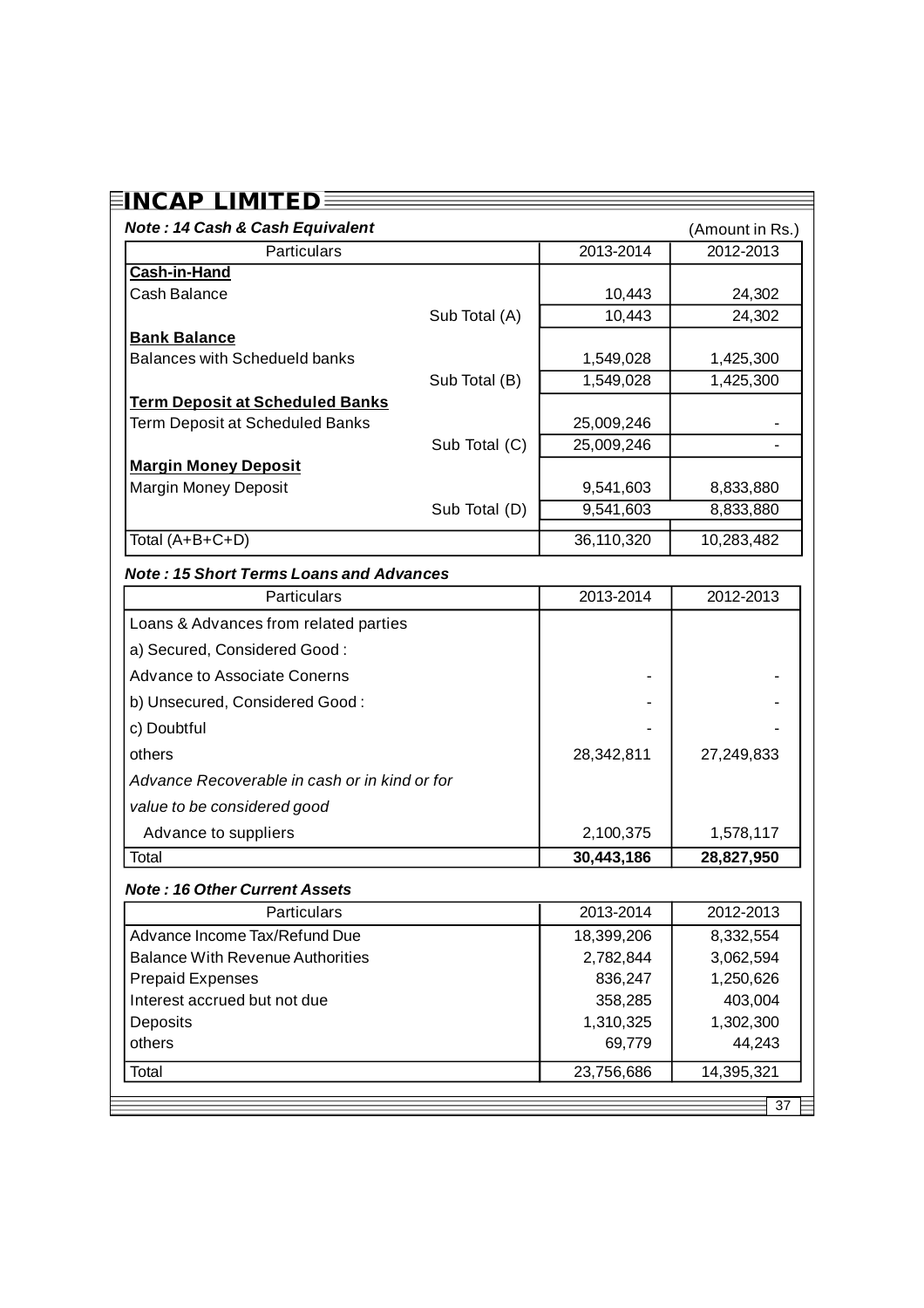|                   |                            |                       |                      | Gross Block |                         |                |           | Depreciation Block |             |                         | Net Block               |
|-------------------|----------------------------|-----------------------|----------------------|-------------|-------------------------|----------------|-----------|--------------------|-------------|-------------------------|-------------------------|
| S.No.             | Particulars                | Opening               | Addition             | Deduction   | Closing                 | Opening        |           | Addition Deduction | Closing     | WDV as on<br>31-03-2014 | 31-03-2013<br>WDV as on |
|                   | Trangible Assets           |                       |                      |             |                         |                |           |                    |             |                         |                         |
| $\div$            | Land                       |                       |                      |             |                         |                |           |                    |             |                         |                         |
|                   | Factory Land               | 1,261,943             |                      |             | 1,261,943               | $\blacksquare$ |           | ¥.                 |             | 1,261,943               | 1,261,942               |
|                   | Land at Hyderabad          |                       | 2,661,357 13,062,000 |             | 15,723,357              |                |           | $\blacksquare$     |             | 15,723,357              | 2,661,357               |
| $\sim$            | Building                   | 14,488,018            | $\blacksquare$       |             | 14,488,018              | 7,937,895      | 483,900   | $\mathbf{r}$       | 8,421,795   | 6,066,223               | 6,550,123               |
| က်                | Road and Culverts          | 610,435               |                      |             | 610,435                 | 200,333        | 9,950     | $\mathbf{r}$       | 210,283     | 400,152                 | 410,102                 |
| $\vec{r}$         | Plant and Equipment        | 09,037,297            | 543,249              | 2,167,432   | 107,413,114             | 96,574,668     | 5,637,453 | 2,167,432          | 100,044,689 | 7,368,425               | 12,462,629              |
| 5.                | Electrical Installation    | 6,217,211             | 45,000               |             | 6,262,211               | 3,511,416      | 296,419   | $\mathbf{r}$       | 3,807,835   | 2,454,376               | 2,705,795               |
| $\dot{\circ}$     | Lab Equipment              | 2,033,307             | 8,560                |             | 2,041,867               | 998,903        | 95,898    | $\mathbf{r}$       | 1,094,801   | 947,066                 | 1,034,404               |
| $\ddot{\sim}$     | Furnitures & Fixtures      | 1,493,792             | 15,420               |             | 1,509,212               | 1,160,326      | 95,092    | $\blacksquare$     | 1,255,418   | 253,794                 | 333,466                 |
| $\rm \infty$      | Office Equipment           | 1,482,200             | 83,792               |             | 1,565,992               | 872,862        | 73,031    | $\mathbf{r}$       | 945,893,    | 620,099                 | 609,338                 |
| တ                 | Vehicles                   | 2,948,696             | 6,172,063            | 855,531     | 8,265,228               | 1,353,305      | 312,363   | 491,754            | 1,173,914   | 7,091,314               | 1,595,391               |
| Ó.                | Data Processing Equipment  | 2,064,367             | 526,143              |             | 2,590,510               | 1,727,630      | 130,993   | $\blacksquare$     | 1,858,623   | 731,887                 | 336,737                 |
|                   | Sub Total (A-)             | 44,298,623            | 20,456,227           | 3,022,963   | 161,731,887             | 114,337,338    | 7,135,099 | 2,659,186          | 118,813,251 | 42,918,636              | 29,961,285              |
| $\qquad \qquad =$ | Intangible Assets          |                       |                      |             |                         |                |           |                    |             |                         |                         |
|                   | Goodwill on Amalgamation   | 9,995,830             |                      |             | 9,995,830               | 5,997,498      | 1,999,166 | ï                  | 7,996,664   | 1,999,166               | 3,998,332               |
|                   | Sub Total (B-)             | 9,995,830             |                      |             | 9,995,830               | 5,997,498      | 1,999,166 |                    | 7,996,664   | 1,999,166               | 3,998,332               |
|                   | Total [A+B] (Current Year) | 54,294,453 20,456,227 |                      | 3,022,963   | 171,727,717 120,334,836 |                | 9,134,265 | 2,659,186          | 126,809,915 | 44,917,802              | 33,959,617              |
|                   | (Previous Year)            | 53,868,823            | 936,880              | 511,250     | 154,294,453 111,434,942 |                | 9,082,386 | 182,492            | 120,334,836 | 33,959,617              | 42,433,881              |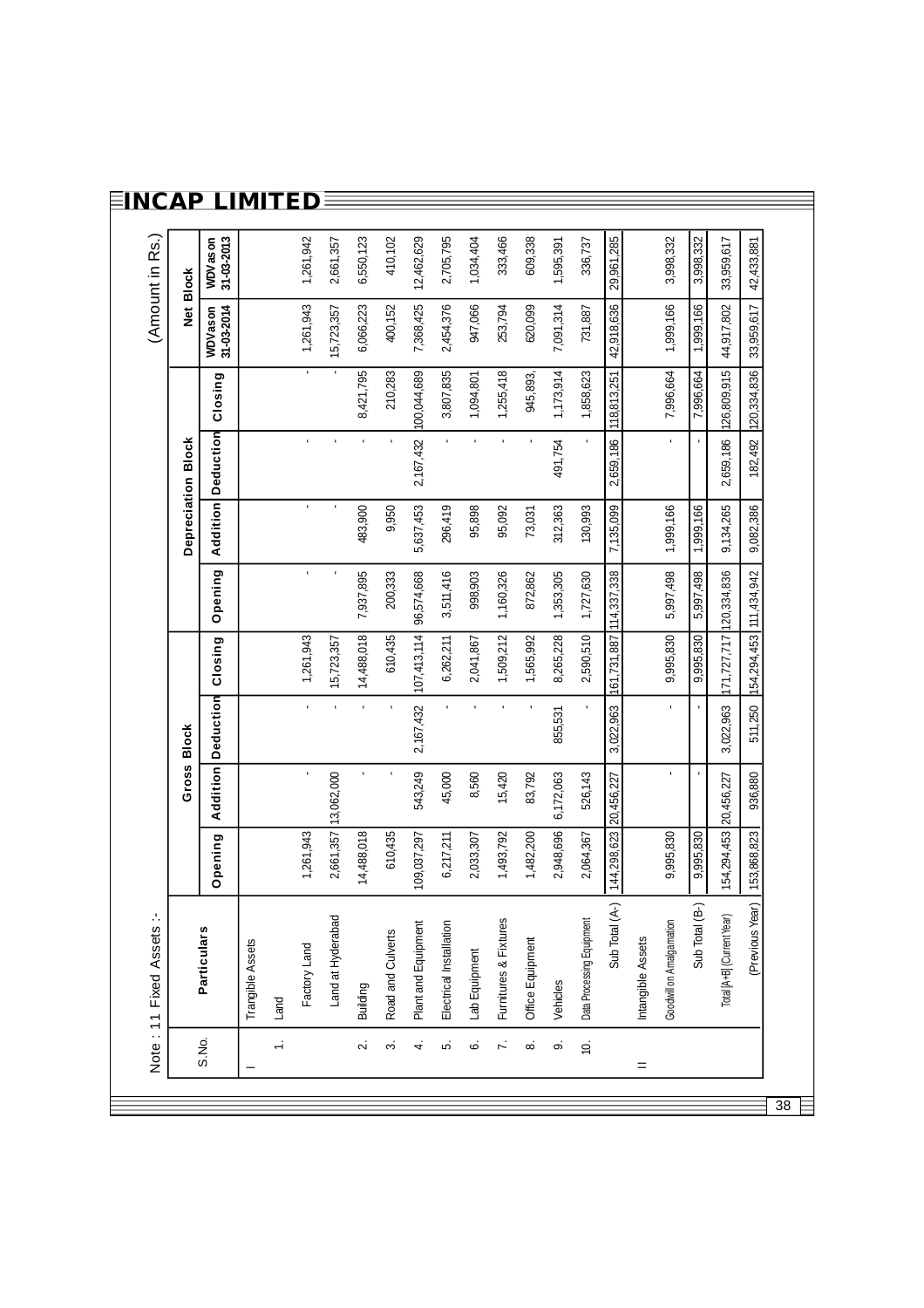| EINCAP LIMITED:                                          |             |                 |
|----------------------------------------------------------|-------------|-----------------|
| <b>Note: 17 Revenue from Operations</b>                  |             | (Amount in Rs.) |
| <b>Particulars</b>                                       | 2013-2014   | 2012-2013       |
| Sale of Products                                         | 165,821,609 | 254,406,852     |
| <b>Excise Duty &amp; Cess Collections</b>                | 20,134,368  | 31,440,310      |
|                                                          | 185,955,977 | 285,847,162     |
| Other Operating Income                                   | 215,575,731 | 65,993,869      |
| <b>Total</b>                                             | 401,531,708 | 351,841,031     |
| <b>Note: 18 Other Income</b>                             |             |                 |
| Particulars                                              | 2013-2014   | 2012-2013       |
| Interest on FDR's                                        | 4,063,599   | 1,377,201       |
| <b>Other Receipts</b>                                    | 348,367     | 141,253         |
| Total                                                    | 4,411,966   | 1,518,454       |
|                                                          |             |                 |
| <b>Note: 19 Cost of Material Consumed</b><br>Particulars | 2013-2014   | 2012-2013       |
|                                                          |             |                 |
| <b>Opening Stock</b>                                     | 19,904,412  | 21,736,436      |
| Add: purchases                                           | 138,061,958 | 236,782,631     |
|                                                          | 157,966,370 | 258,519,067     |
| Less: Closing Stock                                      | 17,638,753  | 19,904,412      |
| <b>Raw Material Consumed</b>                             | 140,327,617 | 238,614,655     |
| Note: 20Change in Inventories                            |             |                 |
| Particulars                                              | 2013-2014   | 2012-2013       |
| <b>Opening Stock</b>                                     |             |                 |
| <b>Finished Goods</b>                                    | 9,918,166   | 8,102,150       |
| Work-in-Progress                                         | 7,473,688   | 5,467,081       |
|                                                          | 17,391,854  | 13,569,231      |
| <b>Closing Stock</b>                                     |             |                 |
| <b>Finished Goods</b>                                    | 10,988,889  | 9,918,166       |
| Work -in-progress                                        | 9,342,831   | 7,473,688       |
|                                                          | 20,331,720  | 17,391,854      |
| Total                                                    | (2,939,866) | (3,822,623)     |
| <b>Note: 21 Employment Benefit Expenses</b>              |             |                 |
| Particulars                                              | 2013-2014   | 2012-2013       |
| <b>Salaries</b>                                          | 9,679,973   | 9,739,670       |
| Bonus, PF & ESIC                                         | 1,660,468   | 1,671,705       |
| Exgratia                                                 | 83,954      | 964,792         |
| <b>Directors Remuneration</b>                            | 1,625,211   | 1,396,042       |
| Workmen & Staff Welfare Expenses                         | 302,735     | 272,874         |
|                                                          | 13,352,341  | 14,045,083      |
|                                                          |             |                 |
|                                                          |             | 39              |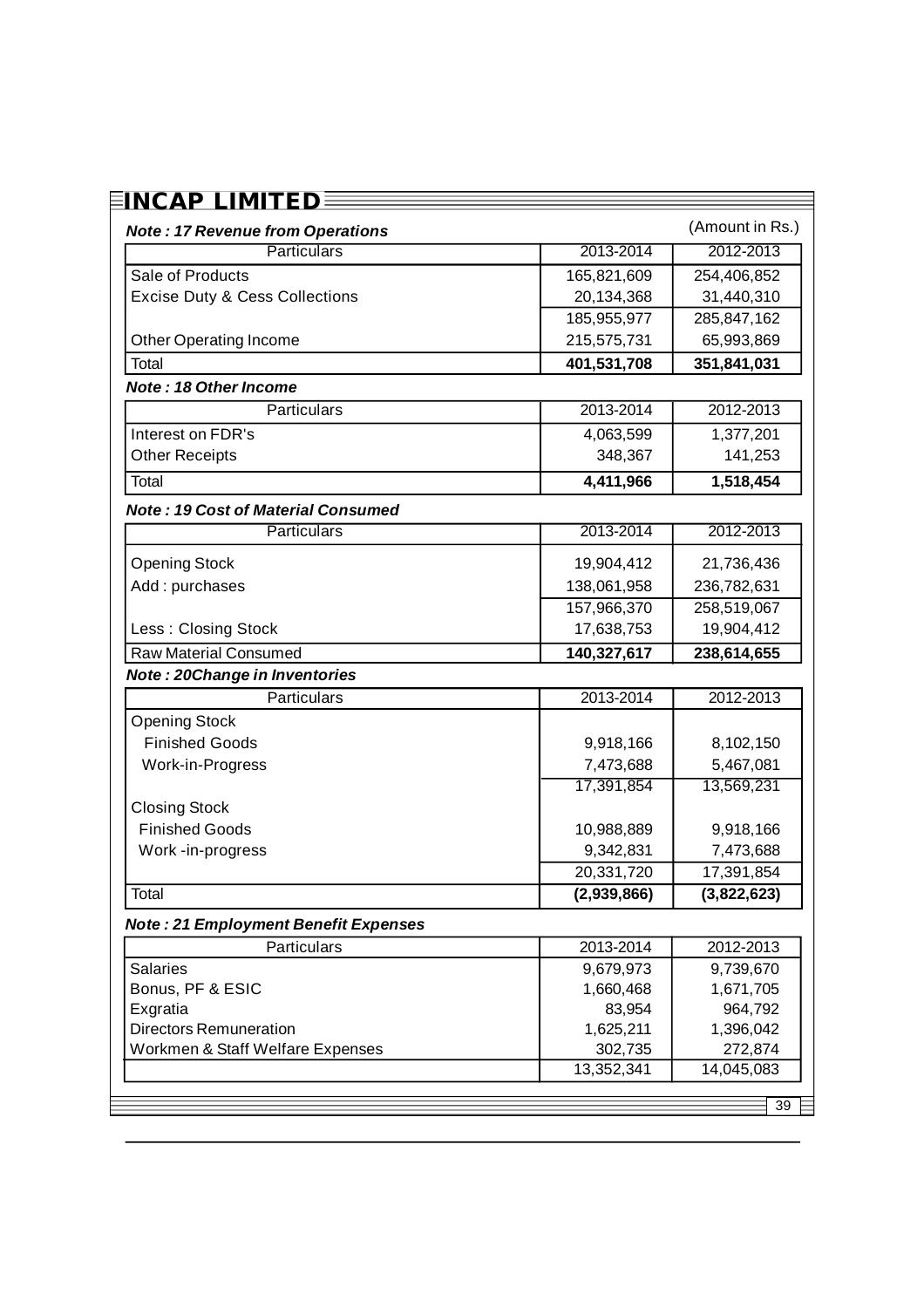| <b>Note: 22 Financial Cost</b>                    |             | (Amount in Rs.) |
|---------------------------------------------------|-------------|-----------------|
| Particulars                                       | 2013-2014   | 2012-2013       |
| <b>Interest Expenses</b>                          | 5,144,916   | 11,634,054      |
| <b>Total</b>                                      | 5,144,916   | 11,634,054      |
| <b>Note: 23 Depreciation &amp; Amortised Cost</b> |             |                 |
| Particulars                                       | 2013-2014   | 2012-2013       |
| Depreciation                                      | 7,135,099   | 7,083,220       |
| Goodwill Written off                              | 1,999,166   | 1,999,166       |
| Total                                             | 9,134,265   | 9,082,386       |
| <b>Note: 24 Other Administrative Expenses</b>     |             |                 |
| Particulars                                       | 2013-2014   | 2012-2013       |
| <b>Bank Charges</b>                               | 2,344,219   | 958,008         |
| Insurance                                         | 1,150,922   | 718,887         |
| Power and Fuel                                    | 3,397,532   | 3,498,326       |
| <b>Repairs and Maintenance</b>                    | 2,238,881   | 1,708,161       |
| Freight Inward                                    | 129,886     | 63,154          |
| Taxes & Licences                                  | 9,494,263   | 962,685         |
| <b>Testing Charges</b>                            | 8,386,240   | 3,246,697       |
| Rent                                              | 843,189     | 666,200         |
| Telephone and Telex Charges                       | 504,066     | 350,845         |
| <b>Auditors Fees</b>                              | 61,854      | 41,798          |
| <b>Directors Sitting Fees</b>                     | 7,200       | 10,000          |
| <b>Directors Travelling Expenses</b>              | 305,067     | 99,207          |
| <b>Travelling Expenses</b>                        | 4,400,631   | 3,407,912       |
| Donations                                         | 1,001,000   | 1,514,000       |
| Vehicle Maintenance                               | 1,075,460   | 520,686         |
| <b>Stores and Spares Consumed</b>                 | 874,027     | 2,119,062       |
| <b>Advertisement Charges</b>                      | 94,928      | 86,112          |
| <b>Business Promotion Expenses</b>                | 1,042,261   | 2,935,403       |
| <b>Commission on Sales</b>                        | 601,372     | 300,412         |
| Consumption of packing material                   | 1,262,228   | 939,568         |
| <b>Freight Outward</b>                            | 1,819,671   | 1,790,171       |
| <b>Other Selling Expenses</b>                     | 1,015,967   | 1,382,757       |
| <b>Contract Work Expenses</b>                     | 172,475,766 | 43,373,407      |
| <b>Other Expenses</b>                             | 3,471,623   | 2,912,850       |
| Total                                             | 217,998,253 | 73,606,308      |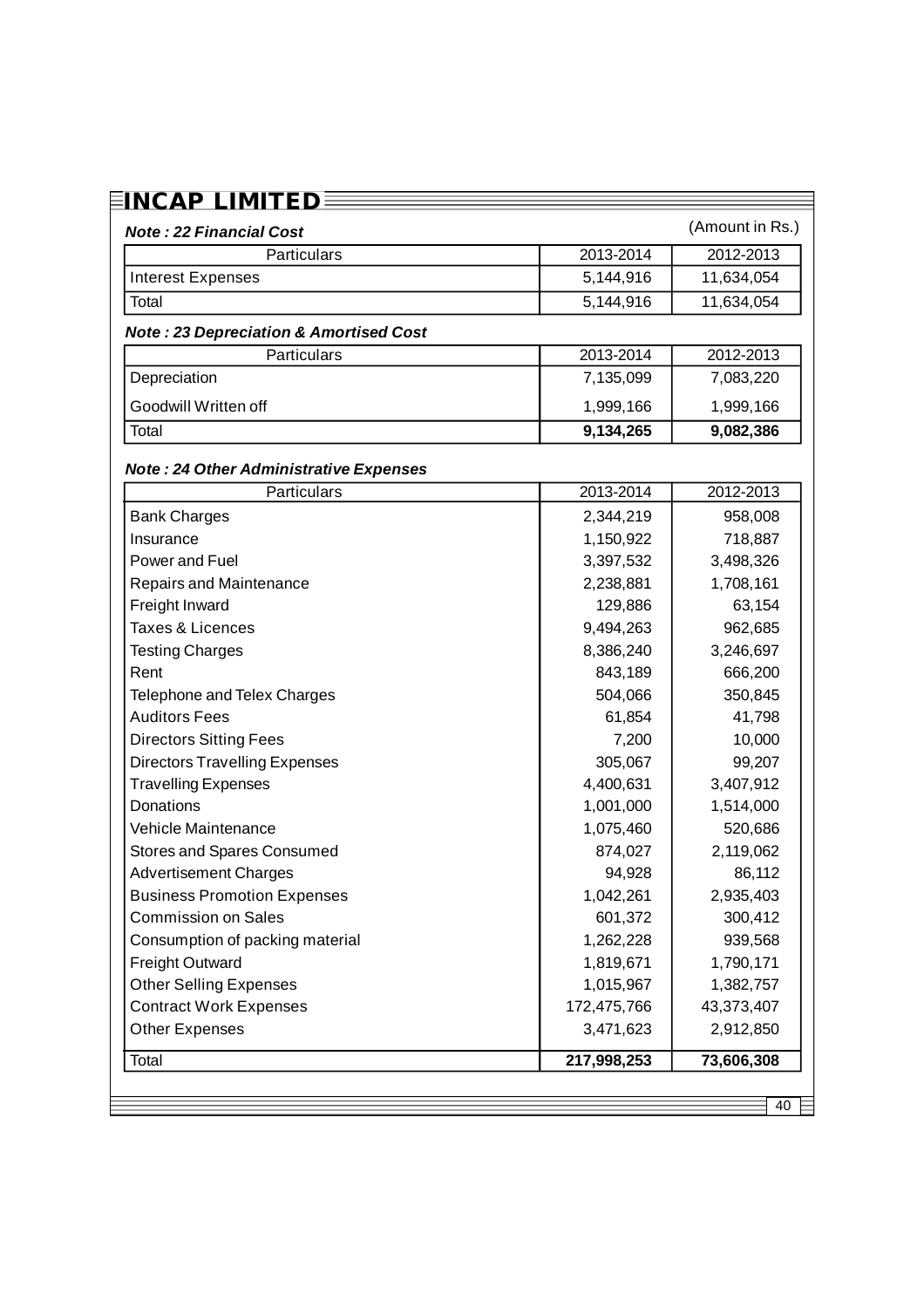Additional Information as required under part II of schedule VI to the Companies Act, 1956.

| <b>Particulars</b>                                                                                         | 2013 - 2014     |                 | 2012 - 2013     |                 |
|------------------------------------------------------------------------------------------------------------|-----------------|-----------------|-----------------|-----------------|
|                                                                                                            | Qty in<br>Lakhs | Rs. in<br>Lakhs | Qty in<br>Lakhs | Rs. in<br>Lakhs |
| Licensed Capacity:<br>Aluminium Electrolytic Capacitors<br>i)<br>(in Pcs) (As per Industrial Entrepreneurs |                 |                 |                 |                 |
| Memorandum)                                                                                                | 2000.00         |                 | 2000.00         |                 |
| Installed Capacity:<br>ii)                                                                                 |                 |                 |                 |                 |
| Aluminium Electrolytic Capacitors                                                                          |                 |                 |                 |                 |
| (in Pcs) (As certified by the Management)                                                                  | 1000.00         |                 | 1000.00         |                 |
| iii) Actual Production (inclusive of imported                                                              |                 |                 |                 |                 |
| Semi-finished Capacitors) Aluminium                                                                        |                 |                 |                 |                 |
| <b>Electrolytic Capacitors</b>                                                                             | 1597.80         |                 | 1520.43         |                 |
| Opening Stock of Finished Goods<br>iv)                                                                     | 108.10          | 99.18           | 81.83           | 81.02           |
| <b>Closing Stock of Finished Goods</b><br>V)                                                               | 142.28          | 109.89          | 108.10          | 99.18           |
| Opening Stock of Semi-finished Goods<br>vi)                                                                |                 |                 |                 |                 |
| (As it is in various stages of production                                                                  |                 |                 |                 |                 |
| it can not be quantified)                                                                                  |                 | 74.74           |                 | 54.67           |
| vii) Closing Stock of Semi-Finished Goods                                                                  |                 |                 |                 |                 |
| (As it is in various stages of production                                                                  |                 |                 |                 |                 |
| it can not be quantified)                                                                                  |                 | 93.43           |                 | 74.74           |
| viii) Turn Over of Electrolytic Capaictors                                                                 | 1563.63         | 1859.56         | 1494.16         | 1587.97         |
| <b>Consumption of Raw Materials</b><br>ix)                                                                 |                 |                 |                 |                 |
| Aluminium Foils (Sq. Mt.)                                                                                  | 0.95            | 176.23          | 0.96            | 104.06          |
| Semi finished Capacitors (Kpcs)                                                                            | 1.52            | 900.42          | 1.29            | 834.30          |
| Lead Tabs (Kpcs)                                                                                           | 0.26            | 20.92           | 0.59            | 50.16           |
| Semi finished Insulators                                                                                   |                 |                 |                 | 1102.43         |
| Others                                                                                                     |                 | 305.71          |                 | 295.20          |
| Total                                                                                                      |                 | 1403.28         |                 | 2386.15         |
| Value of Imported and Indigenous raw<br>X)                                                                 |                 |                 |                 |                 |
| materials, spare parts and components                                                                      |                 |                 |                 |                 |
| consumed                                                                                                   |                 |                 |                 |                 |
|                                                                                                            |                 |                 |                 | 41              |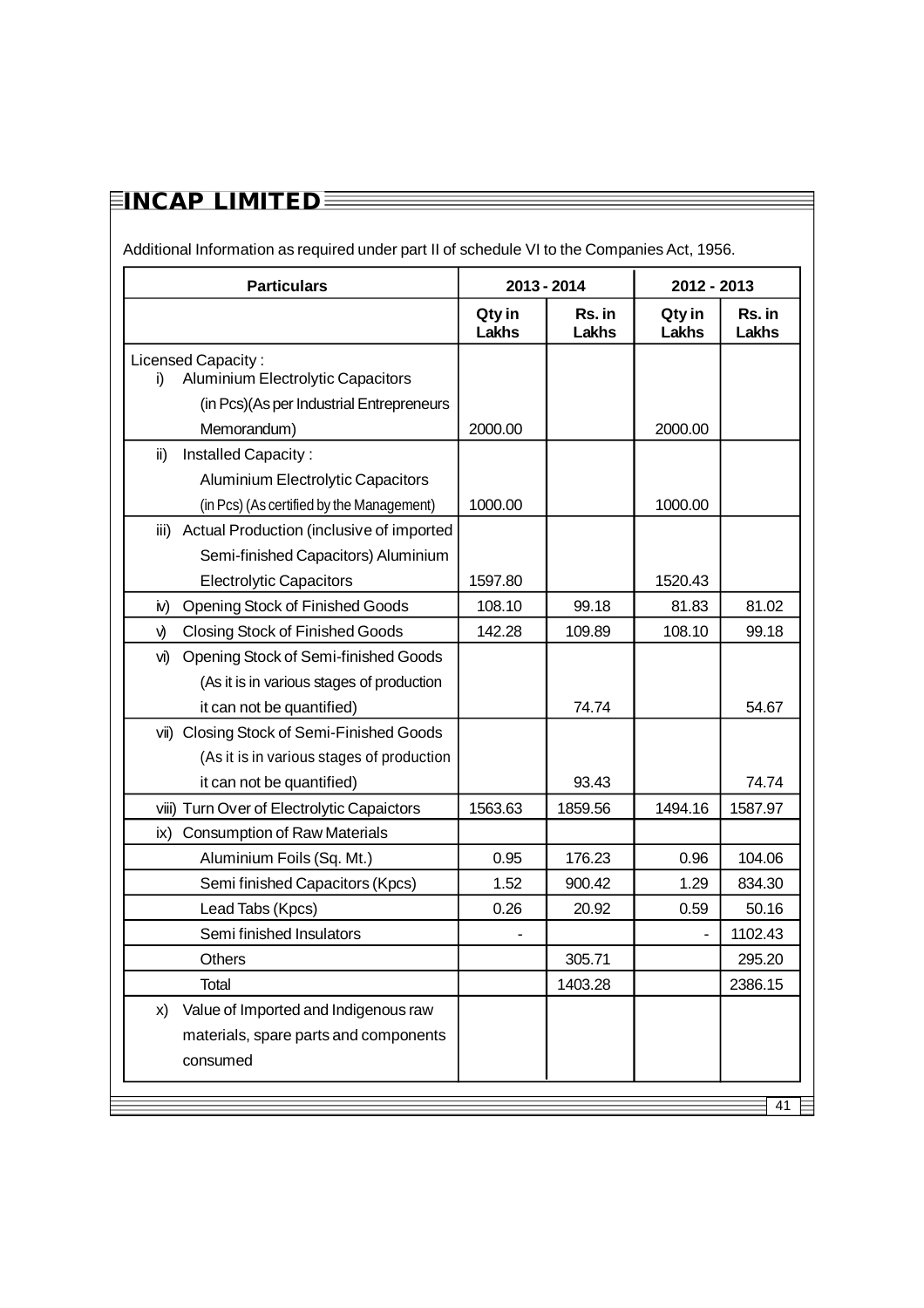| <b>Raw Materials</b>                                             |        |         |        |         |
|------------------------------------------------------------------|--------|---------|--------|---------|
| Imported                                                         | 99.00  | 1387.39 | 99.55  | 2375.37 |
| Indigenous                                                       | 1.00   | 15.89   | 0.45   | 10.78   |
| Total                                                            | 100.00 | 1403.28 | 100.00 | 2386.15 |
| <b>Stores and Spares</b>                                         |        |         |        |         |
| Imported                                                         | 23.00  | 1.58    | 30.86  | 6.54    |
| Indigenous                                                       | 77.00  | 5.22    | 69.14  | 14.65   |
| Total                                                            | 100.00 | 6.80    | 100.00 | 21.19   |
| Value of imports calculated on CIF basis<br>xi)<br>on account of |        |         |        |         |
| A. Raw materials                                                 |        | 1562.69 |        | 2375.37 |
| <b>B. Capital Goods</b>                                          |        | Nil     |        | 0.89    |
| C. Consumables                                                   |        | Nil     |        | Nil     |

| xii) Earning in Foreign Currency         |      |      |
|------------------------------------------|------|------|
| A. Export of Goods                       | Nil  | Nil  |
| <b>B.Others</b>                          | Nil  | Nil  |
| xiii) Expenditure in foreign currency on |      |      |
| account of:                              |      |      |
| A. Foreign Travel                        | 1.79 | 2.46 |
| <b>B.Others</b>                          | Nil  | Nil  |

| xiv) Auditors Remuneration: (Includes | 2013-2014 | 2012-2013 |
|---------------------------------------|-----------|-----------|
| Service Tax, where applicable)        |           |           |
| Audit Fee                             | 18900     | 18900     |
| <b>Taxation Matters</b>               | 14471     | 14471     |

 $42 \equiv$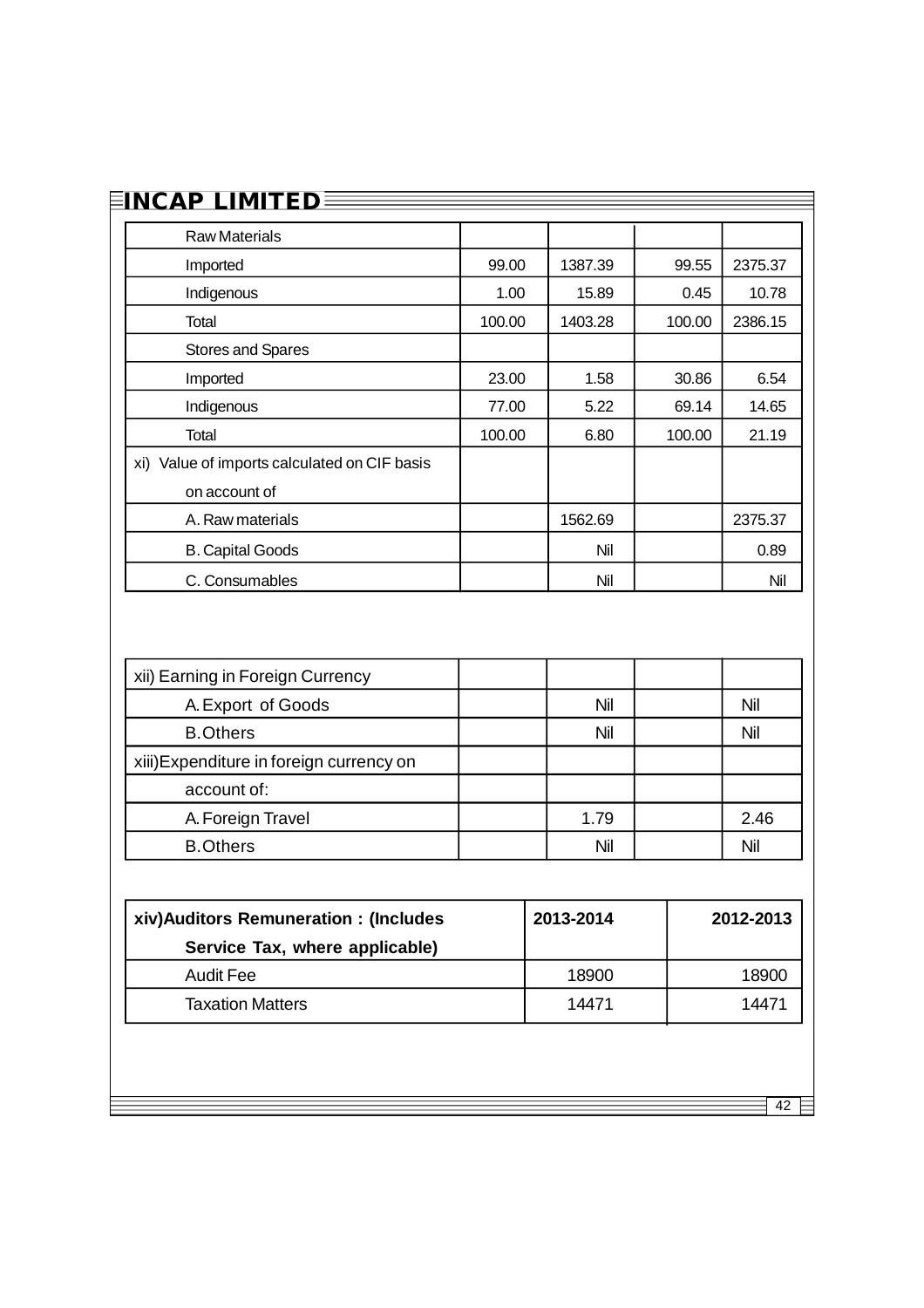| S.No.          | Name and designation<br>of the managerial Personnel | Year      | <b>Salary</b><br>Rs. | <b>Perquisites</b><br>Rs. | <b>Total</b><br>Rs. |
|----------------|-----------------------------------------------------|-----------|----------------------|---------------------------|---------------------|
| $\mathbf{1}$ . | Sri C.Bhagavantha Rao                               | 2013-2014 | 642900               | 199600                    | 842500              |
|                | <b>Managing Director</b>                            | 2012-2013 | 600000               | 191000                    | 791000              |
| 2.             | Smt. C. Neelima                                     | 2013-2014 | 360000               | 240000                    | 600000              |
|                | Whole -time Director                                | 2012-2013 | 270000               | 160000                    | 430000              |

The above remuneration is paid as per the terms of appointment approved by the Board / Shareholder read with the provisions of the Companies Act, 1956.

#### For **PURNACHANDRARAO & CO.,**

CharteredAccountants, Firm Regn. No.002802S

**(CA. G.BABU SRIKAR )** Proprietor M. No.202335

For and on behalf of the Board

**C.BHAGAVANTHARAO** MANAGING DIRECTOR

VIJAYAWADA 31 st July, 2014

**C.Neelima Director** 

 $43 \equiv$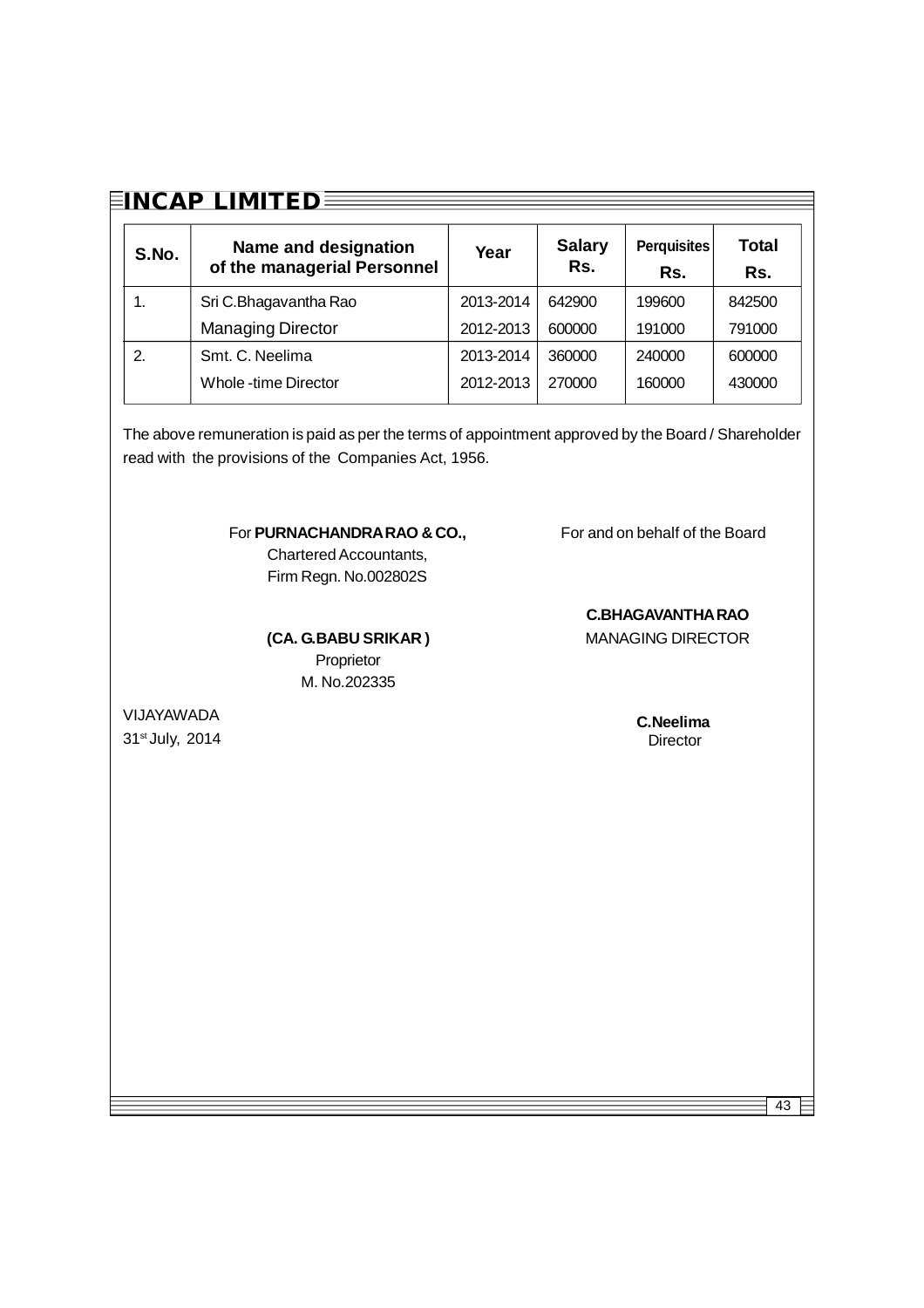|  | EINCAP LIMITED≡ |  |  |  |
|--|-----------------|--|--|--|
|  |                 |  |  |  |